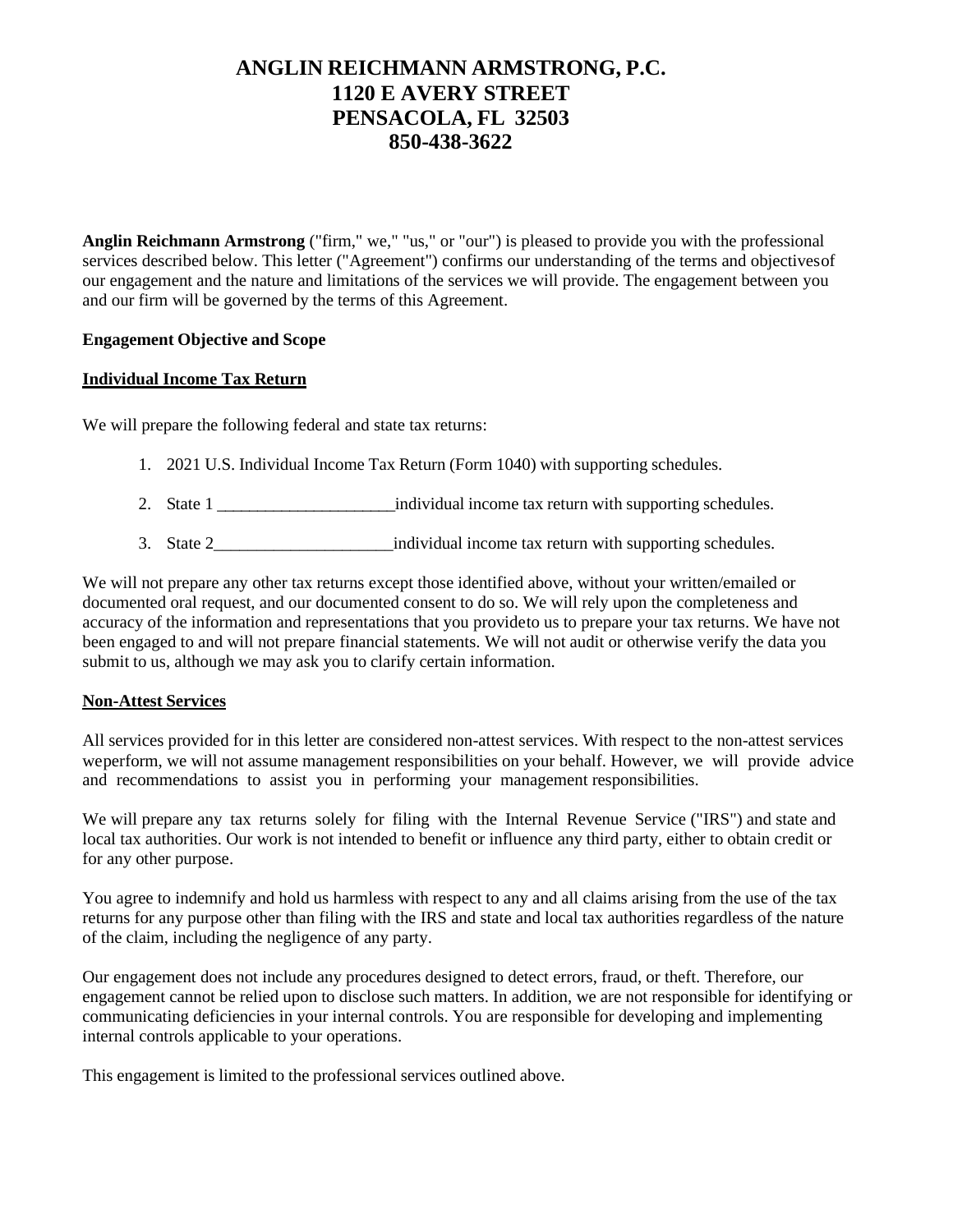#### **CPA Firm Responsibilities**

We will prepare your tax returns based upon your filing status (single, married filing jointly, married filing separately, head of household or qualifying widow[er] with dependent child) as reflected in your income tax return for last year. If your filing status has changed, if you wish to change your filing status, or if you have questions about your filing status, please contact us immediately.

Unless otherwise noted, we will perform our services in accordance with the Statements on Standards for Tax Services ("SSTSs") issued by the American Institute of Certified Public Accountants ("AICPA") and U.S. Treasury Department Circular 230 ("Circular 230"). It is our duty to perform services with the same standard of care that a reasonable tax return preparer would exercise in this type of engagement. It is your responsibility to safeguard your assets and maintain accurate records pertaining to transactions. We will not hold your property in trust for you, or otherwise accept fiduciary duties in the performance of the engagement.

#### **Arguable positions**

We will use our professional judgment to resolve questions in your favor where a tax law is unclear, provided that we have a reasonable belief that there is substantial authority for doing so. If there are conflicting interpretations of the law, we will explain the possible positions that may be taken on your return. We will follow the position you request, provided it is consistent with our understanding of tax reference materials. Tax reference materials include, but are not limited to, the Internal Revenue Code (IRC), tax regulations, Revenue Rulings, Revenue Procedures, Private Letter Rulings, court cases and similar state and local guidance. If the IRS, state or local tax authorities later contest the position you select, additional tax, penalties and interest may be assessed. We assume no liability, and you hereby release us from any liability, including but not limited to additional tax, penalties, interest and related professional fees you may incur.

#### **Confidentiality**

If the tax returns prepared in connection with this engagement are filed using the married filing jointly filing status, both spouses are deemed to be clients of the firm under the terms of this Agreement. Both individuals acknowledge that there is no expectation of privacy from the other concerning our services in connection with this Agreement. We are at liberty to share with either of you, without prior consent of the other, documents and other information concerning the preparation of your tax returns.

#### **Bookkeeping assistance**

We may deem it necessary to provide you with accounting and bookkeeping assistance solely for the purpose of preparing the tax returns. These services will be performed solely in accordance with the AICPA Code of Professional Conduct.

#### **Prior year review**

Our review of the prior year's tax return will necessarily be limited and may not find all errors. We will, however, bring to your attention any errors that we find. If you ask us to prepare amended tax returns and/or address any other matters arising as a result of any error, we will confirm this representation in a separate engagement letter.

#### **Estimated tax payments**

You may be required to make quarterly estimated tax payments. Ordinarily, we will calculate these payments for the 2022 tax year based upon the information you provide to prepare your 2021 tax returns (the "safe harbor" rule). Updating recommended payments to more closely reflect your actual current year's income is not within the scopeof this engagement. However, if you would like us to provide this service, we will do so upon your documented oral or written request.

#### **Tax planning services**

Tax planning services are not within the scope of this engagement. During the course of preparing the tax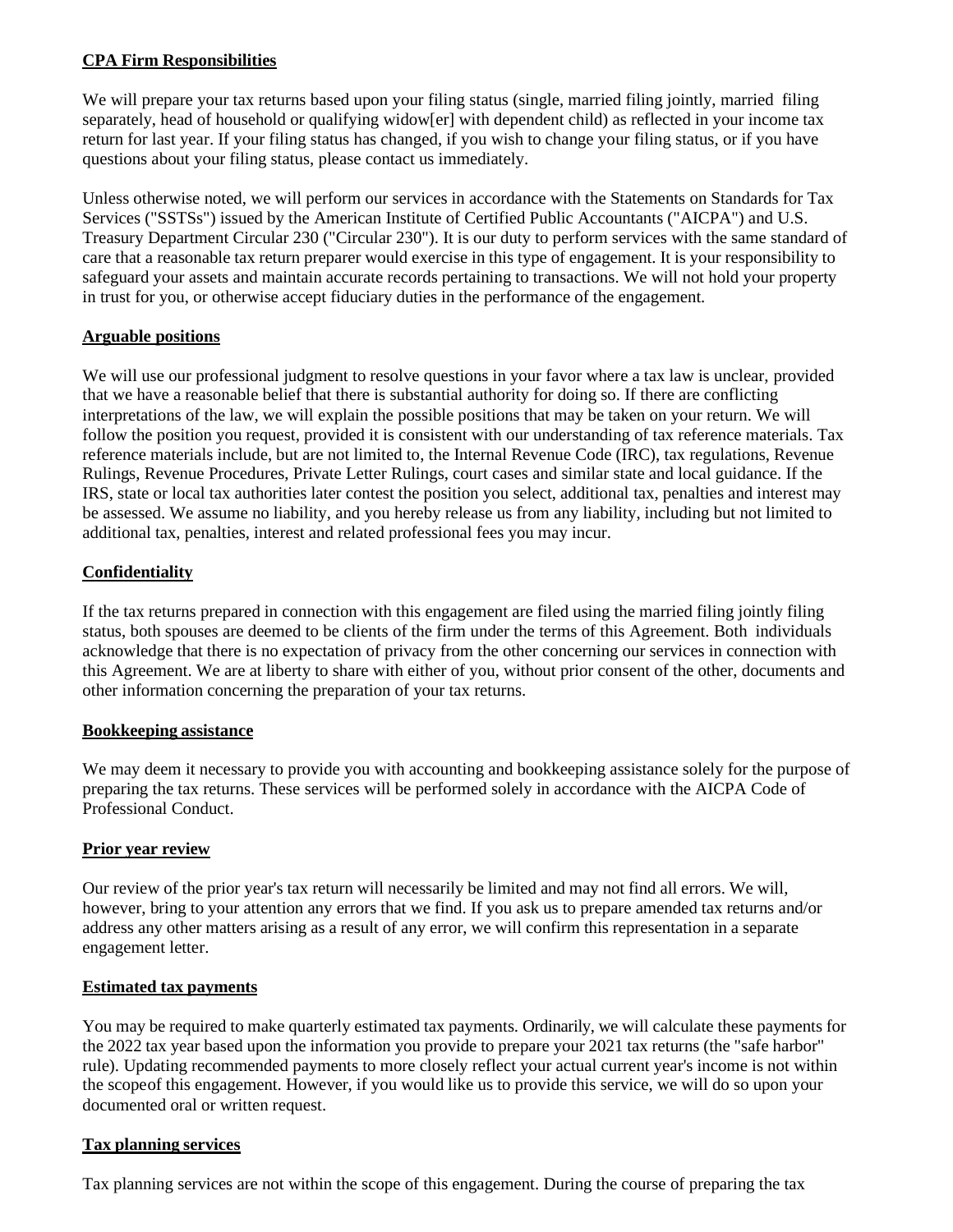returns identified above, we may bring to your attention potential tax savings strategies for you to consider as a possible means of reducing your taxes in subsequent tax years.

However, we have no responsibility to do so, and we will take no action with respect to such recommendations, as the responsibility for implementation remains with you, the taxpayer.

#### **Government inquiries**

This engagement does not include responding to inquiries by any governmental agency or tax authority. If your tax return is selected for examination or audit or if you receive a notice of possible changes to the return, you may request our assistance. If you ask us to represent you on audit, we will confirm this representation in a separate engagement letter. Your documented request for assistance with other types of notices will allow us to respond in those instances.

#### **Third-party requests**

We will not respond to any request from banks, mortgage brokers or others for verification of any information reported on these tax returns. We do not communicate with third parties or provide them with copies of tax returns.

#### **Client Responsibilities**

We will provide you with an income tax organizer to help you compile and document the information necessary to prepare your income tax return. You should complete the income tax organizer with accurate and complete information. Income from all sources, including those outside the U.S., is required to be reported.

We rely upon the accuracy and completeness of both the information you provide in the income tax organizer and all other supporting data you provide in rendering professional services to you.

#### **Documentation**

You are responsible for maintaining adequate documentation to substantiate the accuracy and completeness of your tax returns. You should retain all documents that provide evidence and support for reported income, credits, and deductions on your returns, as required under applicable tax laws and regulations. You are responsible for the adequacy of all information provided in such documents. You represent that you have such documentation and can produce it, if necessary, to respond to any audit or inquiry by any tax authorities. You agreeto hold our firm harmless from any liability including, but not limited to, additional tax, penalties, interest and professional fees resulting from the disallowance of tax deductions due to inadequate documentation.

#### **Gift Tax Returns**

The IRS considers a gift to be any transfer to an individual, either directly or indirectly, where full consideration (measured in money or money's worth) is not received in return. Under federal tax law, certain gifts are taxable and subject to an annual gift tax exclusion amount, which for 2021 is \$15,000 per donee. You are responsible for informing us if gift tax returns are required to be filed. If you ask us to prepare these returns ad we agree to prepare these returns, we will confirm this representation in a separate engagement letter.

#### **Gifts received from foreign persons**

If you received a gift or bequest from a foreign person or trust, you may be required to file a separate IRS Form 3520, *Annual Return To Report Transactions With Foreign Trusts and Receipt of Certain Foreign Gifts* or Form 3520-A, *Annual Information Return of Foreign Trust with a US Owner*. We will need your documented request to prepare these forms.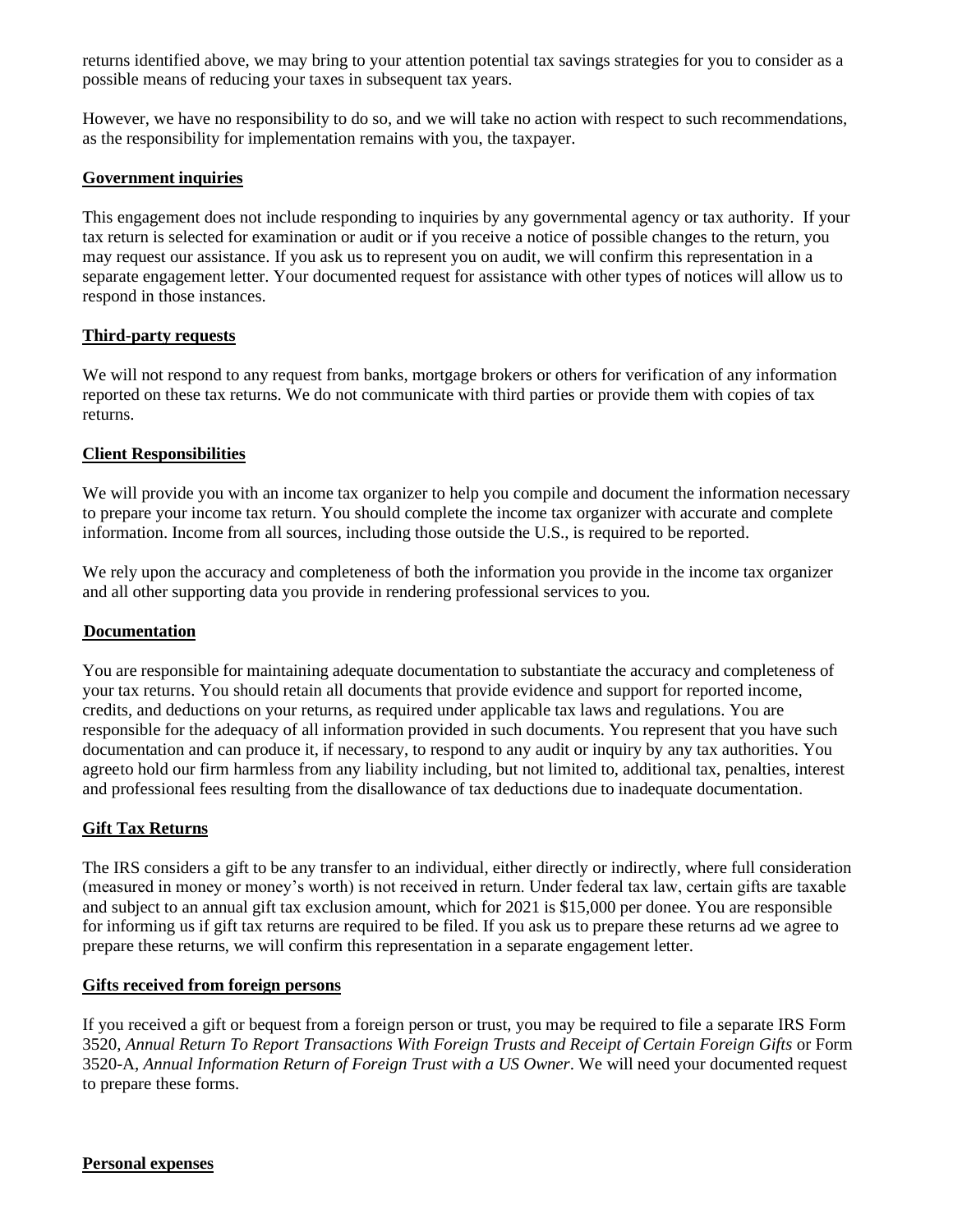You are responsible for ensuring that personal expenses, if any, are segregated from business expenses and that expenses such as meals, travel, vehicle use, gifts, and related expenses are supported by necessary records required by the IRS and other tax authorities. At your written request, we are available to provide you with written answers to your questions on the types of supporting records required.

#### **State and local filing obligations**

On June 21, 2018, the U.S. Supreme Court reversed the long-standing physical presence nexus standard in South Dakota v. Wayfair, Inc. et. al. This decision significantly changes the landscape of sales and use tax compliance, especially for online sellers. If you wish to understand the impact of the decision on your business, we will confirm this in a separate engagement letter. The scope of our services under this engagement letter does not include services related to your compliance with other tax obligations.

You are responsible for determining your tax filing obligations with any state or local tax authorities, including, but not limited to income, franchise, sales, use, property or unclaimed property taxes. If upon review of the information you have provided to us, including information that comes to our attention, we believe that you may have additional filing obligations, we will notify you. You acknowledge that any additional filing obligations are not within the scope of this engagement. If you ask us to prepare these other types of returns, we will confirm this representation in a separate engagement letter.

#### **U.S. filing obligations related to foreign investments**

Based on the information you provide, you may have additional filing obligations including but not limited to:

Ownership of or an officer relationship with respect to certain foreign corporations (Form 5471) Foreign-owned US corporation or domestic disregarded entity (Form 5472) Foreign corporation engaged in a US Trade or Business (Form 5472) US Transferor of property to a foreign corporation (Form 926) US person with an interest in a foreign trust (Forms 3520 and 3520-A) US person with interests in a foreign partnership (Form 8865) US person with interests in a foreign disregarded entity (Form 8858) or Statement of specified foreign assets (Form 8938)

You are responsible for informing us of all foreign assets owned directly or indirectly, including but not limited to financial accounts with foreign institutions, other foreign non-account investments, and ownership of any foreign entities, regardless of amount. If upon review of the information you have provided to us, including information that comes to our attention, we believe that you may have additional filing obligations, we will notify you.

Based upon the information you provide, we will use this data to inform you of any additional filing requirements, which may include FinCEN Form 114, Report of Foreign Bank and Financial Accounts ("FBAR"). The FBAR is not a tax return and its preparation is not within the scope of this engagement. Upon your documented request, if you ask us to prepare the FBAR, we will do so.

Failure to timely file the required forms may result in substantial civil and/or criminal penalties. By your signature below, you agree to provide us with complete and accurate information regarding any foreign investments in which you have a direct or indirect interest, or over which you had signature authority, during the above referenced tax year.

The foreign reporting requirements are very complex. If you have any questions regarding the application of the reporting requirements to your foreign interests or activities, please ask us. We assume no liability for penalties associated with the failure to file or the untimely filing of any of these forms.

#### **Foreign filing obligations**

You are responsible for complying with the tax filing requirements of any other country. You acknowledge and agree that we have no responsibility to raise these issues with you and that foreign filing obligations are not within the scope of this engagement.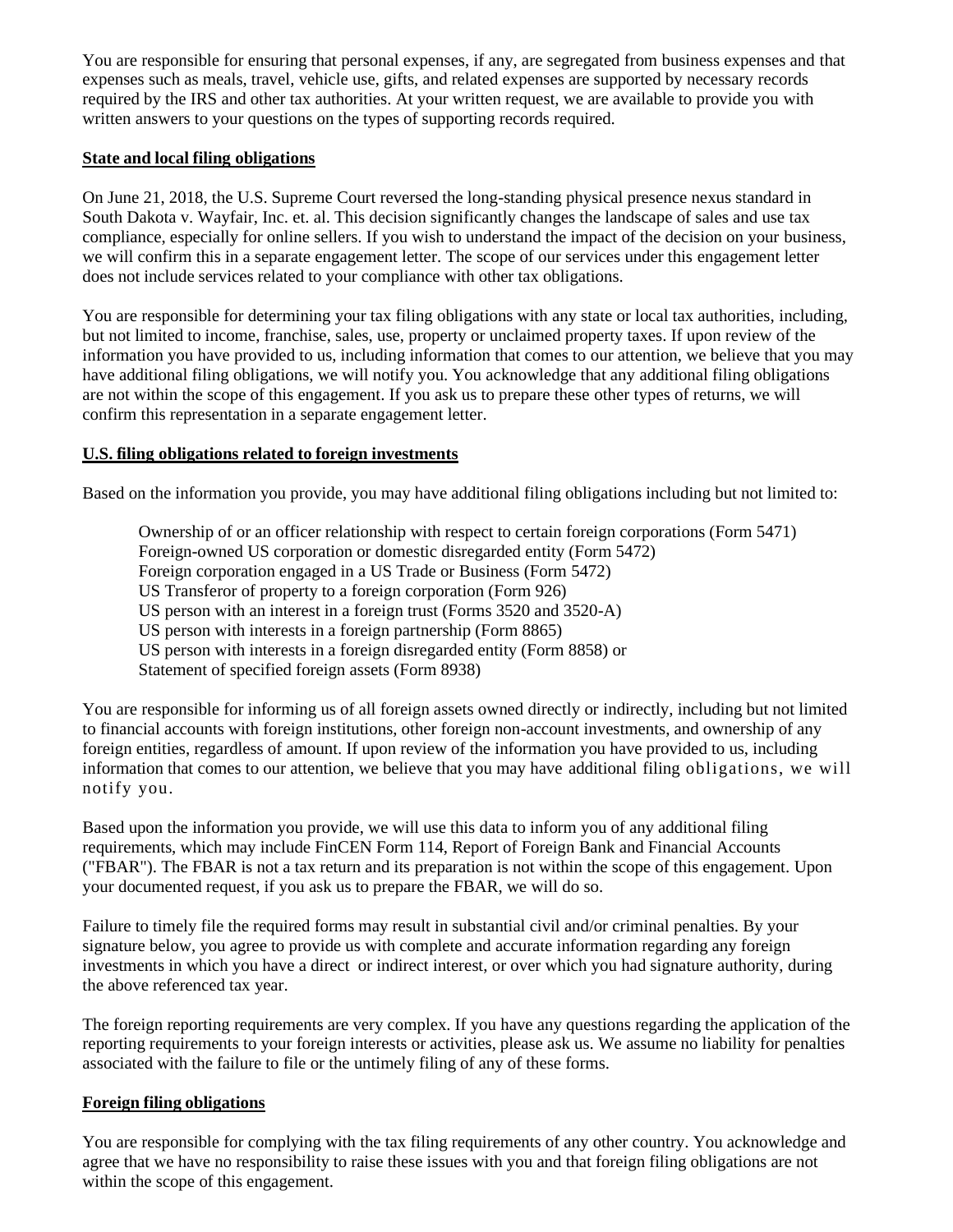#### **Virtual Currency**

The IRS considers virtual currency (e.g. Bitcoin) as property for federal income tax purposes. As such, any transactions in, or transactions that use virtual currency are subject to the same general tax principles that apply to other property transactions.

If you had virtual currency activity during the year, you may be subject to tax consequences associated with such transactions and may have additional reporting obligations. You agree to provide us with complete and accurate information regarding any transactions in, or transactions that have used virtual currency during 2021.

#### **Ultimate responsibility**

You have final responsibility for the accuracy of your tax returns. We will provide you with a copy of your tax returns and accompanying schedules and statements for review prior to filing with the IRS and state and local tax authorities, as applicable. You agree to review and examine the returns carefully for accuracy and completeness.

You will be required to verify and sign a completed Form 8879, *IRS e-file Signature Authorization*, and any similar state and local equivalent authorization form before your returns can be filed electronically.

If you do not wish to have your tax returns filed electronically, please contact our firm. Additional procedures will apply. You will be responsible for reviewing the paper returns for accuracy, signing them, and filing them timely with the tax authorities.

#### **Timing of the Engagement**

We expect to begin our services upon receipt of this executed Agreement, the completed 2021 income tax organizer and all documents requested either in the organizer or by our office.

Our services will conclude upon the earlier of:

The filing and acceptance of your 2021 electronic tax returns by the appropriate tax authorities and/or the mailing or delivery of non-electronically filed returns to you for your review and your filing with the appropriate authorities;

Written notification by either party that the engagement is terminated, or

One (1) year from the execution date of this Agreement.

#### **Extensions of Time to File Tax Returns**

The original filing due date for your tax return is April 15, 2022. Due to the high volume of tax returns prepared by our firm, the information needed to complete the tax returns must be received no later than March 1, 2022 so that the returns may be completed by the original filing due date.

It may become necessary to apply for an extension of the filing deadline if there are unresolved issues or delays in processing, or if we do not receive all of the necessary information from you on a timely basis. Applying for an extension of time to file may extend the time available for a government agency to undertake an audit of your return or may extend the statute of limitations to file a legal action. All taxes owed are due by the original filing due date.

Additionally, extensions may affect your liability for penalties and interest or compliance with governmental or otherdeadlines.

To the extent you wish to engage our firm to apply for extensions of time to file tax returns on your behalf, you must notify us of this request by phone, email or in writing. There is an authorization you can initial at the end of this letter. In some cases, your signature may be needed on certain extension applications prior to filing.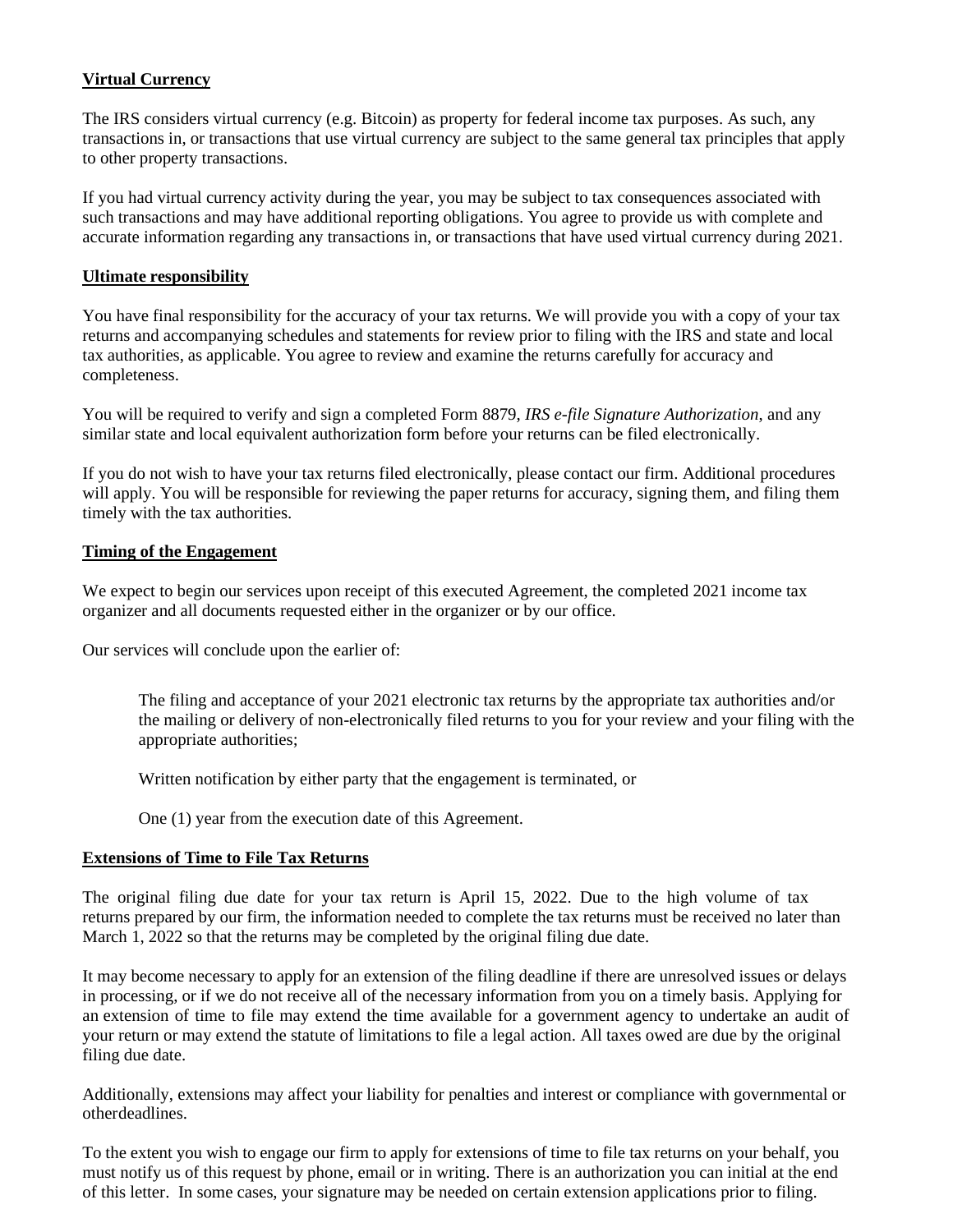Failure to timely request an extension of time to file can result in penalties for failure to file tax returns, which accrue from the original due date of the returns and can be substantial.

#### **Penalties and Interest Charges**

Federal, state, and local tax authorities impose various penalties and interest charges for non-compliance with taxlaws and regulations, including failure to file or late filing of returns, and underpayment of taxes. You, as the taxpayer, remain responsible for the payment of all tax, penalties, and interest charges imposed by tax authorities.

#### **Professional Fees**

We base our fees on the time required at our regular billing rates for the type of services and personnel assigned plus out-of- pocket expenses. We also give consideration to the complexity and size of the assignment, the degree of skill required, time limitations imposed on us by others, the experience and ability of the personnel assigned, the nature of the project, and the timely delivery as well as the quality and completeness of the information you provide. You agree that you will deliver all records requested and respond to all inquiries made by our staff to complete this engagement on a timely basis. You agree to pay all fees and expenses whether or not we prepare the tax returns.

We may bill you on an interim or monthly basis prior to completion of this engagement. All invoices are due and payable upon presentation. Interest at a rate of 18% per annum will accrue on any balance not paid within 30 days of the invoice date. We reserve the right to suspend work until such time as payment for services is made current.

#### **Electronic Data Communication and Storage**

In the interest of facilitating our services to you, we may send data over the Internet, temporarily store electronic data via computer software applications hosted remotely on the Internet or utilize cloud-based storage. Your confidential electronic data may be transmitted or stored using these methods. In using these data communication and storage methods, our firm employs measures designed to maintain data security. We use reasonable efforts tokeep such communications and electronic data secure in accordance with our obligations under applicable laws, regulations, and professional standards.

You recognize and accept that we have no control over the unauthorized interception or breach of any communications or electronic data once it has been transmitted or if it has been subject to unauthorized access while stored, notwithstanding all reasonable security measures employed by us. You consent to our use of these electronic devices and applications during this engagement.

#### **Record Retention and Ownership**

We will return any original records and documents you provide to us by the conclusion of the engagement. Our copies of your records and documents are for our documentation purposes only and are not a substitute for your own records and do not mitigate your record retention obligations under any applicable laws or regulations. You are responsible for maintaining complete and accurate books and records, which may include financial statements, schedules, tax returns and other deliverables provided to you by us. If we provide deliverables or other records to you via an information portal, you must download this information within 6 months. Professional standards preclude us from being the sole repository of your original data, records, or information.

Workpapers and other documents created by us are our property and will remain in our control. Copies are not to be distributed without your written request and our prior written consent. Our workpapers will be maintained by us in accordance with our firm's record retention policy and any applicable legal and regulatory requirements.

#### **Disclaimer of Legal and Investment Advice**

Our services under this Agreement do not constitute legal or investment advice. We recommend that you retain legal counsel and investment advisors to provide such advice.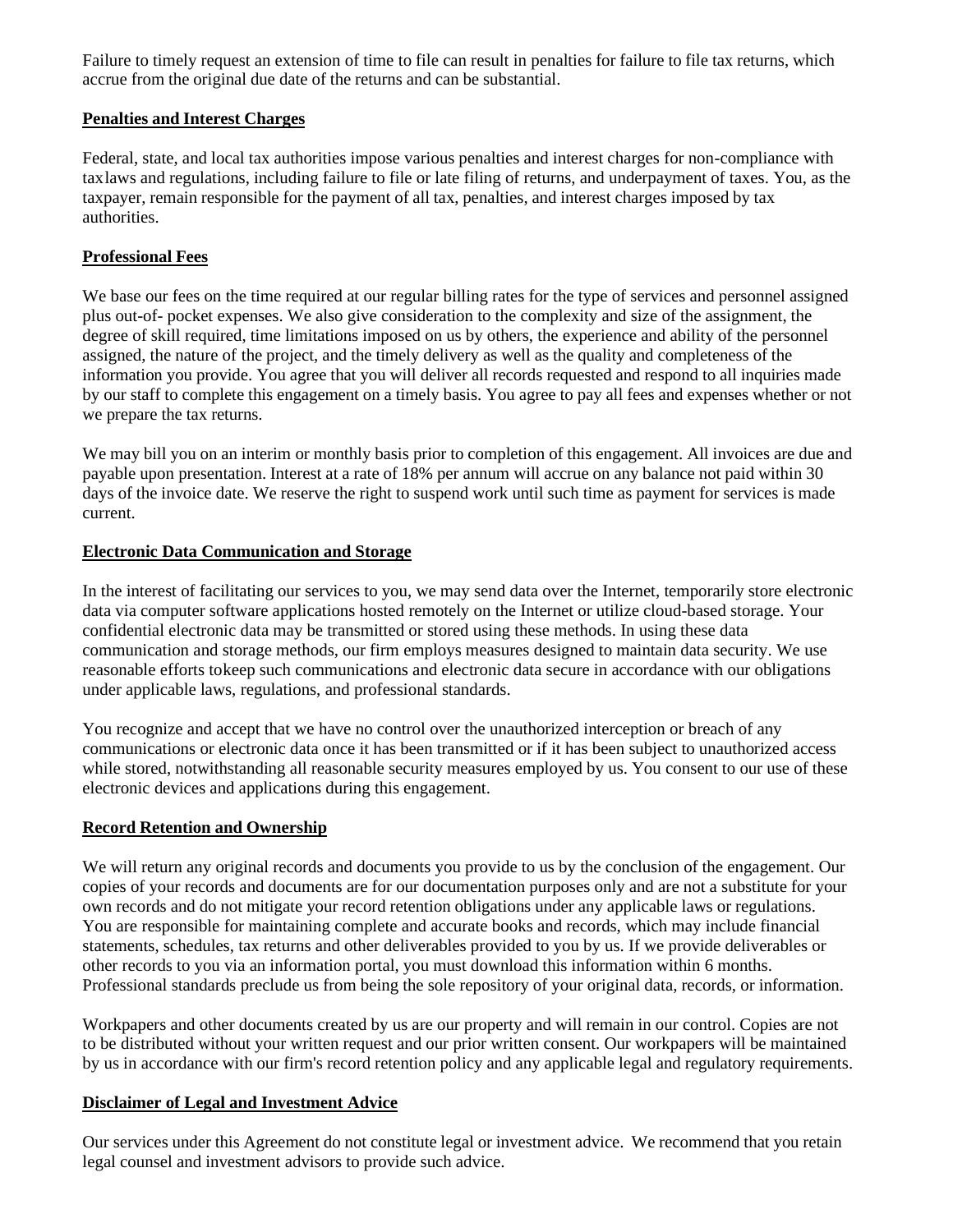We appreciate the opportunity to be of service. Please date and execute this Agreement and return it to us to acknowledge your acceptance. We will not initiate services until we receive the executed Agreement.

Sincerely,

Anglin Reichmann Armstrong, PC

We confirm that I understand and agree to the terms of engagement.

| Signature:  | Spouse Signature: |
|-------------|-------------------|
| Print Name: | Print Name:       |
| Date:       | Date:             |

\_\_\_\_\_\_ Initial here if you authorize us to file extensions as needed on your behalf.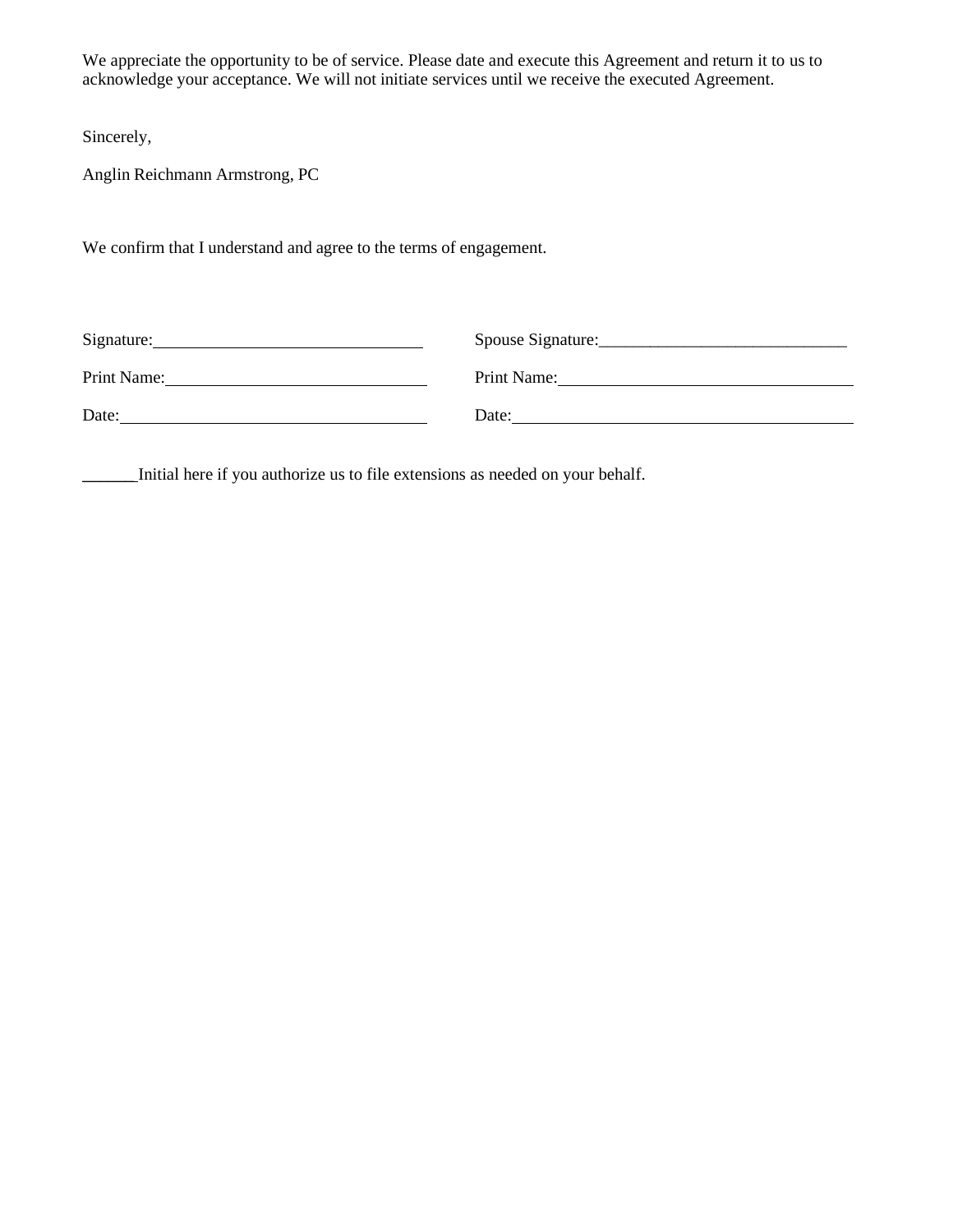

CERTIFIED PUBLIC ACCOUNTANTS & BUSINESS ADVISORS

## **Form 1040 taxpayers - Consent to foreign disclosure of tax return information**

Federal law requires this consent form be provided to you. Unless authorized by law, we cannot disclose your tax return information to third parties for purposes other than the preparation and filing of your tax return without your consent. If you consent to the disclosure of your tax return information, federal law may not protect your tax return information from further use or distribution.

You are not required to complete this form to engage our tax return preparation services. If we obtain your signature on this form by conditioning our tax return preparation services on your consent, your consent will not be valid. If you agree to the disclosure of your tax return information, your consent is valid for the amount of time that you specify. If you do not specify the duration of your consent, your consent is valid for one year from the date of signature.

This consent to disclose may result in your tax return information being disclosed to a tax return preparer located outside the United States (**SurePrep**) including your personally identifiable information such as your Social Security Number (SSN). Both the tax return preparer in the United States that will disclose your SSN (Anglin Reichmann Armstrong, PC) and the tax return preparer located outside the United States that will receive your SSN (**SurePrep**) maintain an adequate data protection safeguard (as required by the regulations under 26 U.S.C. section 7216) to protect privacy and prevent unauthorized access of tax return information. If you consent to the disclosure of your tax return information, federal agencies may not be able to enforce United States laws that protect the privacy of your tax return information against a tax return preparer located outside of the United States to whom the information is disclosed.

The duration of this consent will continue as indicated below, unless Anglin Reichmann Armstrong, PC is notified in writing to no longer disclose your tax return information to this recipient:

Remain effective to extent Anglin Reichmann Armstrong, PC is engaged as tax preparer.

Other:  $\Box$ 

If you approve the disclosure of your tax return information, including your SSN(s) to **SurePrep** for purposes of assisting in providing tax return preparation services for the duration indicated above, please sign below.

If married, both spouses must sign the consent.

| Name:      | Name:      |
|------------|------------|
| Signature: | Signature: |
| Date:      | Date:      |

If you believe your tax return information has been disclosed or used improperly in a manner unauthorized by law or without your permission, you may contact the Treasury Inspector General for Tax Administration (TIGTA) by telephone at 1-800-366-4484 or by email at complaints@tigta.treas.gov.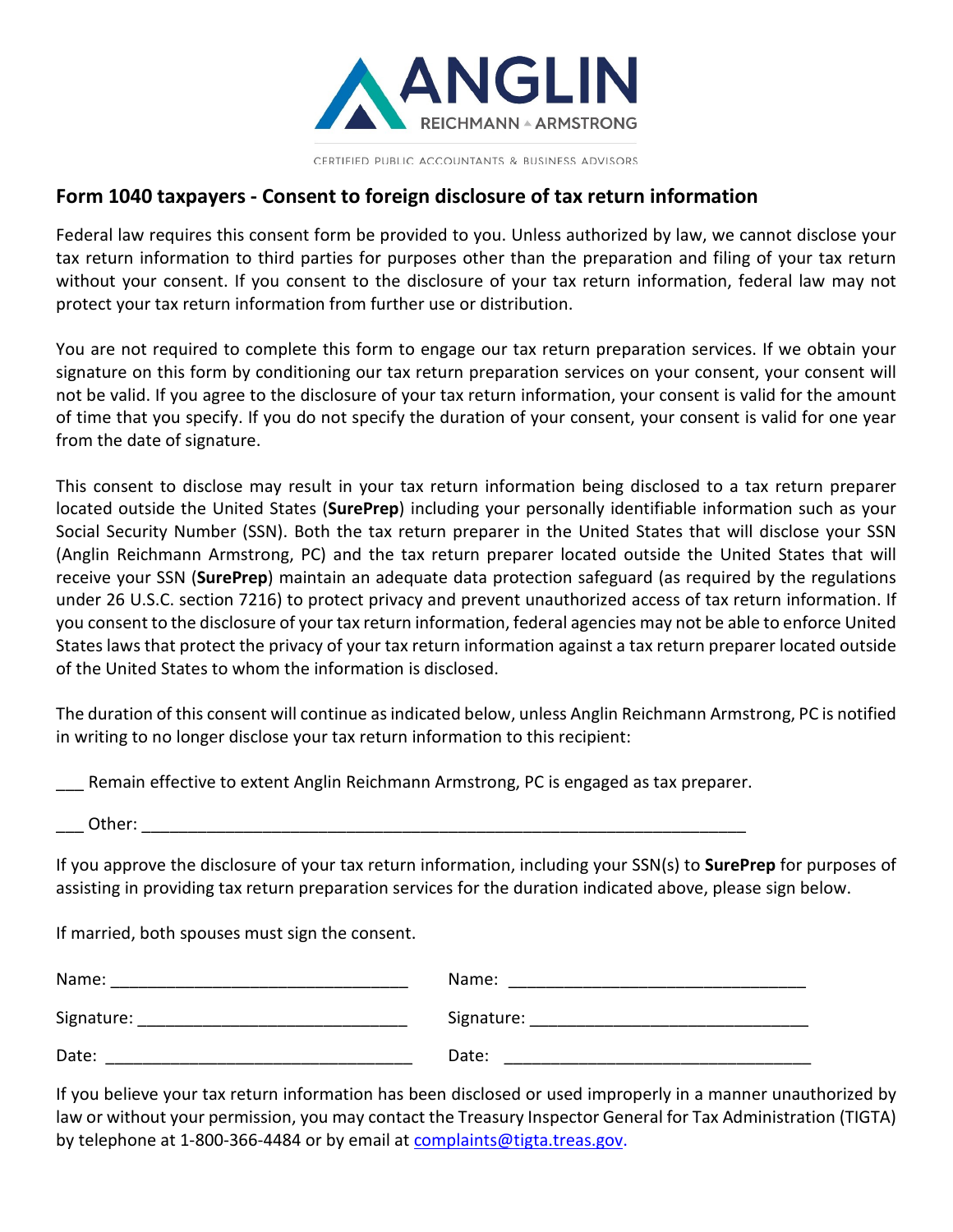| Form ID: 1040                                                                                                                                     |               | <b>Personal Information</b>                              |                                                  |               | 1                           |
|---------------------------------------------------------------------------------------------------------------------------------------------------|---------------|----------------------------------------------------------|--------------------------------------------------|---------------|-----------------------------|
| Filing (Marital) status code (1 = Single, 2 = Married filing joint, 3 = Married filing separate, 4 = Head of household, 5 = Qualifying widow(er)) |               |                                                          |                                                  |               | $[1]$                       |
| Mark if you were married but living apart all year                                                                                                |               |                                                          |                                                  |               | $[2]$                       |
| Mark if your nonresident alien spouse does not have an Individual Taxpayer Identification Number (ITIN)                                           |               |                                                          |                                                  |               | $[3]$                       |
| Social security number                                                                                                                            |               | <b>Taxpayer</b>                                          |                                                  | <b>Spouse</b> |                             |
| First name                                                                                                                                        |               | $[4]$<br>[6]                                             |                                                  |               | $[5]$<br>$[7]$              |
| Last name                                                                                                                                         |               | [8]                                                      |                                                  |               | $[9]$                       |
| Occupation                                                                                                                                        |               | $[10]$                                                   |                                                  |               | $[11]$                      |
| Designate \$3.00 to the presidential election campaign fund? $(1 = Yes, 2 = No, 3 = Blank)$ [12]                                                  |               |                                                          |                                                  |               | $[14]$                      |
| Mark if dependent of another taxpayer                                                                                                             |               | $[15]$                                                   |                                                  |               | $[16]$                      |
| Taxpayer with income less than 1/2 support age 18 or 19 - 23 full-time student? (Y, N17]                                                          |               |                                                          |                                                  |               |                             |
| Mark if legally blind                                                                                                                             |               | $[20]$                                                   |                                                  |               | $[21]$                      |
| Date of birth                                                                                                                                     |               | $[22]$                                                   |                                                  |               | $[24]$                      |
| Date of death                                                                                                                                     |               | $[26]$                                                   |                                                  |               | $[27]$                      |
| Work/daytime telephone number/ext number                                                                                                          |               | $[28]$<br>$[29]$                                         |                                                  | $[30]$        | $[31]$                      |
| Home/evening telephone number                                                                                                                     |               | $[32]$                                                   |                                                  |               | $[33]$                      |
| Do you authorize us to discuss your return with the IRS? (Y, N)                                                                                   |               | $[34]$                                                   |                                                  |               |                             |
|                                                                                                                                                   |               | <b>Present Mailing Address</b>                           |                                                  |               |                             |
| Address                                                                                                                                           |               |                                                          |                                                  |               | $[40]$                      |
| Apartment number<br>City, state postal code, zip code                                                                                             |               |                                                          | $[42]$                                           | [43]          | $[41]$<br>$[44]$            |
| Foreign country name                                                                                                                              |               |                                                          |                                                  |               | $[46]$                      |
| Foreign phone number                                                                                                                              |               |                                                          |                                                  |               | $[49]$                      |
| In care of addressee                                                                                                                              |               |                                                          |                                                  |               | [50]                        |
|                                                                                                                                                   |               | <b>Dependent Information</b>                             |                                                  |               |                             |
|                                                                                                                                                   |               |                                                          |                                                  |               | Care                        |
|                                                                                                                                                   |               | (*Please refer to Dependent Codes located at the bottom) |                                                  | Months**Dep   | expenses                    |
| First Name <sup>51</sup><br><b>Last Name</b>                                                                                                      | Date of Birth | <b>Social Security No.</b>                               | Relationship                                     | in<br>home    | Codes paid for<br>dependent |
|                                                                                                                                                   |               |                                                          |                                                  |               |                             |
|                                                                                                                                                   |               |                                                          |                                                  |               |                             |
|                                                                                                                                                   |               |                                                          |                                                  |               |                             |
|                                                                                                                                                   |               |                                                          |                                                  |               |                             |
|                                                                                                                                                   |               |                                                          |                                                  |               |                             |
|                                                                                                                                                   |               |                                                          |                                                  |               |                             |
|                                                                                                                                                   |               |                                                          |                                                  |               |                             |
|                                                                                                                                                   |               |                                                          |                                                  |               |                             |
|                                                                                                                                                   |               |                                                          |                                                  |               |                             |
|                                                                                                                                                   |               |                                                          |                                                  |               |                             |
|                                                                                                                                                   |               |                                                          |                                                  |               |                             |
|                                                                                                                                                   |               |                                                          |                                                  |               |                             |
| Name of child who lived with you but is not your dependent                                                                                        |               |                                                          |                                                  |               | $[52]$                      |
| Social security number of qualifying person                                                                                                       |               |                                                          |                                                  |               | $[53]$                      |
|                                                                                                                                                   |               | <b>Dependent Codes</b>                                   |                                                  |               |                             |
| *Basic<br>$1 =$ Child who lived with you                                                                                                          |               | ** Other $1 =$ Student (Age 19 - 23)                     |                                                  |               |                             |
| 2 = Child who did not live with you due to divorce/separation 2 = Disabled dependent                                                              |               |                                                          |                                                  |               |                             |
| $3 =$ Other dependent                                                                                                                             |               |                                                          | 3 = Dependent who is both a student and disabled |               |                             |
| 4 = Other dependents, but do not qualify for Credit for Other Dependents (ODC)                                                                    |               |                                                          |                                                  |               |                             |
| 5 = Qualifying child for Earned Income Credit only                                                                                                |               |                                                          |                                                  |               |                             |
| 6 = Children who lived with you, but do not qualify for Earned Income Credit                                                                      |               |                                                          |                                                  |               |                             |
| 7 = Children who lived with you, but do not qualify for Child Tax Credit                                                                          |               |                                                          |                                                  |               |                             |
| 8 = Children who lived with you, but do not qualify for Child Tax Credit/Credit for Other Dependents/Earned Income Credit                         |               |                                                          |                                                  |               |                             |
| ***Months77 = Reported on odd year return                                                                                                         |               |                                                          |                                                  |               |                             |
| 88 = Reported on even year return                                                                                                                 |               |                                                          |                                                  |               |                             |
| 99 = Not reported on return                                                                                                                       |               |                                                          |                                                  |               |                             |
|                                                                                                                                                   |               |                                                          |                                                  |               |                             |
|                                                                                                                                                   |               |                                                          |                                                  |               | Form ID: 1040               |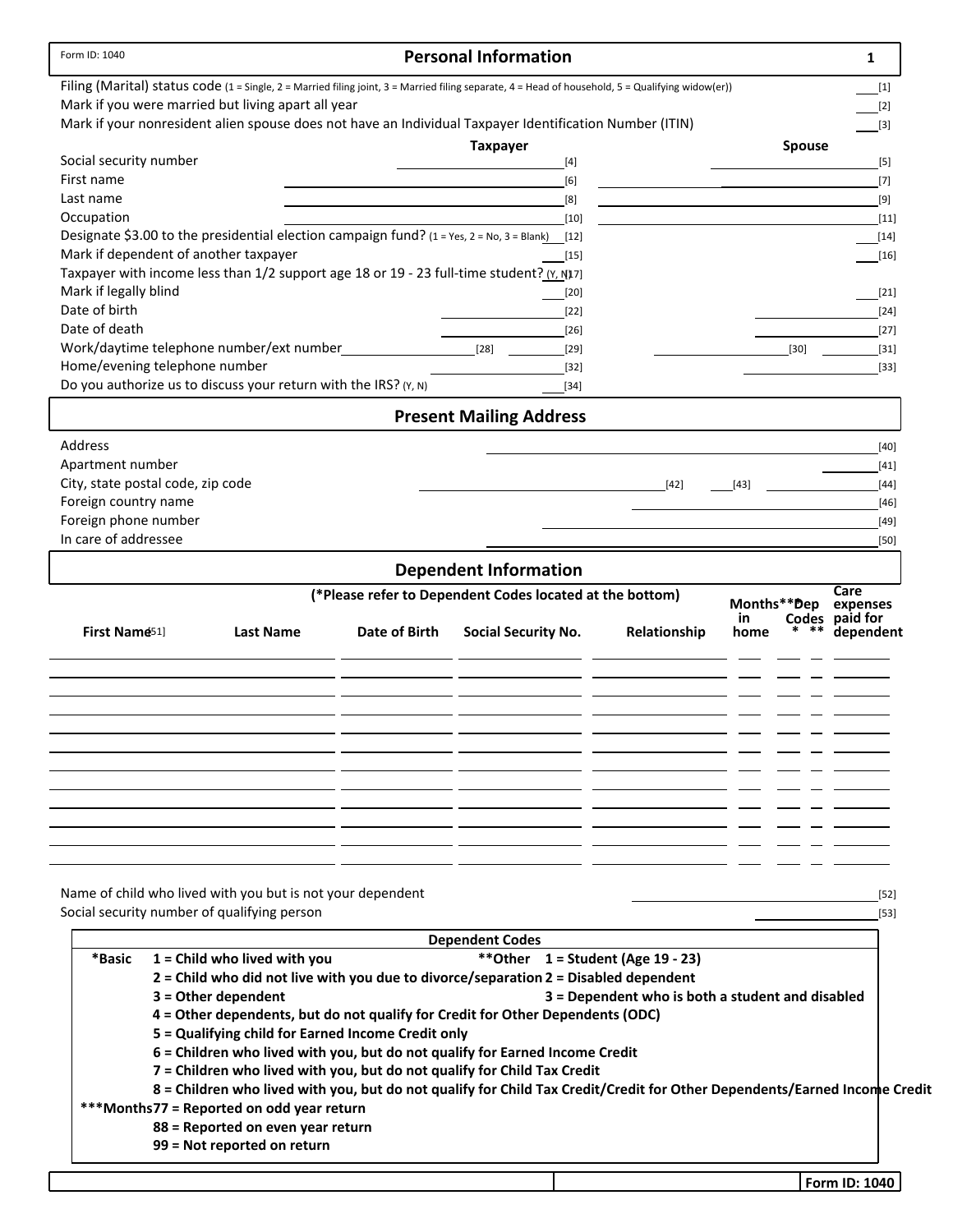### **Client Contact Information**

#### **Preparer ‐ Enter on Screen Contact**

| Tax matters person (Indicate which spouse handles tax return related questions) (Blank = Both, T = Taxpayer, S = Spouse)<br>Taxpayer email address |                 | [8]<br>[9]    |
|----------------------------------------------------------------------------------------------------------------------------------------------------|-----------------|---------------|
| Spouse email address                                                                                                                               |                 | $[10]$        |
|                                                                                                                                                    | <b>Taxpayer</b> | <b>Spouse</b> |
| Fax telephone number                                                                                                                               | $[11]$          | $[20]$        |
| Mobile telephone number                                                                                                                            | $[12]$          | $[21]$        |
| Mobile telephone #2 number                                                                                                                         | $[13]$          | $[22]$        |
| Pager number                                                                                                                                       | $[14]$          | $[23]$        |
| Other:                                                                                                                                             | $[15]$          | $[24]$        |
| Telephone number                                                                                                                                   | $[16]$          | $[25]$        |
| Extension                                                                                                                                          | $[17]$          | $[26]$        |
| Preferred method of contact:                                                                                                                       |                 |               |
| Email, Work phone, Home phone, Fax, Mobile phone, Mobile phone #2                                                                                  | $[18]$          | $[27]$        |

## **NOTES/QUESTIONS:**

**2**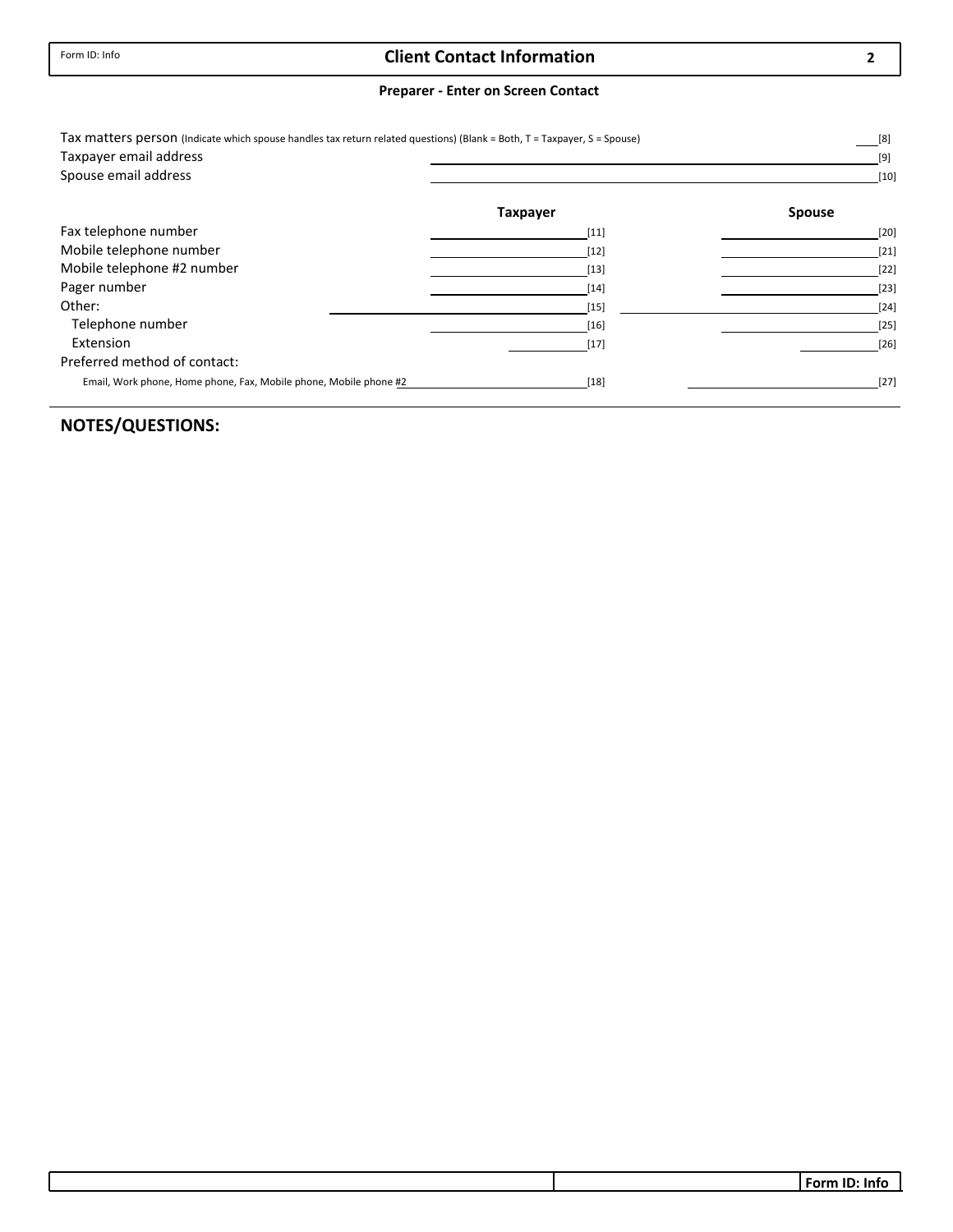#### **Direct Deposit/Electronic 3 Funds Withdrawal Information**

below. If you would like to have a refund direct deposited into or a balance due debited from your bank account(s), please enter informatior in the fields below. Note that electronic funds will be withdrawn only from the primary account listed below. Per IRS Security Summit requirements, verify the name of financial institution, routing transit number, account number, and type of accoun

| Mark to verify all accounts listed below have been reviewed, updated as needed, and are correct.<br>Primary account: |        |                     | $[1]$           |
|----------------------------------------------------------------------------------------------------------------------|--------|---------------------|-----------------|
| Financial institution routing transit number                                                                         |        |                     | $[3]$           |
| Name of financial institution                                                                                        |        |                     | $[4]$           |
| Your account number                                                                                                  |        |                     | $[5]$           |
| Type of account $(1 =$ Savings, $2 =$ Checking, $3 =$ IRA*)                                                          |        |                     | $[6]$           |
| Mark if married filing jointly and this is a joint account (Both taxpayer and spouse names are on the account)       |        |                     | $\frac{}{}$ [9] |
| Mark if financial institution is foreign based (Not located in the territorial jurisdiction of the United States)    |        |                     | $[10]$          |
| Enter the maximum dollar amount, or percentage of total refund<br>Dollar                                             | $[11]$ | or Percent (xxx.xx) | $[12]$          |
| Secondary account #1:                                                                                                |        |                     |                 |
| Financial institution routing transit number                                                                         |        |                     | $[27]$          |
| Name of financial institution                                                                                        |        |                     | $[28]$          |
| Your account number                                                                                                  |        |                     | $[29]$          |
| Type of account $(1 =$ Savings, $2 =$ Checking, $3 =$ IRA*)                                                          |        |                     | $[30]$          |
| Mark if married filing jointly and this is a joint account (Both taxpayer and spouse names are on the account)       |        |                     | $[31]$          |
| Mark if financial institution is foreign based (Not located in the territorial jurisdiction of the United States)    |        |                     | $[32]$          |
| Enter the maximum dollar amount, or percentage of total refund<br>Dollar                                             | $[13]$ | or Percent (xxx.xx) | $[14]$          |
| Secondary account #2:                                                                                                |        |                     |                 |
| Financial institution routing transit number                                                                         |        |                     | $[33]$          |
| Name of financial institution                                                                                        |        |                     | $[34]$          |
| Your account number                                                                                                  |        |                     | $[35]$          |
| Type of $account (1 = Savings, 2 = Checking, 3 = IRA*)$                                                              |        |                     | $[36]$          |
| Mark if married filing jointly and this is a joint account (Both taxpayer and spouse names are on the account)       |        |                     | [37]            |
| Mark if financial institution is foreign based (Not located in the territorial jurisdiction of the United States)    |        |                     | [38]            |
| Enter the maximum dollar amount, or percentage of total refund<br>Dollar                                             | $[17]$ | or Percent (xxx.xx) | $[18]$          |

\*Refunds may only be direct deposited to established traditional, Roth or SEP‐IRA accounts. Make sure direct deposits will be accepted by the bank or financial institution.

#### **Refund ‐ U.S. Series I Savings Bond Purchases**

A tax refund may be used to buy up to \$5,000 of U.S. Series I Savings bonds and registered for up to three different persons. If you would lik to purchase U.S. Series I Savings bonds (in increments of \$50) with your refund, if applicable, please complete the following information. **name, do not use nicknames.** Please note you may enter only one name per registration (with exception of married filing joint returns) and must enter the party's given

| Indicate either a maximum dollar amount (up to \$5,000), or percentage of refund you would like used to purchase bonds                                                  |        |        |    |                  |               |
|-------------------------------------------------------------------------------------------------------------------------------------------------------------------------|--------|--------|----|------------------|---------------|
| The bonds will be registered to the name(s) on the return. For married filing joint returns this means the bonds will be registered in both names listed on the return. |        |        |    |                  |               |
| To register the bonds separately, leave these fields blank and use the fields provided below.                                                                           |        |        |    |                  |               |
| Enter either a dollar amount or percent, but not both                                                                                                                   | Dollar | $[15]$ | or | Percent (xxx.xx) | $[16]$        |
| Bond information for someone other than taxpayer and spouse, if married filing jointly                                                                                  |        |        |    |                  |               |
| Maximum dollar amount (up to \$5,000), or percentage of refund used to purchase bondar                                                                                  |        | $[19]$ | or | Percent (xxx.xx) | [20]          |
| Owner's name (First Last)                                                                                                                                               |        | $[40]$ |    |                  | $[41]$        |
| Co-owner or beneficiary (First Last)                                                                                                                                    |        | $[42]$ |    |                  | $[43]$        |
| Mark if the name listed above is a beneficiary                                                                                                                          |        |        |    |                  | [44]          |
| Bond information for someone other than taxpayer and spouse, if married filing jointly                                                                                  |        |        |    |                  |               |
| Maximum dollar amount (up to \$5,000), or percentage of refund used to purchase bandar                                                                                  |        | $[23]$ | or | Percent (xxx.xx) | $[24]$        |
| Owner's name (First Last)                                                                                                                                               |        | [45]   |    |                  | $[46]$        |
| Co-owner or beneficiary (First Last)                                                                                                                                    |        | [47]   |    |                  | $[48]$        |
| Mark if the name listed above is a beneficiary                                                                                                                          |        |        |    |                  | $[49]$        |
|                                                                                                                                                                         |        |        |    |                  | Form ID: Bank |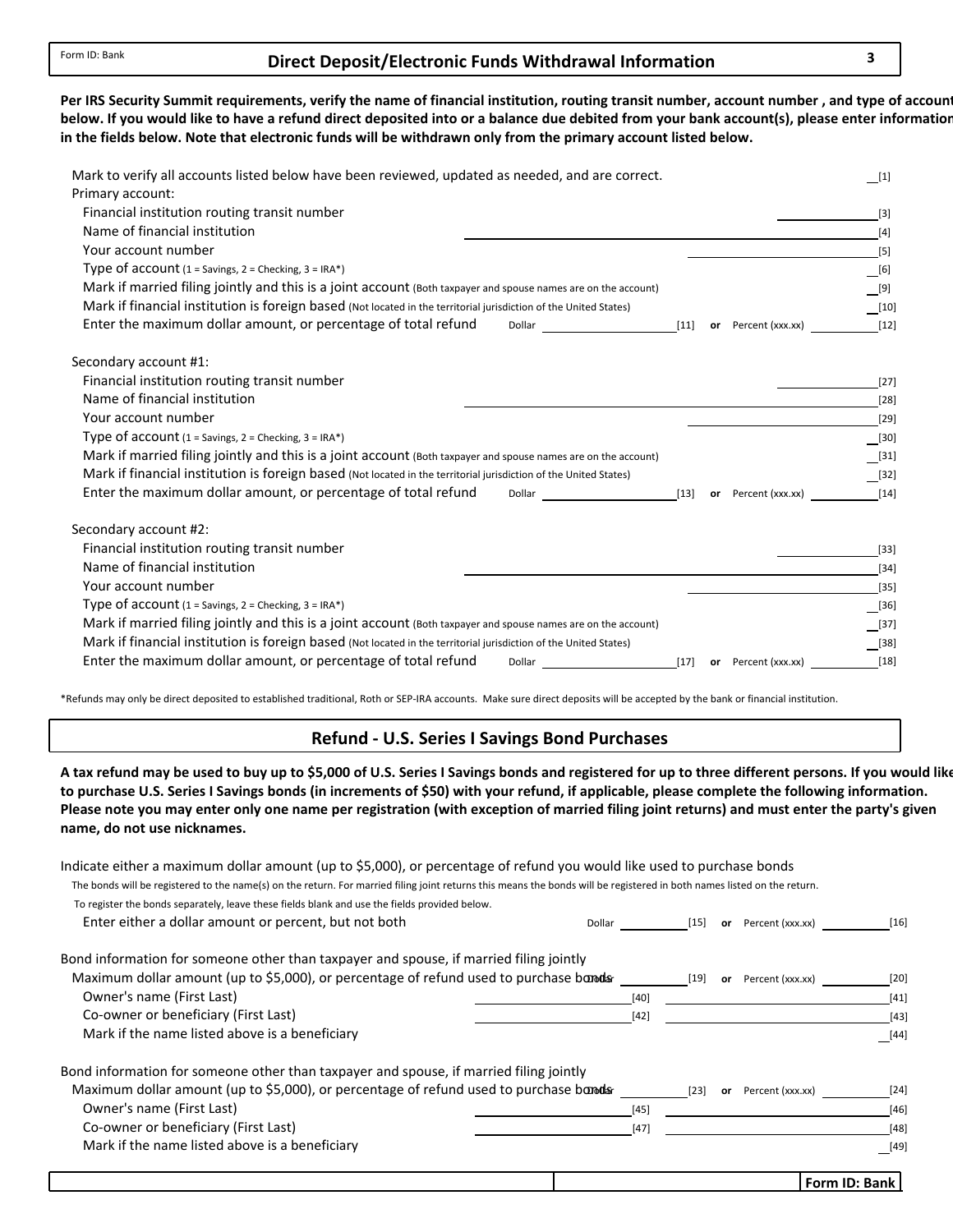#### **Electronic Filing**

**6**

IRS regulations require paid tax preparers who expect to prepare a certain amount of federal individual tax returns to file them electronically To comply with this requirement your return will be electronically filed this year if it qualifies for electronic filing under IRS rules. **Taxpayers may choose to file a paper return instead of filing electronically.**

| Mark if you want to file a paper return even if you qualify for electronic filing                                                                                                                                 | $\begin{bmatrix} 1 \end{bmatrix}$ |
|-------------------------------------------------------------------------------------------------------------------------------------------------------------------------------------------------------------------|-----------------------------------|
| Receive email notification(s) when your electronic file is accepted by the taxing agency (Blank = None, 1 = Return, 2 = Return & Extension)<br>If 1 or 2, please provide email address on Organizer Form ID: Info | [2]                               |
| Mark if you are filing a balance due return electronically and you want to pay the amount due by debiting your                                                                                                    |                                   |
| financial institution account                                                                                                                                                                                     |                                   |
| The IRS requires a Personal Identification Number (PIN) be used in signing returns that are electronically filed.                                                                                                 |                                   |
| Each taxpayer and spouse, if applicable, must provide a 5 digit self-selected PIN of your choice other than all zeroes.                                                                                           |                                   |
| Taxpayer self-selected Personal Identification Number (PIN)                                                                                                                                                       |                                   |
| Spouse self-selected Personal Identification Number (PIN)                                                                                                                                                         |                                   |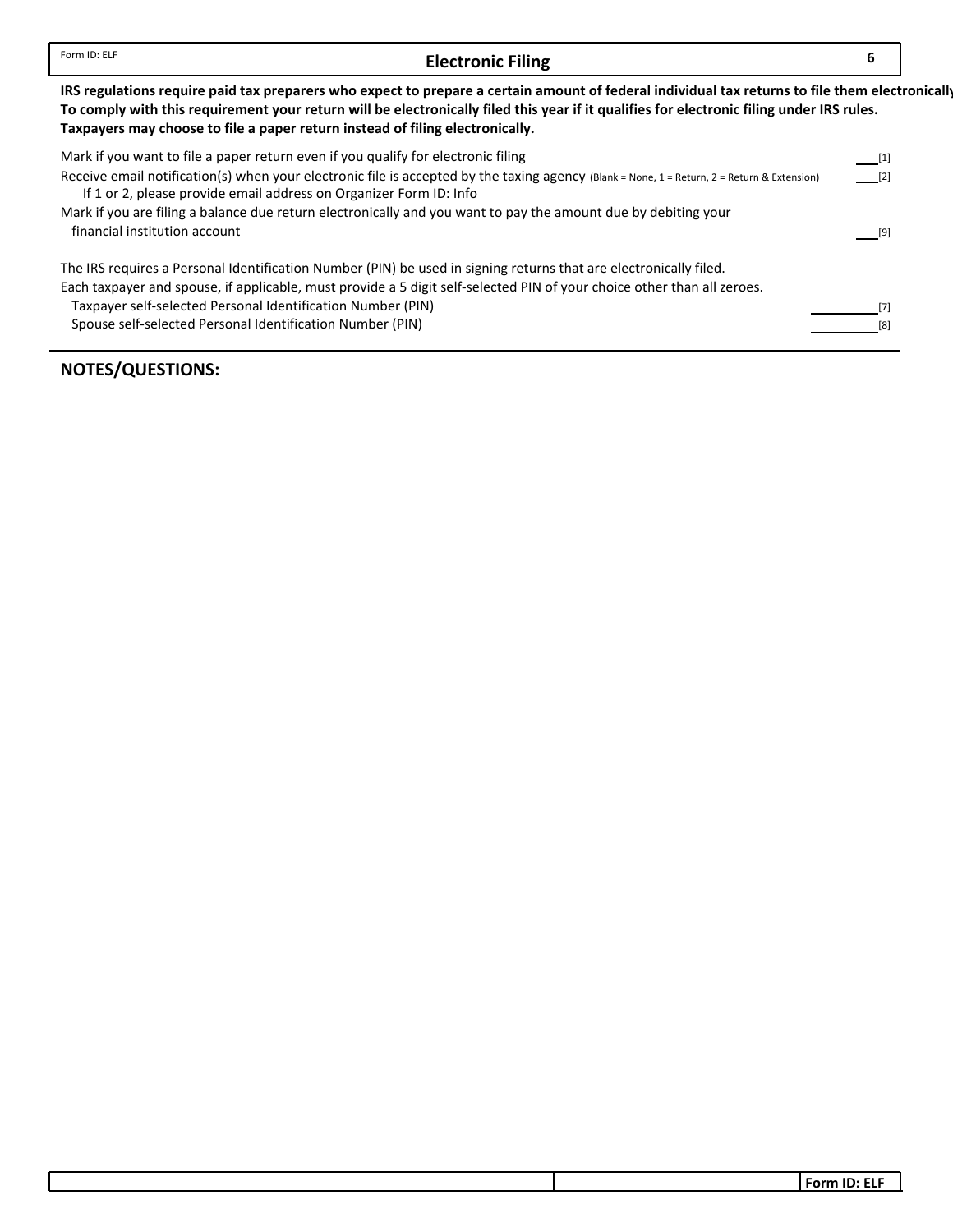## **Identity Authentication 7** Form ID: IDAuth

#### **Taxpayer ‐**

| Form of identification (1 = Driver's license, 2 = State issued identification card, 3 = No applicable identification, 4 = Identification not provided) | $[1]$ |
|--------------------------------------------------------------------------------------------------------------------------------------------------------|-------|
| Identification number                                                                                                                                  | $[2]$ |
| Issue date                                                                                                                                             | $[3]$ |
| Expiration date (mm/dd/vyyy)                                                                                                                           | [4]   |
| Location of issuance (State issued only)                                                                                                               | $[5]$ |
| Document number (New York only)                                                                                                                        | [6]   |
| Spouse -                                                                                                                                               |       |
| Form of identification (1 = Driver's license, 2 = State issued identification card, 3 = No applicable identification, 4 = Identification not provided) | [9]   |

| Identification number                    | $[10]$ |
|------------------------------------------|--------|
| Issue date                               | $[11]$ |
| Expiration date (mm/dd/yyyy)             | $[12]$ |
| Location of issuance (State issued only) | $[13]$ |
| Document number (New York only)          | $[14]$ |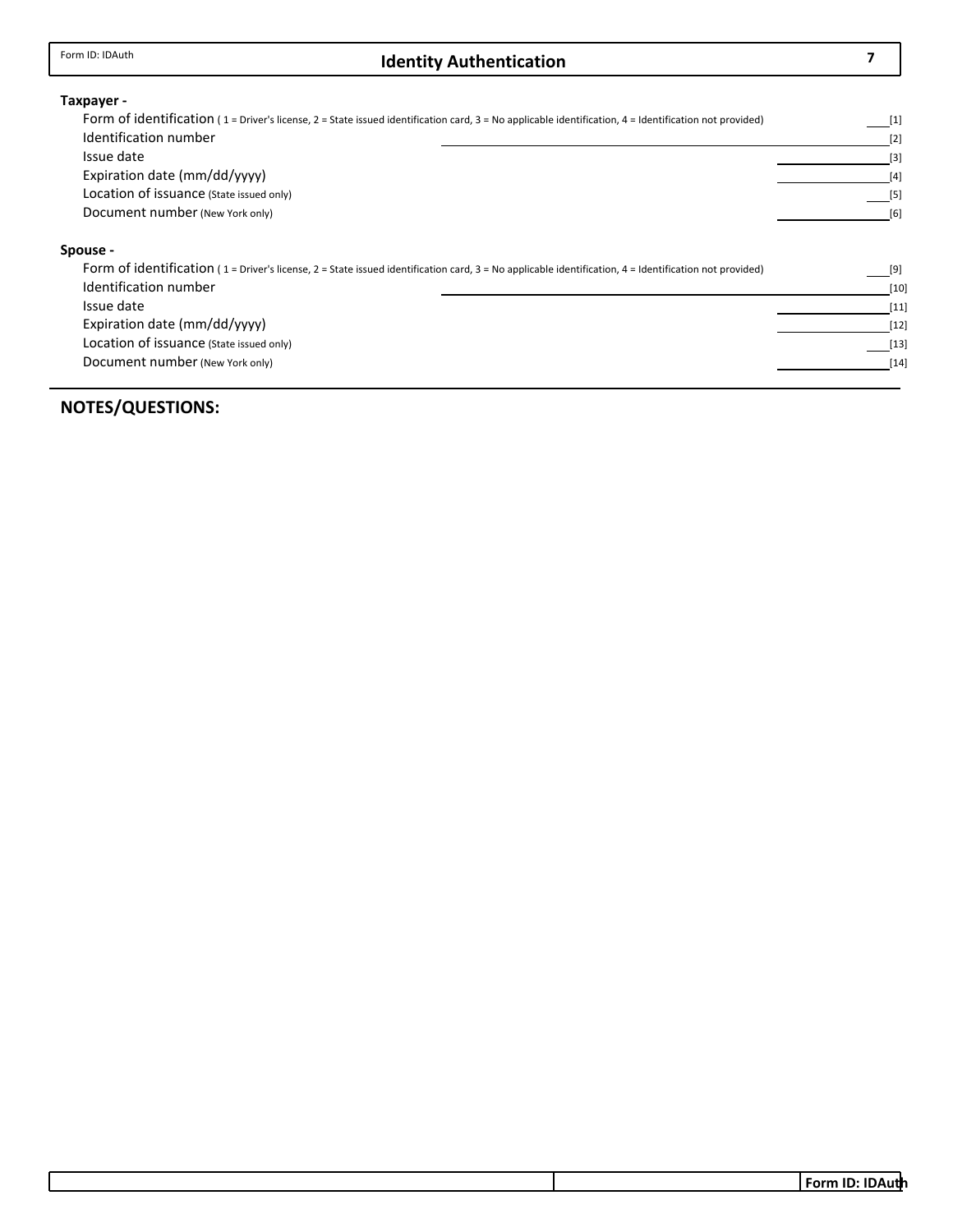| Form ID: Est                                                                       | <b>Estimated Taxes</b>                                                                                          | 8                |
|------------------------------------------------------------------------------------|-----------------------------------------------------------------------------------------------------------------|------------------|
| If you have an overpayment of 2021 taxes, do you want the excess:                  |                                                                                                                 |                  |
| Refunded                                                                           |                                                                                                                 | $[52]$           |
| Applied to 2022 estimated tax liability                                            |                                                                                                                 | $[53]$           |
| Do you expect a considerable change in your 2022 income? (Y, N)                    |                                                                                                                 | $[54]$           |
| If yes, please explain any differences:                                            |                                                                                                                 |                  |
|                                                                                    |                                                                                                                 | $[55]$           |
|                                                                                    |                                                                                                                 | $[56]$           |
|                                                                                    |                                                                                                                 | $[57]$           |
|                                                                                    |                                                                                                                 | $[58]$           |
| Do you expect a considerable change in your deductions for 2022? (Y, N)            |                                                                                                                 | $[59]$           |
| If yes, please explain any differences:                                            |                                                                                                                 |                  |
|                                                                                    |                                                                                                                 | $[60]$           |
|                                                                                    |                                                                                                                 | $[61]$           |
|                                                                                    |                                                                                                                 | $[62]$           |
| Do you expect a considerable change in the amount of your 2022 withholding? (Y, N) |                                                                                                                 | $[63]$<br>$[64]$ |
| If yes, please explain any differences:                                            |                                                                                                                 |                  |
|                                                                                    |                                                                                                                 | $[65]$           |
|                                                                                    |                                                                                                                 | $[66]$           |
|                                                                                    |                                                                                                                 | $[67]$           |
|                                                                                    |                                                                                                                 | $[68]$           |
| Do you expect a change in the number of dependents claimed for 2022? (Y, N)        |                                                                                                                 | $[69]$           |
| If yes, please explain any differences:                                            |                                                                                                                 |                  |
|                                                                                    |                                                                                                                 | $[70]$           |
|                                                                                    |                                                                                                                 | $[71]$           |
|                                                                                    |                                                                                                                 | $[72]$           |
|                                                                                    |                                                                                                                 | $[73]$           |
|                                                                                    | Payment method used to pay your estimated taxes (1=Electronic Federal Tax Payment System (EFTPS); 2=Direct Pay) | $[74]$           |
|                                                                                    |                                                                                                                 |                  |
|                                                                                    | <b>2021 Federal Estimated Tax Payments</b>                                                                      |                  |
|                                                                                    |                                                                                                                 |                  |

2020 overpayment applied to 2021 estimates Mark if you paid the calculated amounts on the dates due indicated below. Skip the remaining fields.

[1]  $[5]$ 

If your estimated payments were not made on the date due or were for an amount other than the calculated amount below, please enter the actual date and amount paid.

|                     | Date Due | <b>Date Paid if After Date Due</b> | <b>Amount Paid</b> | <b>Calculated Amount</b> | Method* |
|---------------------|----------|------------------------------------|--------------------|--------------------------|---------|
| 1st quarter payment | 4/15/21  | 161                                | [7]                |                          |         |
| 2nd quarter payment | 6/15/21  | [8]                                | [9]                |                          |         |
| 3rd quarter payment | 9/15/21  | [10]                               | $[11]$             |                          |         |
| 4th quarter payment | 1/18/22  | [12]                               | $[13]$             |                          |         |
| Additional payment  |          | [14]                               | [15]               |                          |         |
|                     |          |                                    |                    |                          |         |

**\*Method of payment indicated in prior year EFW = Electronic funds withdrawal EFTPS = Electronic Federal Tax Payment System Voucher = Form 1040‐ES estimated tax payment voucher**

| .<br>אונ<br>or<br>-<br>--- |
|----------------------------|
|----------------------------|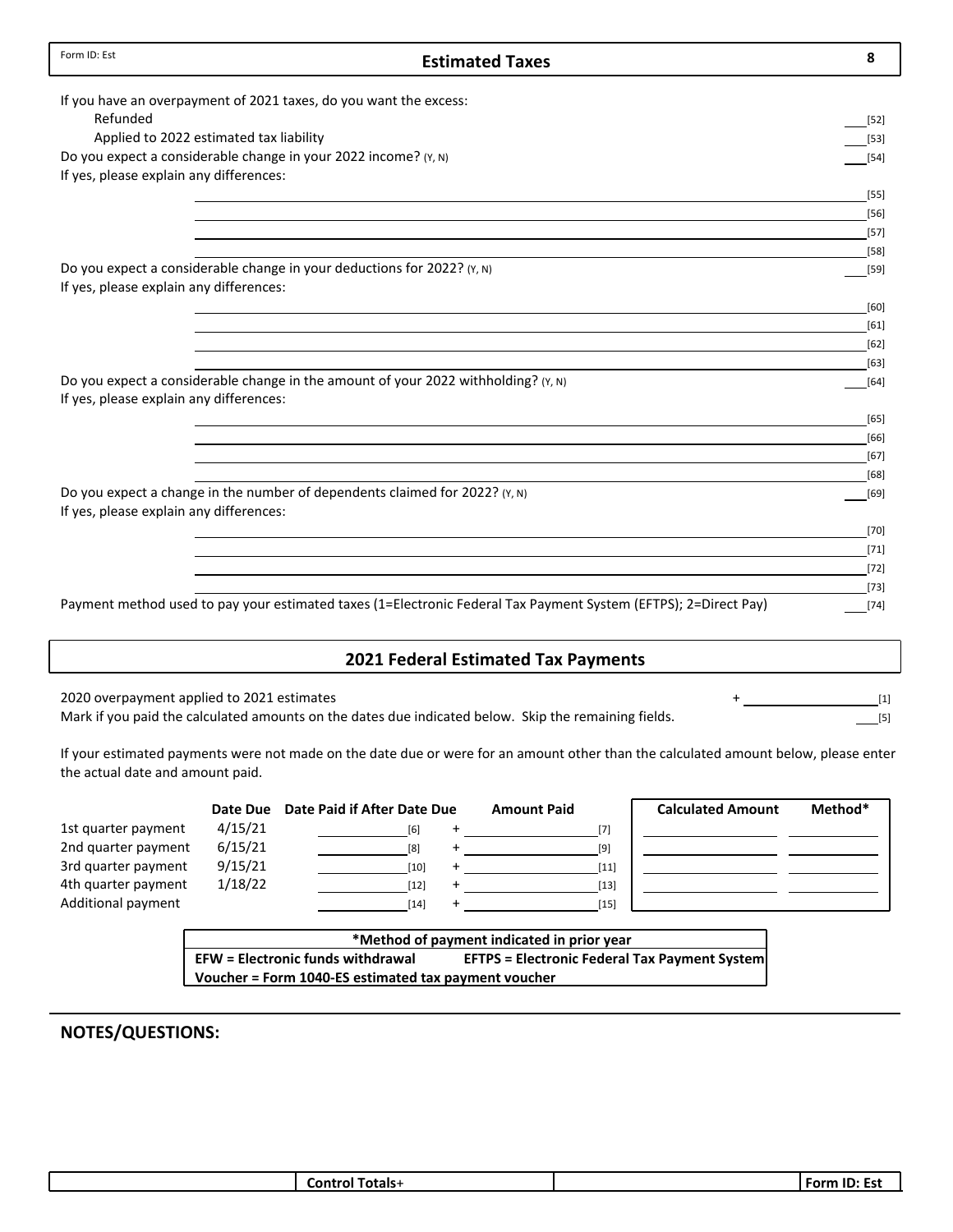| Form ID: St Pmt                                                                                               | <b>2021 State Estimated Tax Payments</b>                |                                                              |                                                            |
|---------------------------------------------------------------------------------------------------------------|---------------------------------------------------------|--------------------------------------------------------------|------------------------------------------------------------|
| Taxpayer/Spouse/Joint (T, S, J)<br>State postal code                                                          |                                                         |                                                              | [1]<br>$[2]$                                               |
| Amount paid with 2020 return<br>2020 overpayment applied to '21 estimates<br>Treat calculated amounts as paid |                                                         |                                                              | $+$ <u>the contract of the contract of</u><br>$[4]$<br>[8] |
| <b>Date Paid</b>                                                                                              |                                                         | <b>Amount Paid</b>                                           | <b>Calculated Amount</b>                                   |
|                                                                                                               |                                                         | $[10]$                                                       |                                                            |
| 2nd quarter payment [11]                                                                                      |                                                         | $[12]$                                                       |                                                            |
| 3rd quarter payment [13]                                                                                      |                                                         | $[14]$                                                       | the control of the control of the control of               |
| 4th quarter payment [15]                                                                                      |                                                         | $\overline{\phantom{a}16}$ [16]                              | <u> 1989 - Johann Barbara, martin a</u>                    |
| Additional payment<br>$\begin{array}{c}\n \begin{array}{c}\n \overline{17}\n \end{array}\n \end{array}$       |                                                         | $[18]$                                                       |                                                            |
|                                                                                                               |                                                         | <b>2021 City Estimated Tax Payments</b>                      |                                                            |
| City #1                                                                                                       |                                                         | City #2                                                      |                                                            |
| City name                                                                                                     | [28]                                                    | City name                                                    | [50]                                                       |
| Amount paid with 2020 return $+$ $-$ [31]                                                                     |                                                         |                                                              |                                                            |
|                                                                                                               |                                                         | 2020 overpayment applied to '21 estimates many research [54] |                                                            |
| Treat calculated amounts as paid                                                                              | [36]                                                    | Treat calculated amounts as paid                             | $[58]$                                                     |
| Date Paid                                                                                                     | <b>Amount Paid</b>                                      | Date Paid                                                    | <b>Amount Paid</b>                                         |
|                                                                                                               | [38]                                                    |                                                              | [60]                                                       |
|                                                                                                               | $[40]$                                                  |                                                              | $[62]$                                                     |
|                                                                                                               | $[42]$                                                  |                                                              | $[64]$                                                     |
| 4th quarter payment [43] +                                                                                    | $[44]$                                                  |                                                              | $[66]$                                                     |
| <b>Calculated Amount</b>                                                                                      |                                                         | <b>Calculated Amount</b>                                     |                                                            |
| 1st quarter payment                                                                                           |                                                         | 1st quarter payment                                          | <u> 1989 - Johann Barbara, martin a</u>                    |
| 2nd quarter payment                                                                                           | the control of the control of the control of            | 2nd quarter payment                                          | <u> 1989 - Johann Barbara, martin a</u>                    |
| 3rd quarter payment                                                                                           | the contract of the contract of the contract of         | 3rd quarter payment                                          |                                                            |
| 4th quarter payment                                                                                           |                                                         | 4th quarter payment                                          |                                                            |
| City #3                                                                                                       |                                                         | City #4                                                      |                                                            |
| City name                                                                                                     | $[72]$                                                  | City name                                                    | $[94]$                                                     |
| Amount paid with 2020 return                                                                                  | $\pm$ - $\pm$ - $\pm$ - $\pm$ - $\pm$ - $\pm$<br>$[75]$ | Amount paid with 2020 return                                 | $+$ $  -$<br>$[97]$                                        |
| 2020 overpayment applied to '21 estimates                                                                     | $[76]$                                                  | 2020 overpayment applied to '21 estimates                    | $[98]$                                                     |
| Treat calculated amounts as paid                                                                              | [80]                                                    | Treat calculated amounts as paid                             | $[102]$                                                    |
| Date Paid                                                                                                     | <b>Amount Paid</b>                                      | Date Paid                                                    | <b>Amount Paid</b>                                         |
|                                                                                                               | $[82]$                                                  | 1st quarter payment                                          | $[103]$ +<br>$[104]$                                       |
|                                                                                                               | $[84]$                                                  |                                                              | [106]                                                      |
|                                                                                                               | $[86]$                                                  |                                                              | $[108]$                                                    |
| 4th quarter payment<br>$[87]$ +                                                                               | $[88]$                                                  | 4th quarter payment                                          | $[110]$<br>$[109]$ +                                       |
| <b>Calculated Amount</b>                                                                                      |                                                         | <b>Calculated Amount</b>                                     |                                                            |
| 1st quarter payment                                                                                           |                                                         | 1st quarter payment                                          |                                                            |
| 2nd quarter payment                                                                                           |                                                         | 2nd quarter payment                                          |                                                            |
| 3rd quarter payment                                                                                           |                                                         | 3rd quarter payment                                          |                                                            |
| 4th quarter payment                                                                                           |                                                         | 4th quarter payment                                          |                                                            |

Form ID: St Pmt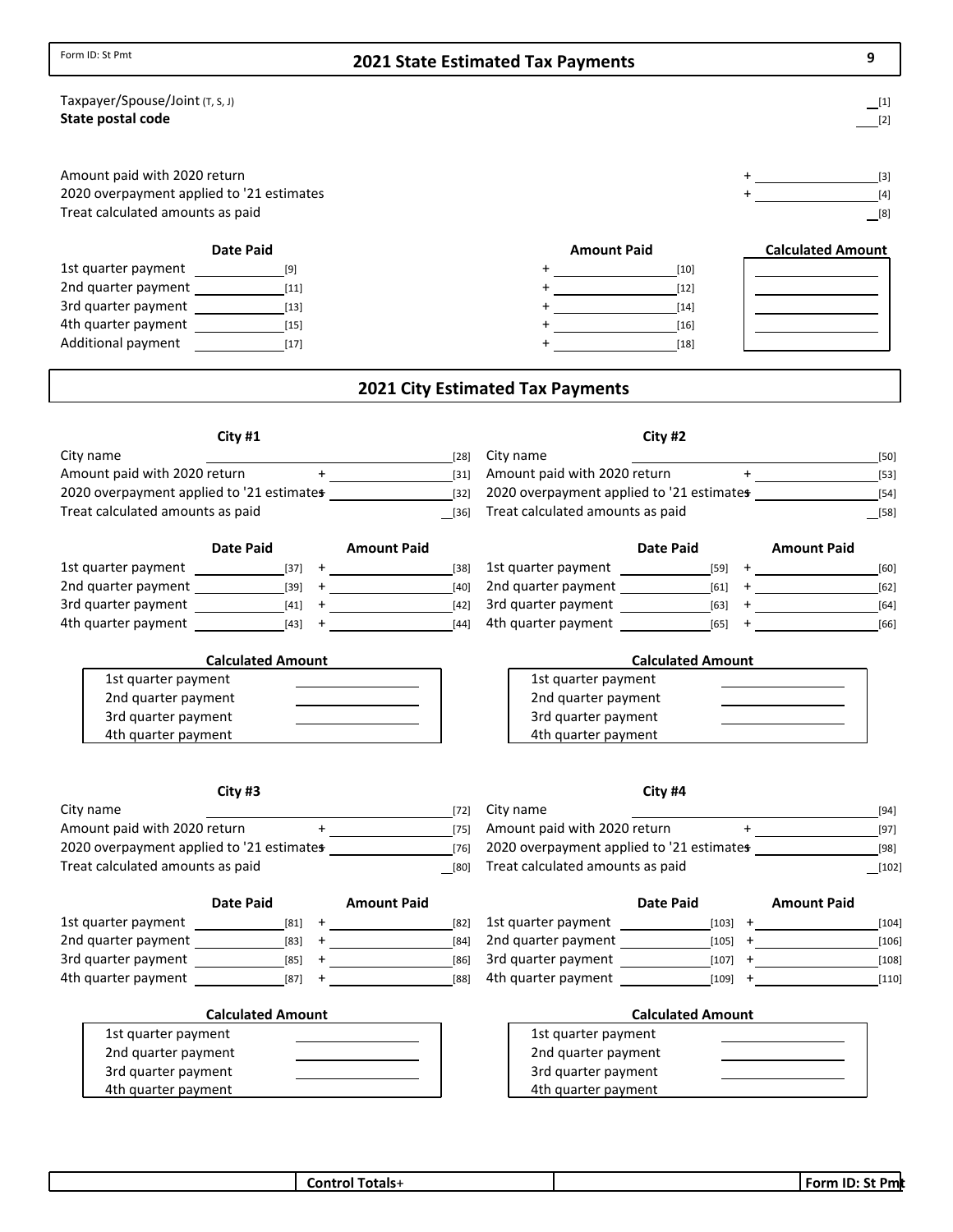#### **Wages and Salaries #1**

# **Please provide all copies of Form W‐2.**

|                                                                                                                         | rease provide an eopies of it<br>2021 Information | <b>Prior Year Information</b> |
|-------------------------------------------------------------------------------------------------------------------------|---------------------------------------------------|-------------------------------|
| Taxpayer/Spouse (T, S)                                                                                                  |                                                   | $[1]$                         |
| Employer name                                                                                                           |                                                   | $[3]$                         |
| Were these wages earned for service as: $(1 =$ Minister, $2 =$ Military, $3 =$ Farming / Fishing, $4 =$ National Guard) |                                                   | [5]                           |
| Mark if this is your current employer                                                                                   |                                                   | [6]                           |
| Federal wages and salaries (Box 1)                                                                                      |                                                   | [10]                          |
| Federal tax withheld (Box 2)                                                                                            |                                                   | $[12]$                        |
| Social security wages (Box 3) (If different than federal wages)                                                         |                                                   | $[14]$                        |
| Social security tax withheld (Box 4)                                                                                    |                                                   | $[16]$                        |
| Medicare wages (Box 5) (If different than federal wages)                                                                |                                                   | $[18]$                        |
| Medicare tax withheld (Box 6)                                                                                           |                                                   | $[21]$                        |
| SS tips (Box 7)                                                                                                         |                                                   | $[23]$                        |
| Allocated tips (Box 8)                                                                                                  |                                                   | $[25]$                        |
| Dependent care benefits (Box 10)                                                                                        |                                                   | $[27]$                        |
| Box 13 -                                                                                                                |                                                   |                               |
| Statutory employee                                                                                                      |                                                   | [29]                          |
| Retirement plan                                                                                                         |                                                   | $[30]$                        |
| Third-party sick pay                                                                                                    |                                                   | $[31]$                        |
| State postal code (Box 15)                                                                                              |                                                   | $[32]$                        |
| State wages (Box 16) (If different than federal wages)                                                                  |                                                   | $[34]$                        |
| State tax withheld (Box 17)                                                                                             |                                                   | $[36]$                        |
| Local wages (Box 18)                                                                                                    |                                                   | $[38]$                        |
| Local tax withheld (Box 19)                                                                                             | $\div$                                            | [40]                          |
| Name of locality (Box 20)                                                                                               |                                                   | $[43]$                        |

#### **Control Totals**+

#### **Wages and Salaries #2**

#### **Please provide all copies of Form W‐2. 2021 Information Prior Year Information** Taxpayer/Spouse (T, S) Employer name Were these wages earned for service as: (1 = Minister, 2 = Military, 3 = Farming / Fishing, 4 = National Guard) Mark if this your current employer Federal wages and salaries **(Box 1)** + Federal tax withheld (Box 2) Social security wages **(Box 3)** (If different than federal wages) + Social security tax withheld **(Box 4)** + Medicare wages **(Box 5)** (If different than federal wages) + Medicare tax withheld **(Box 6)** + SS tips **(Box 7)** + Allocated tips **(Box 8)** + Dependent care benefits **(Box 10)** + **Box 13 ‐** Statutory employee Retirement plan Third‐party sick pay State postal code **(Box 15)** State wages **(Box 16)** (If different than federal wages) + State tax withheld **(Box 17)** + Local wages (Box 18) Local tax withheld **(Box 19)** Name of locality **(Box 20)** [29] [40] [38] [36] [23] [34] [32] [21] [27] [18] [25] [16] [43] [14]  $[31]$ [12] [30] [10]  $\Box$ [6]  $\Box$ [5]  $[3]$  $\Box$ [1] +

**Control Totals**+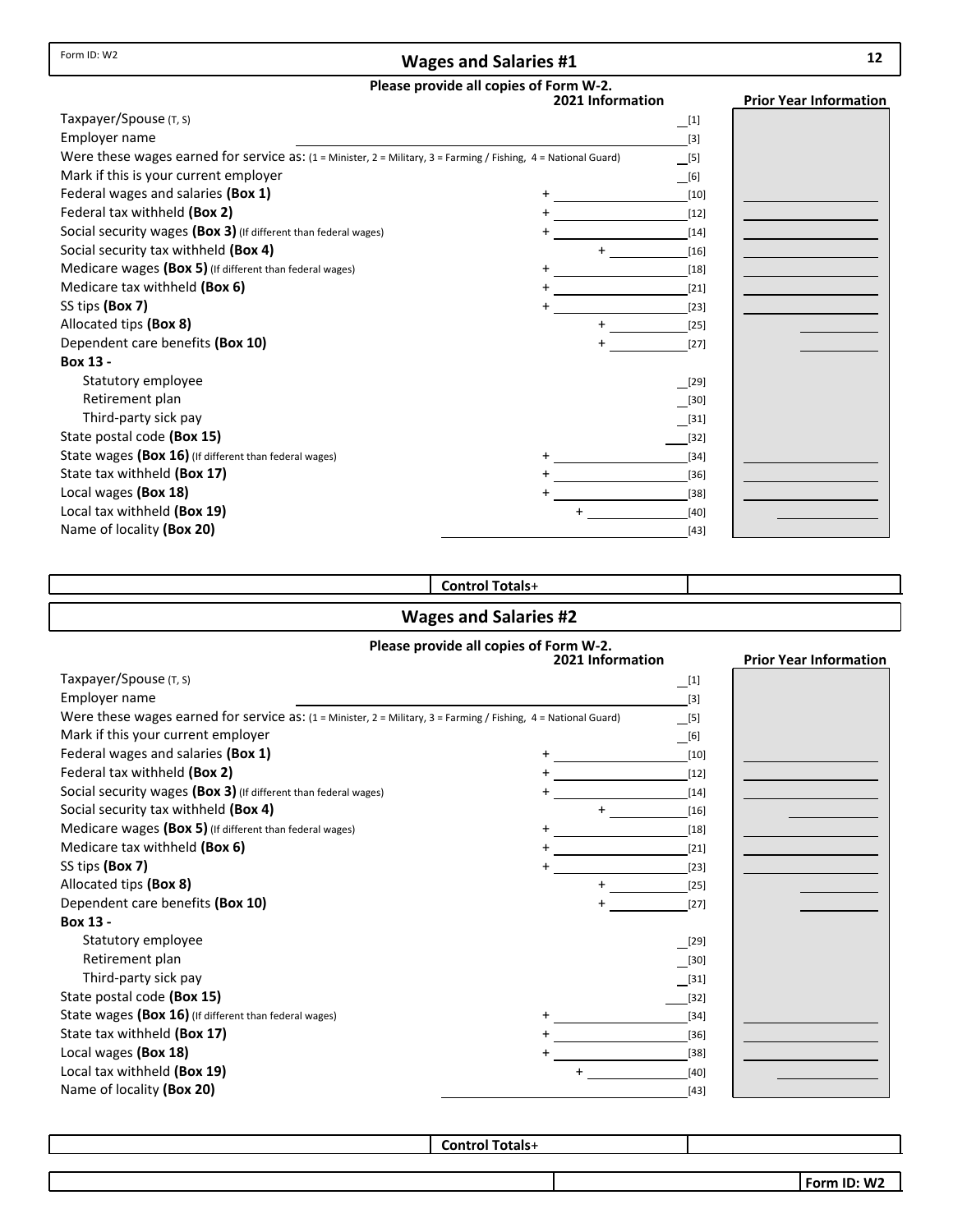Form ID: B‐1

#### **Interest Income**

**Please provide copies of all Form 1099‐INT or other statements reporting interest income.**

\*Whole numbers will be treated as \$ amounts. Enter percentages in the XXX.XX format. For example, enter 100% as 100.00 or 75.5% as 75.50.

| Type<br>T/S/J_Code (**See codes below) |                         |         | Interest [1]<br>Income | <b>Tax Exempt</b><br>Income | Penalty on<br>Early Withdrawal | U.S. Obligations* Tax Exempt*<br>\$ or % \$ or % | <b>Foreign Taxes</b><br><b>Paid</b> | <b>Prior Year Information</b> |
|----------------------------------------|-------------------------|---------|------------------------|-----------------------------|--------------------------------|--------------------------------------------------|-------------------------------------|-------------------------------|
|                                        | $\mathbf{1}$            | Payer   |                        |                             |                                |                                                  |                                     |                               |
|                                        |                         | Amounts |                        |                             |                                |                                                  |                                     |                               |
|                                        | $\overline{2}$          | Payer   |                        |                             |                                |                                                  |                                     |                               |
|                                        |                         | Amounts |                        |                             |                                |                                                  |                                     |                               |
|                                        | $\overline{\mathbf{3}}$ | Payer   |                        |                             |                                |                                                  |                                     |                               |
|                                        |                         | Amounts |                        |                             |                                |                                                  |                                     |                               |
|                                        | $\overline{\mathbf{4}}$ | Payer   |                        |                             |                                |                                                  |                                     |                               |
|                                        |                         | Amounts |                        |                             |                                |                                                  |                                     |                               |
|                                        | 5                       | Payer   |                        |                             |                                |                                                  |                                     |                               |
|                                        |                         | Amounts |                        |                             |                                |                                                  |                                     |                               |
|                                        | 6                       | Payer   |                        |                             |                                |                                                  |                                     |                               |
|                                        |                         | Amounts |                        |                             |                                |                                                  |                                     |                               |
|                                        | $\overline{\mathbf{z}}$ | Payer   |                        |                             |                                |                                                  |                                     |                               |
|                                        |                         | Amounts |                        |                             |                                |                                                  |                                     |                               |
|                                        | 8                       | Payer   |                        |                             |                                |                                                  |                                     |                               |
|                                        |                         | Amounts |                        |                             |                                |                                                  |                                     |                               |
|                                        | 9                       | Payer   |                        |                             |                                |                                                  |                                     |                               |
|                                        |                         | Amounts |                        |                             |                                |                                                  |                                     |                               |
|                                        | 10                      | Payer   |                        |                             |                                |                                                  |                                     |                               |
|                                        |                         | Amounts |                        |                             |                                |                                                  |                                     |                               |

|                                 | **Interest Codes       |                        |
|---------------------------------|------------------------|------------------------|
| <b>Blank = Regular Interest</b> | $4$ = Accrued Interest | 6 = ABP Adjustment     |
| 3 = Nominee Distribution        | 5 = OID Adjustment     | 7 = Series EE & I Bond |

**Control Totals** + **FormForm ID: B-1** 

**13**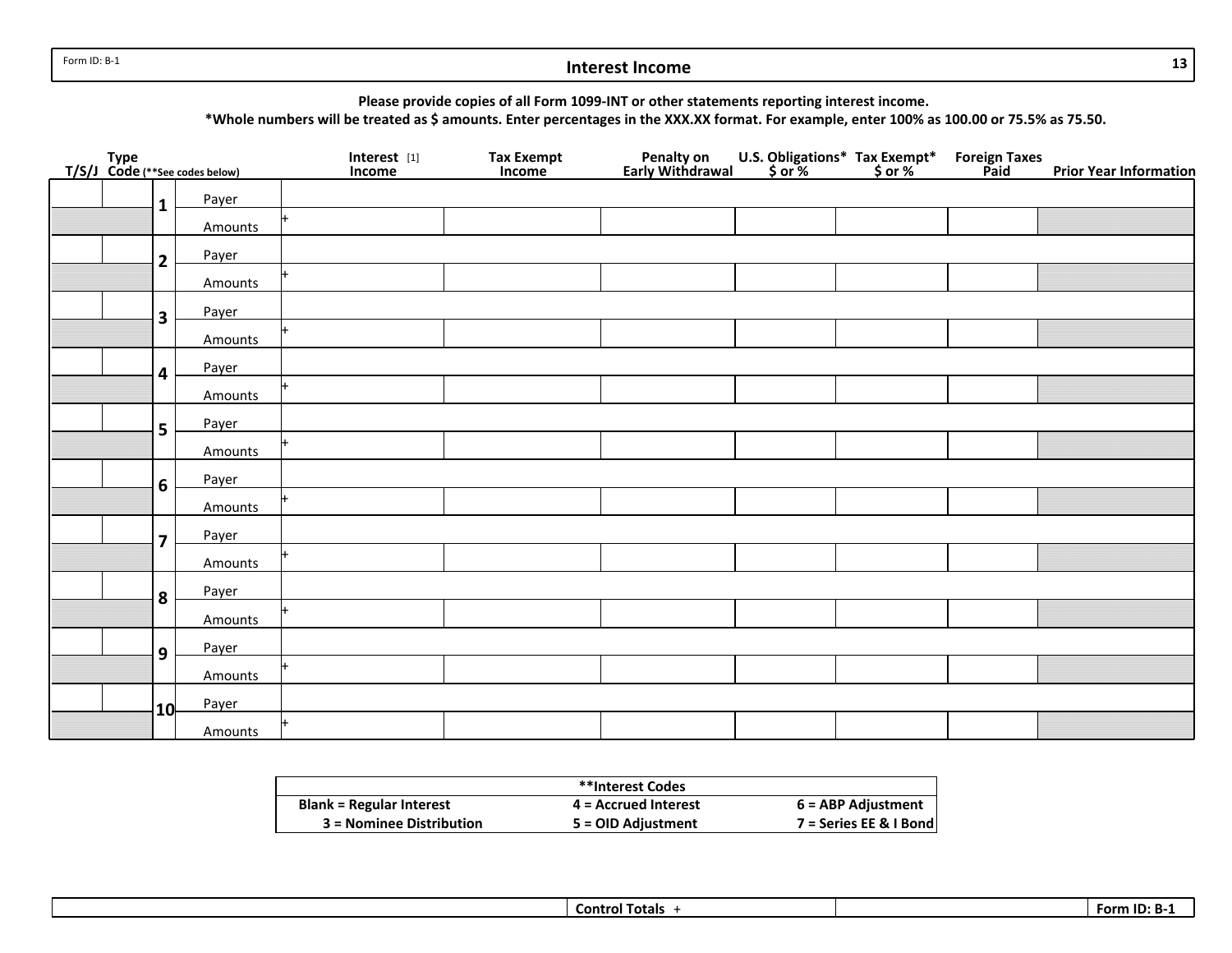Form ID: B‐2

#### **Dividend Income**

**14**

|    |                         |                                      |              |                               | Please provide copies of all Form 1099-DIV or other statements reporting dividend income. |                                      |                            |                                       | *Whole numbers will be treated as \$ amounts. Enter percentages in the XXX.XX format. For example, enter 100% as 100.00 or 75.5% as 75.50. |                        |                                 |                                  |
|----|-------------------------|--------------------------------------|--------------|-------------------------------|-------------------------------------------------------------------------------------------|--------------------------------------|----------------------------|---------------------------------------|--------------------------------------------------------------------------------------------------------------------------------------------|------------------------|---------------------------------|----------------------------------|
| T. | S Type                  | J Code (**See codes below) Dividends | Ordinary [2] | Qualified<br><b>Dividends</b> | <b>Total</b><br>Cap Gain                                                                  | Distributions Section 1250 Sec. 199A | 28%<br><b>Capital Gain</b> | <b>Tax Exempt</b><br><b>Dividends</b> | <b>U.S.</b><br>Obligations*<br>\$or %                                                                                                      | Tax Exempt*<br>\$ or % | Foreign<br><b>Taxes</b><br>Paid | <b>Prior Year</b><br>Information |
|    | $\mathbf{1}$            | Payer                                |              |                               |                                                                                           |                                      |                            |                                       |                                                                                                                                            |                        |                                 |                                  |
|    |                         | Amounts                              |              |                               |                                                                                           |                                      |                            |                                       |                                                                                                                                            |                        |                                 |                                  |
|    | $\overline{\mathbf{c}}$ | Payer<br>Amounts                     |              |                               |                                                                                           |                                      |                            |                                       |                                                                                                                                            |                        |                                 |                                  |
|    |                         | Payer                                |              |                               |                                                                                           |                                      |                            |                                       |                                                                                                                                            |                        |                                 |                                  |
|    | 3                       | Amounts                              |              |                               |                                                                                           |                                      |                            |                                       |                                                                                                                                            |                        |                                 |                                  |
|    | 4                       | Payer<br>Amounts                     |              |                               |                                                                                           |                                      |                            |                                       |                                                                                                                                            |                        |                                 |                                  |
|    |                         | Payer                                |              |                               |                                                                                           |                                      |                            |                                       |                                                                                                                                            |                        |                                 |                                  |
|    | 5                       | Amounts                              |              |                               |                                                                                           |                                      |                            |                                       |                                                                                                                                            |                        |                                 |                                  |
|    | 6                       | Payer<br>Amounts                     |              |                               |                                                                                           |                                      |                            |                                       |                                                                                                                                            |                        |                                 |                                  |
|    |                         | Payer                                |              |                               |                                                                                           |                                      |                            |                                       |                                                                                                                                            |                        |                                 |                                  |
|    | $\overline{7}$          | Amounts                              |              |                               |                                                                                           |                                      |                            |                                       |                                                                                                                                            |                        |                                 |                                  |
|    | 8                       | Payer                                |              |                               |                                                                                           |                                      |                            |                                       |                                                                                                                                            |                        |                                 |                                  |
|    |                         | Amounts                              |              |                               |                                                                                           |                                      |                            |                                       |                                                                                                                                            |                        |                                 |                                  |
|    | 9                       | Payer                                |              |                               |                                                                                           |                                      |                            |                                       |                                                                                                                                            |                        |                                 |                                  |
|    |                         | Amounts                              |              |                               |                                                                                           |                                      |                            |                                       |                                                                                                                                            |                        |                                 |                                  |
|    | 10                      | Payer                                |              |                               |                                                                                           |                                      |                            |                                       |                                                                                                                                            |                        |                                 |                                  |
|    |                         | Amounts                              |              |                               |                                                                                           |                                      |                            |                                       |                                                                                                                                            |                        |                                 |                                  |

|                      | <i><b>**Dividend Codes</b></i> |
|----------------------|--------------------------------|
| <b>Blank = Other</b> | $3 =$ Nominee                  |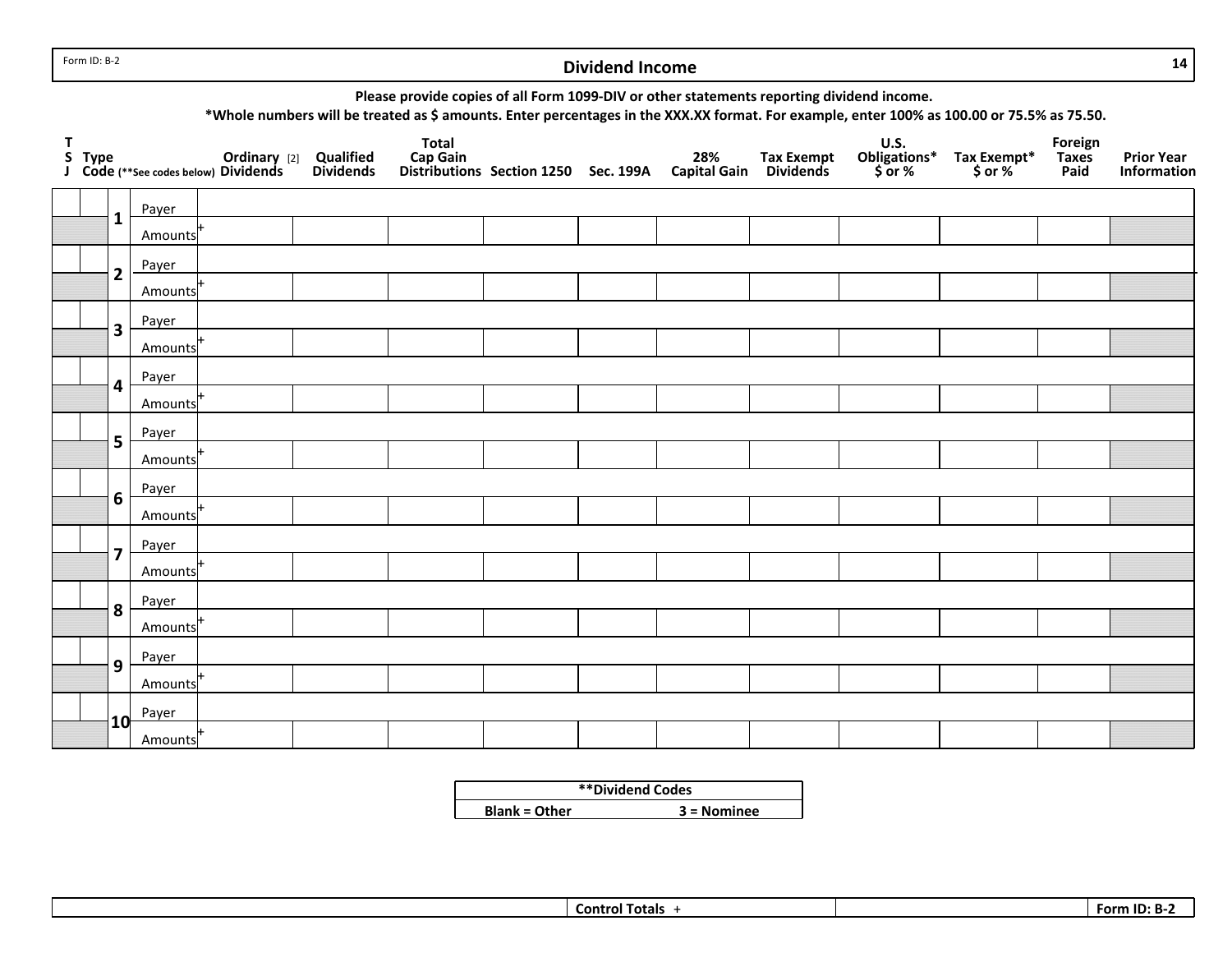#### **Sales of Stocks, Securities, and Other Investment Property 17**

 $[13]$ [11]

[9]  $[10]$ 

#### **Please provide copies of all Forms 1099‐B and 1099‐S**

Did you have any securities become worthless during 2021?  $(Y, N)$ 

Did you have any debts become uncollectible during 2021? (Y, N) Did you have any commodity sales, short sales, or straddles? (Y, N)

Did you exchange any securities or investments for something other than cash? (Y, N)

Did you receive, sell, exchange, or otherwise dispose of any financial interest in any virtual currency?  $(Y, N)$  [4]

| T/S/J | <b>Description of Property11</b> | <b>Date Acquired</b> | Date Sold | <b>Gross Sales Price</b><br>(Less expenses of sale) | <b>Cost or Other Basis</b>                                                                                                                                                                                                                                     |
|-------|----------------------------------|----------------------|-----------|-----------------------------------------------------|----------------------------------------------------------------------------------------------------------------------------------------------------------------------------------------------------------------------------------------------------------------|
|       |                                  |                      |           | $\bf +$<br>$\ddot{}$                                | $\ddot{}$<br>$\ddot{}$                                                                                                                                                                                                                                         |
|       |                                  |                      |           | $\ddot{}$                                           | $\ddot{}$                                                                                                                                                                                                                                                      |
|       |                                  |                      |           | $\ddot{}$<br>$\ddot{}$                              | $\ddot{}$<br>$\ddot{}$                                                                                                                                                                                                                                         |
|       |                                  |                      |           | $\ddot{}$                                           | $\ddot{}$                                                                                                                                                                                                                                                      |
|       |                                  |                      |           | $\ddot{}$                                           | $\ddot{}$                                                                                                                                                                                                                                                      |
|       |                                  |                      |           | $\ddot{}$                                           | $\ddot{}$<br><u>and the state of the state of the state of the state of the state of the state of the state of the state of the state of the state of the state of the state of the state of the state of the state of the state of the state</u>              |
|       |                                  |                      |           | $\ddot{}$<br>$\ddot{}$                              | $\ddot{}$<br>+                                                                                                                                                                                                                                                 |
|       |                                  |                      |           | $\ddot{}$                                           | <u>and the state of the state of the state of the state of the state of the state of the state of the state of the state of the state of the state of the state of the state of the state of the state of the state of the state</u><br>$\ddot{}$              |
|       |                                  |                      |           | $\ddot{}$                                           | $\ddot{}$<br><u>and the state</u>                                                                                                                                                                                                                              |
|       |                                  |                      |           | $\ddot{}$<br>$\ddot{}$                              | $\ddot{}$<br>$\ddot{}$                                                                                                                                                                                                                                         |
|       |                                  |                      |           | $\ddot{}$                                           | <u>and the state</u><br>$\ddot{}$                                                                                                                                                                                                                              |
|       |                                  |                      |           | $\ddot{}$                                           | $\ddot{}$                                                                                                                                                                                                                                                      |
|       |                                  |                      |           | $\ddot{}$                                           | $\ddot{}$                                                                                                                                                                                                                                                      |
|       |                                  |                      |           | $\ddot{}$<br>$\ddot{}$                              | $\ddot{}$<br>$\pmb{+}$                                                                                                                                                                                                                                         |
|       |                                  |                      |           | $\ddot{}$                                           | $\ddot{}$                                                                                                                                                                                                                                                      |
|       |                                  |                      |           | $\ddot{}$                                           | $\ddot{}$                                                                                                                                                                                                                                                      |
|       |                                  |                      |           | $\ddot{}$                                           | +                                                                                                                                                                                                                                                              |
|       |                                  |                      |           | $\ddot{}$<br>$\ddot{}$                              | $\ddot{}$<br><u>and the state of the state of the state of the state of the state of the state of the state of the state of the state of the state of the state of the state of the state of the state of the state of the state of the state</u><br>$\ddot{}$ |
|       |                                  |                      |           | $\ddot{}$                                           | $\ddot{}$                                                                                                                                                                                                                                                      |
|       |                                  |                      |           | $\ddot{}$                                           | $\ddot{}$                                                                                                                                                                                                                                                      |
|       |                                  |                      |           | $\ddot{}$                                           | $\ddot{}$                                                                                                                                                                                                                                                      |
|       |                                  |                      |           | $\ddot{}$<br>$\ddot{}$                              | $\ddot{}$<br>$\ddot{}$                                                                                                                                                                                                                                         |
|       |                                  |                      |           | $\ddot{}$                                           | $\ddot{}$                                                                                                                                                                                                                                                      |
|       |                                  |                      |           | $\ddot{}$                                           | $\ddot{}$                                                                                                                                                                                                                                                      |
|       |                                  |                      |           | $\ddot{}$                                           | $\ddot{}$                                                                                                                                                                                                                                                      |
|       |                                  |                      |           | $\ddot{}$<br>$\ddot{}$                              | $\ddot{}$<br>$\sim 10^{11}$ and $\sim 10^{11}$<br>$\ddot{}$                                                                                                                                                                                                    |
|       |                                  |                      |           | $\ddot{}$                                           | $\ddot{}$                                                                                                                                                                                                                                                      |
|       |                                  |                      |           | $\ddot{}$                                           | +                                                                                                                                                                                                                                                              |
|       |                                  |                      |           | $\ddot{}$                                           | +                                                                                                                                                                                                                                                              |
|       |                                  |                      |           | +                                                   |                                                                                                                                                                                                                                                                |
|       |                                  |                      |           | +                                                   |                                                                                                                                                                                                                                                                |
|       |                                  |                      |           | +                                                   |                                                                                                                                                                                                                                                                |
|       |                                  |                      |           | +                                                   |                                                                                                                                                                                                                                                                |
|       |                                  |                      |           | +<br>+                                              |                                                                                                                                                                                                                                                                |
|       |                                  |                      |           | +                                                   |                                                                                                                                                                                                                                                                |
|       |                                  |                      |           | +                                                   | +                                                                                                                                                                                                                                                              |
|       |                                  |                      |           |                                                     |                                                                                                                                                                                                                                                                |
|       |                                  |                      |           |                                                     |                                                                                                                                                                                                                                                                |
|       |                                  |                      |           |                                                     | $\ddot{}$                                                                                                                                                                                                                                                      |
|       |                                  |                      |           |                                                     |                                                                                                                                                                                                                                                                |
|       | <b>Control Totals+</b>           |                      |           |                                                     | Form ID: D                                                                                                                                                                                                                                                     |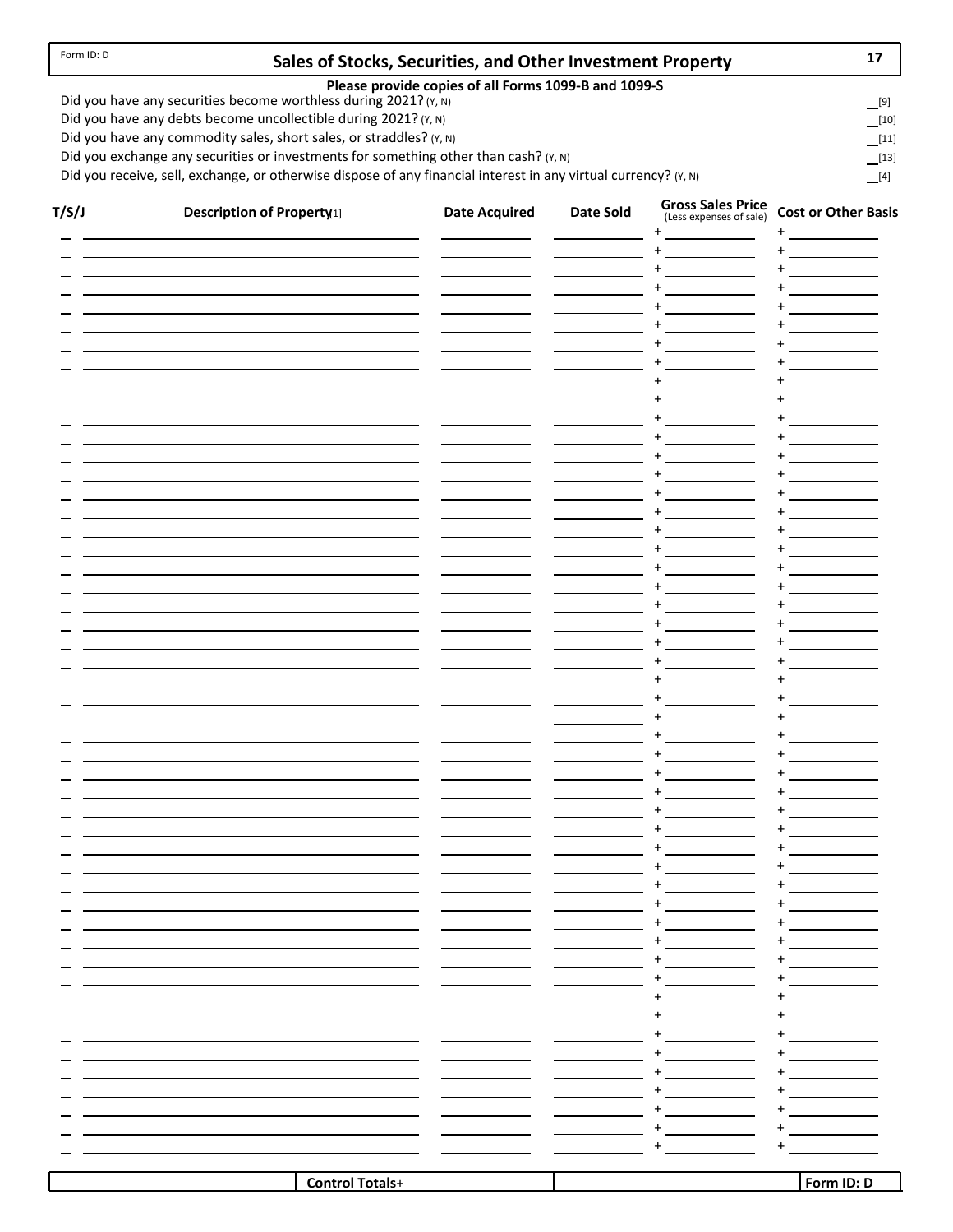| Form ID: Income                    |     | <b>Other Income</b>   |                                    | 18                            |
|------------------------------------|-----|-----------------------|------------------------------------|-------------------------------|
| State and local income tax refunds |     |                       | 2021 Information<br>$[5]$          | <b>Prior Year Information</b> |
| Alimony received                   | T/S | <b>Agreement Date</b> | 2021 Information<br>$[3]$<br>$[3]$ | <b>Prior Year Information</b> |

\*\*Unemployment benefits are taxable income and should be reported on your return. Your 1099‐G should show both the amount received and any amount of tax withheld.You may need to go to your state's Department of Labor website to get your 1099-G from your account.

|                                                 | Taxpayer | <b>Spouse</b> | <b>Prior Year Information</b> |
|-------------------------------------------------|----------|---------------|-------------------------------|
| Unemployment compensation**                     | [9]      | [10]          |                               |
| Unemployment compensation federal withholding + | [9]      | [10]          |                               |
| Unemployment compensation state withholding     | [9]      | [10]          |                               |
| Unemployment compensation repaid                | [12] +   | $[13]$        |                               |
| Alaska Permanent Fund dividends                 | [18] +   | $[19]$        |                               |

|       | Self-                  |
|-------|------------------------|
|       | Employment<br>Income ? |
| T/S/J | (Y, N)                 |
|       |                        |

**Income ? T/S/J 2021 Information Prior Year Information** Other income, such as: Commissions, Jury pay, Director fees, Taxable scholarships

|  | Utilet income, such as. Commissions, sary pay, Birector recs, raxable scholarships |                                                                                                                                                                                                                |  |
|--|------------------------------------------------------------------------------------|----------------------------------------------------------------------------------------------------------------------------------------------------------------------------------------------------------------|--|
|  |                                                                                    | $[15] % \includegraphics[width=0.9\columnwidth]{figures/fig_10.pdf} \caption{The 100 of the estimators in the left and right. The left is the same time, the right is the same time.} \label{fig:fig:15}$<br>+ |  |
|  |                                                                                    |                                                                                                                                                                                                                |  |
|  |                                                                                    |                                                                                                                                                                                                                |  |
|  |                                                                                    |                                                                                                                                                                                                                |  |
|  |                                                                                    |                                                                                                                                                                                                                |  |
|  |                                                                                    |                                                                                                                                                                                                                |  |
|  |                                                                                    |                                                                                                                                                                                                                |  |
|  |                                                                                    |                                                                                                                                                                                                                |  |
|  |                                                                                    |                                                                                                                                                                                                                |  |
|  |                                                                                    |                                                                                                                                                                                                                |  |
|  |                                                                                    |                                                                                                                                                                                                                |  |
|  |                                                                                    |                                                                                                                                                                                                                |  |
|  |                                                                                    |                                                                                                                                                                                                                |  |
|  |                                                                                    |                                                                                                                                                                                                                |  |
|  |                                                                                    |                                                                                                                                                                                                                |  |
|  |                                                                                    |                                                                                                                                                                                                                |  |
|  |                                                                                    |                                                                                                                                                                                                                |  |
|  |                                                                                    |                                                                                                                                                                                                                |  |
|  |                                                                                    |                                                                                                                                                                                                                |  |
|  |                                                                                    |                                                                                                                                                                                                                |  |
|  |                                                                                    |                                                                                                                                                                                                                |  |
|  |                                                                                    |                                                                                                                                                                                                                |  |
|  |                                                                                    |                                                                                                                                                                                                                |  |
|  |                                                                                    |                                                                                                                                                                                                                |  |
|  |                                                                                    |                                                                                                                                                                                                                |  |
|  |                                                                                    |                                                                                                                                                                                                                |  |
|  |                                                                                    |                                                                                                                                                                                                                |  |
|  |                                                                                    |                                                                                                                                                                                                                |  |
|  |                                                                                    |                                                                                                                                                                                                                |  |
|  |                                                                                    |                                                                                                                                                                                                                |  |
|  |                                                                                    |                                                                                                                                                                                                                |  |
|  |                                                                                    |                                                                                                                                                                                                                |  |
|  |                                                                                    |                                                                                                                                                                                                                |  |
|  |                                                                                    |                                                                                                                                                                                                                |  |
|  |                                                                                    |                                                                                                                                                                                                                |  |
|  |                                                                                    |                                                                                                                                                                                                                |  |
|  |                                                                                    |                                                                                                                                                                                                                |  |
|  |                                                                                    |                                                                                                                                                                                                                |  |
|  |                                                                                    |                                                                                                                                                                                                                |  |

| .<br>otals-<br>.on· | $\overline{\phantom{a}}$<br>Form |
|---------------------|----------------------------------|
|                     |                                  |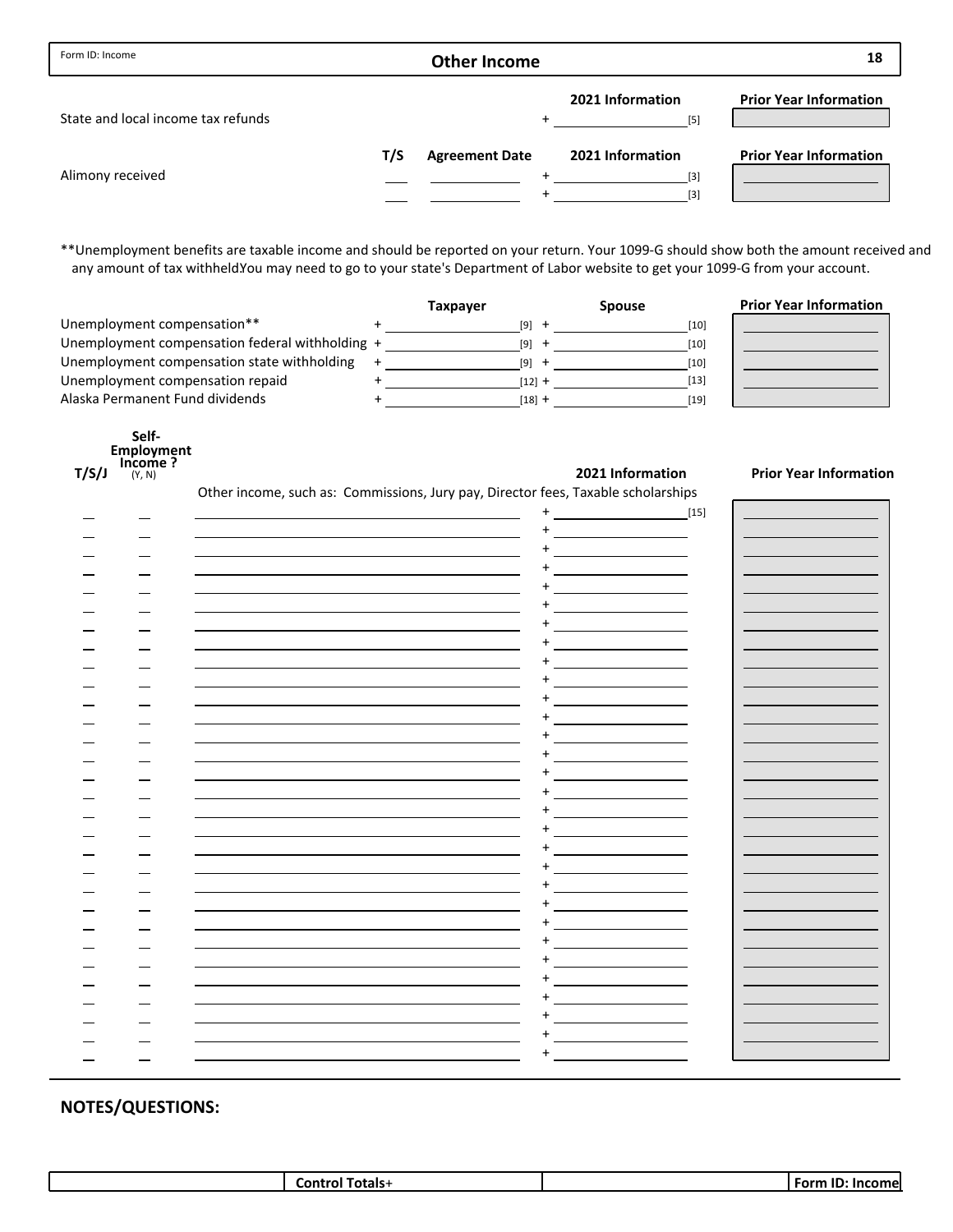Form ID: 1099M

## **Miscellaneous Income #1**

| жа |
|----|
|    |

### **Please provide all Forms 1099‐MISC**

| <b>FIGASE DI OVIGE AII FUITIIS 1033-IVIIJC</b><br>Preparer use only     |           |                  |                               |  |
|-------------------------------------------------------------------------|-----------|------------------|-------------------------------|--|
|                                                                         |           | 2021 Information | <b>Prior Year Information</b> |  |
| Name of payer                                                           |           | $[3]$            |                               |  |
| Taxpayer/Spouse/Joint (T, S, J)                                         |           | $[5]$            |                               |  |
| State postal code                                                       |           | $[6]$            |                               |  |
| Rents (Box 1)                                                           |           | $[13]$           |                               |  |
| Royalties (Box 2)                                                       |           | $[15]$           |                               |  |
| Other income (Box 3)                                                    |           | $[17]$           |                               |  |
| Federal income tax withheld (Box 4)                                     |           | $[19]$           |                               |  |
| Fishing boat proceeds (Box 5)                                           |           | $[21]$           |                               |  |
| Medical and health care payments (Box 6)                                |           | $[23]$           |                               |  |
| Payer made direct sales of \$5,000 or more of consumer products (Box 7) |           | $[27]$           |                               |  |
| Substitute payments in lieu of dividends or interest (Box 8)            |           | $[29]$           |                               |  |
| Crop Insurance proceeds (Box 9)                                         |           | $[31]$           |                               |  |
| Gross proceeds paid to an attorney (Box 10)                             |           | $[36]$           |                               |  |
| Fish purchased for resale (Box 11)                                      |           | $[38]$           |                               |  |
| Section 409A deferrals (Box 12)                                         |           | $[40]$           |                               |  |
| Excess golden parachute payments (Box 13)                               |           | $[42]$           |                               |  |
| Nonqualified deferred compensation (Box 14)                             |           | $[44]$           |                               |  |
| State tax withheld (Box 15)                                             |           | $[46]$           |                               |  |
| State/Payer's state no. (Box 16)                                        |           | $[48]$           |                               |  |
| State income (Box 17)                                                   | $\ddot{}$ | $[49]$           |                               |  |
|                                                                         |           |                  |                               |  |

### **Control Totals**+

| <b>Miscellaneous Income #2</b>                                          |           |                  |                               |  |
|-------------------------------------------------------------------------|-----------|------------------|-------------------------------|--|
| Please provide all Forms 1099-MISC                                      |           |                  |                               |  |
| Preparer use only                                                       |           | 2021 Information | <b>Prior Year Information</b> |  |
| Name of payer                                                           |           | $[3]$            |                               |  |
| Taxpayer/Spouse/Joint (T, S, J)                                         |           | $[5]$            |                               |  |
| State postal code                                                       |           | [6]              |                               |  |
| Rents (Box 1)                                                           | +         | $[13]$           |                               |  |
| Royalties (Box 2)                                                       | $\ddot{}$ | $[15]$           |                               |  |
| Other income (Box 3)                                                    | $\ddot{}$ | $[17]$           |                               |  |
| Federal income tax withheld (Box 4)                                     |           | $[19]$           |                               |  |
| Fishing boat proceeds (Box 5)                                           |           | $[21]$           |                               |  |
| Medical and health care payments (Box 6)                                |           | $[23]$           |                               |  |
| Payer made direct sales of \$5,000 or more of consumer products (Box 7) |           | $[27]$           |                               |  |
| Substitute payments in lieu of dividends or interest (Box 8)            | $\ddot{}$ | $[29]$           |                               |  |
| Crop Insurance proceeds (Box 9)                                         | $\ddot{}$ | $[31]$           |                               |  |
| Gross proceeds paid to an attorney (Box 10)                             |           | $[36]$           |                               |  |
| Fish purchased for resale (Box 11)                                      |           | $[38]$           |                               |  |
| Section 409A deferrals (Box 12)                                         |           | [40]             |                               |  |
| Excess golden parachute payments (Box 13)                               |           | $[42]$           |                               |  |
| Nonqualified deferred compensation (Box 14)                             |           | $[44]$           |                               |  |
| State tax withheld (Box 15)                                             |           | $[46]$           |                               |  |
| State/Payer's state no. (Box 16)                                        |           | $[48]$           |                               |  |
| State income (Box 17)                                                   | $\ddot{}$ | $[49]$           |                               |  |
|                                                                         |           |                  |                               |  |
| <b>Control Totals+</b>                                                  |           |                  |                               |  |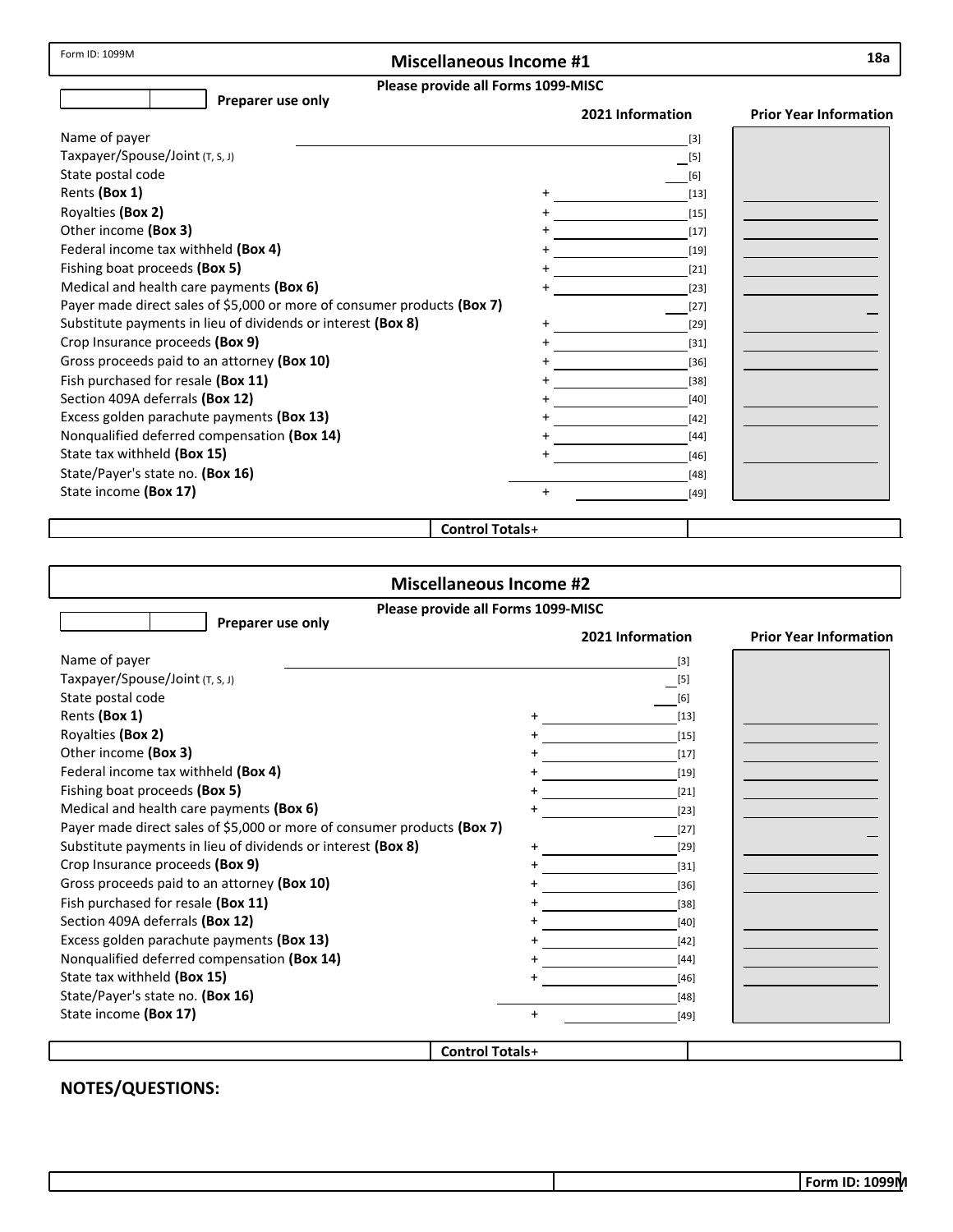## **Nonemployee Compensation #1**

**Please provide all Forms 1099‐NEC**

| Preparer use only                                                       |                        |                                           |                               |
|-------------------------------------------------------------------------|------------------------|-------------------------------------------|-------------------------------|
|                                                                         |                        | 2021 Information                          | <b>Prior Year Information</b> |
| Name of payer                                                           |                        | $[3]$                                     |                               |
| Taxpayer/Spouse/Joint (T, S, J)                                         |                        | $\equiv$ [5]                              |                               |
| State postal code                                                       |                        | [6]                                       |                               |
| Nonemployee compensation (Box 1)                                        | $\ddot{}$              | $[13]$                                    |                               |
| Payer made direct sales of \$5,000 or more of consumer products (Box 2) |                        | $\begin{array}{c} \boxed{15} \end{array}$ |                               |
| Federal income tax withheld (Box 4)                                     |                        | $[17]$                                    |                               |
| State tax withheld (Box 5)                                              |                        | $[19]$                                    |                               |
| State/Payer's state no. (Box 6)                                         |                        | $[21]$                                    |                               |
| State income (Box 7)                                                    |                        | $[22]$                                    |                               |
|                                                                         |                        |                                           |                               |
|                                                                         | <b>Control Totals+</b> |                                           |                               |

| <b>Nonemployee Compensation #2</b>                                      |           |                  |                               |
|-------------------------------------------------------------------------|-----------|------------------|-------------------------------|
| Please provide all Forms 1099-NEC                                       |           |                  |                               |
| Preparer use only                                                       |           |                  |                               |
|                                                                         |           | 2021 Information | <b>Prior Year Information</b> |
| Name of payer                                                           |           | $[3]$            |                               |
| Taxpayer/Spouse/Joint $(T, S, J)$                                       |           | [5]              |                               |
| State postal code                                                       |           | $[6]$            |                               |
| Nonemployee compensation (Box 1)                                        |           | $[13]$           |                               |
| Payer made direct sales of \$5,000 or more of consumer products (Box 2) |           |                  |                               |
| Federal income tax withheld (Box 4)                                     | $\ddot{}$ | $[17]$           |                               |
| State tax withheld (Box 5)                                              |           | $[19]$           |                               |
| State/Payer's state no. (Box 6)                                         |           | $[21]$           |                               |
| State income (Box 7)                                                    |           | $[22]$           |                               |
|                                                                         |           |                  |                               |
| <b>Control Totals+</b>                                                  |           |                  |                               |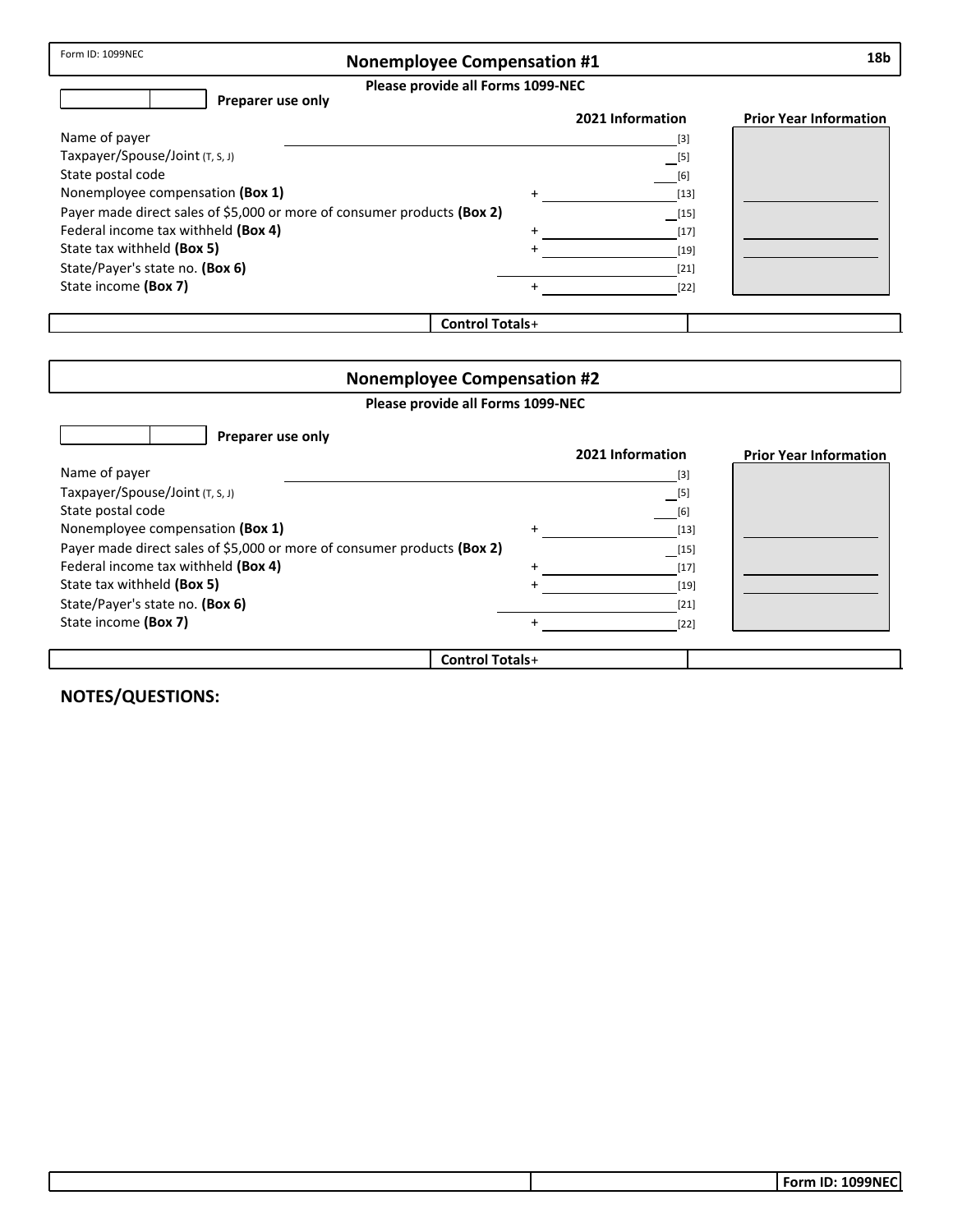#### **Pension, Annuity, and IRA Distributions #1**

### **Please provide all Forms 1099‐R.**

|                                                                  | 2021 Information   | <b>Prior Year Information</b> |
|------------------------------------------------------------------|--------------------|-------------------------------|
| Taxpayer/Spouse (T, S)                                           | $\Box$ [1]         |                               |
| Name of payer                                                    | $[3]$              |                               |
| State postal code                                                | [5]                |                               |
| Gross distributions received (Box 1)                             | [7]                |                               |
| Taxable amount received (Box 2a)                                 | [9]                |                               |
| Federal withholding (Box 4)                                      | $[11]$             |                               |
| Distribution code (Box 7)                                        | $\frac{1}{2}$ [14] |                               |
| Mark if distribution is from an IRA, SEP, SIMPLE retirement plan | $\frac{16}{16}$    |                               |
| State withholding (Box 14)                                       | $[17]$             |                               |
| Local withholding (Box 17)                                       | $[19]$             |                               |
| Amount of rollover                                               | $[21]$             |                               |
| Mark if distribution was due to a pre-retirement age disability  | $[23]$             |                               |
|                                                                  |                    |                               |

#### **Control Totals**+

### **Pension, Annuity, and IRA Distributions #2**

## **Please provide all Forms 1099‐R.**

|                                                                  | 2021 Information                                                                                                                                                                                                                                                                                                                                                                                                                                                                                                                                                                                             | <b>Prior Year Information</b> |
|------------------------------------------------------------------|--------------------------------------------------------------------------------------------------------------------------------------------------------------------------------------------------------------------------------------------------------------------------------------------------------------------------------------------------------------------------------------------------------------------------------------------------------------------------------------------------------------------------------------------------------------------------------------------------------------|-------------------------------|
| Taxpayer/Spouse (T, S)                                           | $\_$ [1]                                                                                                                                                                                                                                                                                                                                                                                                                                                                                                                                                                                                     |                               |
| Name of payer                                                    | $\left[3\right]$                                                                                                                                                                                                                                                                                                                                                                                                                                                                                                                                                                                             |                               |
| State postal code                                                | $[5]$                                                                                                                                                                                                                                                                                                                                                                                                                                                                                                                                                                                                        |                               |
| Gross distributions received (Box 1)                             |                                                                                                                                                                                                                                                                                                                                                                                                                                                                                                                                                                                                              |                               |
| Taxable amount received (Box 2a)                                 | [9]                                                                                                                                                                                                                                                                                                                                                                                                                                                                                                                                                                                                          |                               |
| Federal withholding (Box 4)                                      | [11]                                                                                                                                                                                                                                                                                                                                                                                                                                                                                                                                                                                                         |                               |
| Distribution code (Box 7)                                        | $[14]$                                                                                                                                                                                                                                                                                                                                                                                                                                                                                                                                                                                                       |                               |
| Mark if distribution is from an IRA, SEP, SIMPLE retirement plan | $[16] \centering% \includegraphics[width=1\textwidth]{figs/fig_03.pdf} \includegraphics[width=1\textwidth]{figs/fig_03.pdf} \includegraphics[width=1\textwidth]{figs/fig_03.pdf} \includegraphics[width=1\textwidth]{figs/fig_03.pdf} \includegraphics[width=1\textwidth]{figs/fig_03.pdf} \includegraphics[width=1\textwidth]{figs/fig_03.pdf} \includegraphics[width=1\textwidth]{figs/fig_03.pdf} \includegraphics[width=1\textwidth]{figs/fig_03.pdf} \includegraphics[width=1\textwidth]{figs/fig_03.pdf} \includegraphics[width=1\textwidth]{figs/fig_03.pdf} \includegraphics[width=1\textwidth]{fig$ |                               |
| State withholding (Box 14)                                       | $[17]$                                                                                                                                                                                                                                                                                                                                                                                                                                                                                                                                                                                                       |                               |
| Local withholding (Box 17)                                       | $[19]$                                                                                                                                                                                                                                                                                                                                                                                                                                                                                                                                                                                                       |                               |
| Amount of rollover                                               | $[21]$                                                                                                                                                                                                                                                                                                                                                                                                                                                                                                                                                                                                       |                               |
| Mark if distribution was due to a pre-retirement age disability  | $[23]$                                                                                                                                                                                                                                                                                                                                                                                                                                                                                                                                                                                                       |                               |
|                                                                  |                                                                                                                                                                                                                                                                                                                                                                                                                                                                                                                                                                                                              |                               |

#### **Control Totals**+

## **Pension, Annuity, and IRA Distributions #3**

| Please provide all Forms 1099-R.                                 |                        |                     |                               |  |
|------------------------------------------------------------------|------------------------|---------------------|-------------------------------|--|
|                                                                  |                        | 2021 Information    | <b>Prior Year Information</b> |  |
| Taxpayer/Spouse (T, S)                                           |                        | $\lfloor 1 \rfloor$ |                               |  |
| Name of payer                                                    |                        | $[3]$               |                               |  |
| State postal code                                                |                        | [5]                 |                               |  |
| Gross distributions received (Box 1)                             |                        | $[7]$               |                               |  |
| Taxable amount received (Box 2a)                                 |                        | $[9]$               |                               |  |
| Federal withholding (Box 4)                                      |                        | $[11]$              |                               |  |
| Distribution code (Box 7)                                        |                        | $\boxed{14}$        |                               |  |
| Mark if distribution is from an IRA, SEP, SIMPLE retirement plan |                        | $[16]$              |                               |  |
| State withholding (Box 14)                                       |                        | $[17]$              |                               |  |
| Local withholding (Box 17)                                       |                        | $[19]$              |                               |  |
| Amount of rollover                                               |                        | $[21]$              |                               |  |
| Mark if distribution was due to a pre-retirement age disability  |                        | $[23]$              |                               |  |
|                                                                  |                        |                     |                               |  |
|                                                                  | <b>Control Totals+</b> |                     |                               |  |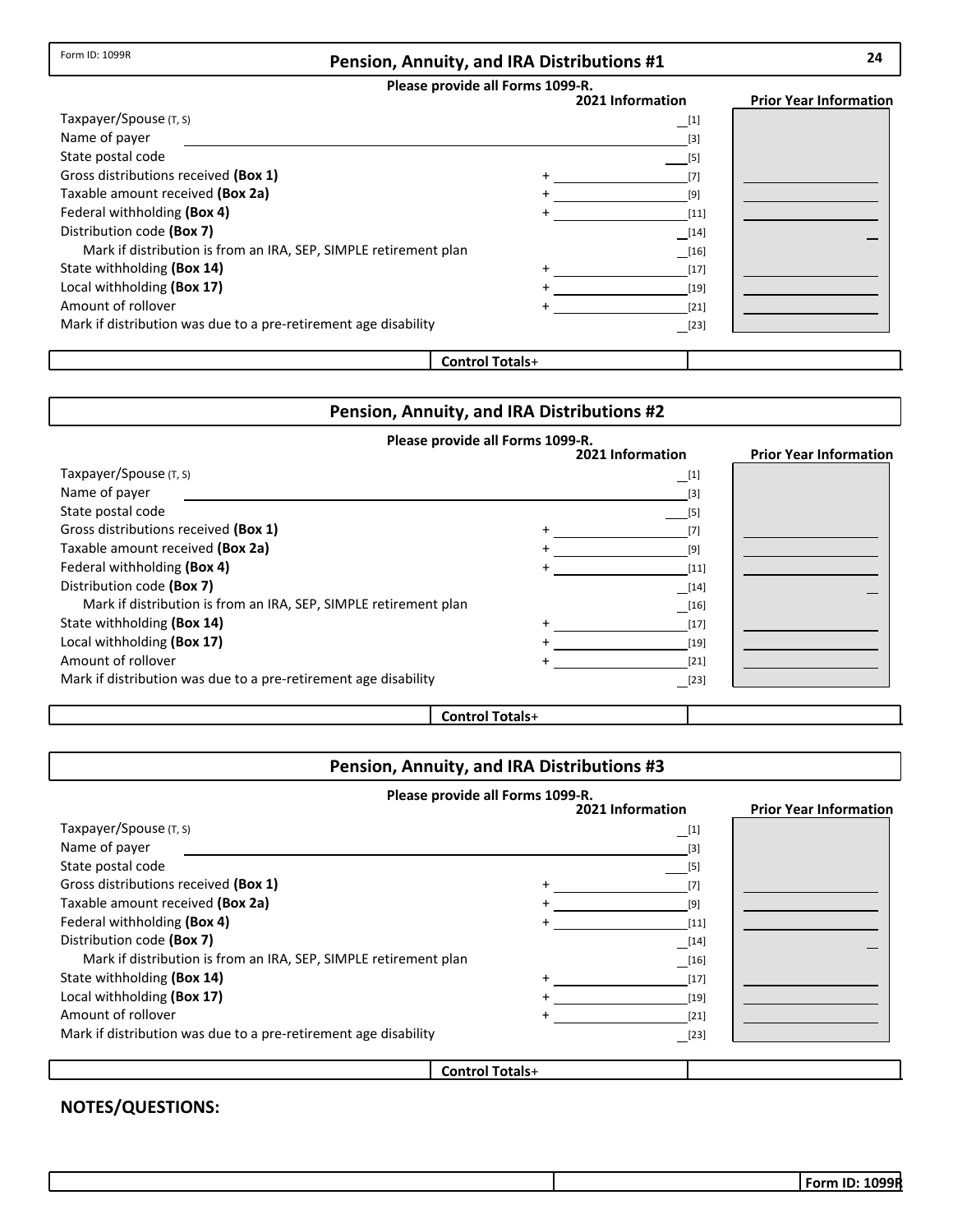**Please provide a copy of Form(s) SSA‐1099 or RRB‐1099**

|                                             | 2021 Information                | <b>Prior Y</b> |
|---------------------------------------------|---------------------------------|----------------|
|                                             | <b>Social Security Benefits</b> |                |
| Taxpayer/Spouse (T, S)<br>State postal code | $-^{[1]}$<br>$[2]$              |                |

|                                                                               | 2021 Information | <b>Prior Year Information</b> |
|-------------------------------------------------------------------------------|------------------|-------------------------------|
| If you received a Form SSA - 1099, please complete the following information: |                  |                               |
| Net Benefits for 2021 (Box 3 minus Box 4) (Box 5)                             | [8]              |                               |
| Voluntary Federal Income Tax Withheld (Box 6)                                 | [10]             |                               |
| From the DESCRIPTION OF AMOUNT IN BOX 3 area of Form SSA-1099:                |                  |                               |
| Medicare premiums                                                             | [12]             |                               |
| Prescription drug (Part D) premiums                                           | [14]             |                               |

| <b>Tier 1 Railroad Benefits</b>                                               |  |                  |                               |  |
|-------------------------------------------------------------------------------|--|------------------|-------------------------------|--|
| If you received a Form RRB - 1099, please complete the following information: |  | 2021 Information | <b>Prior Year Information</b> |  |
| Net Social Security Equivalent Benefit:                                       |  |                  |                               |  |
| Portion of Tier 1 Paid in 2021 (Box 5)                                        |  | $[22]$           |                               |  |
| Federal Income Tax Withheld (Box 10)                                          |  | $[25]$           |                               |  |
| Medicare Premium Total (Box 11)                                               |  | $[27]$           |                               |  |
|                                                                               |  |                  |                               |  |
| <b>Additional Information About Benefits Received</b>                         |  |                  |                               |  |

# Additional information about the benefits received not reported above. For example did you repay any benefits in 2021 or receive any prior year

benefits in 2021. This information will be reported in the SSA‐1099 DESCRIPTION OF AMOUNT IN BOX 3 area or in the RRB‐1099 Boxes 7 through 9

| [40]   |
|--------|
| $[41]$ |
| $[42]$ |
| $[43]$ |
| $[44]$ |
|        |

**NOTES/QUESTIONS:**

Form ID: SSA‐1099

| วtals<br>⊸ ∩ntr<br>nı | nnn.<br>IΕO.<br>- -<br>ID.<br>.<br>.<br>ככטי |
|-----------------------|----------------------------------------------|
|                       |                                              |

**25**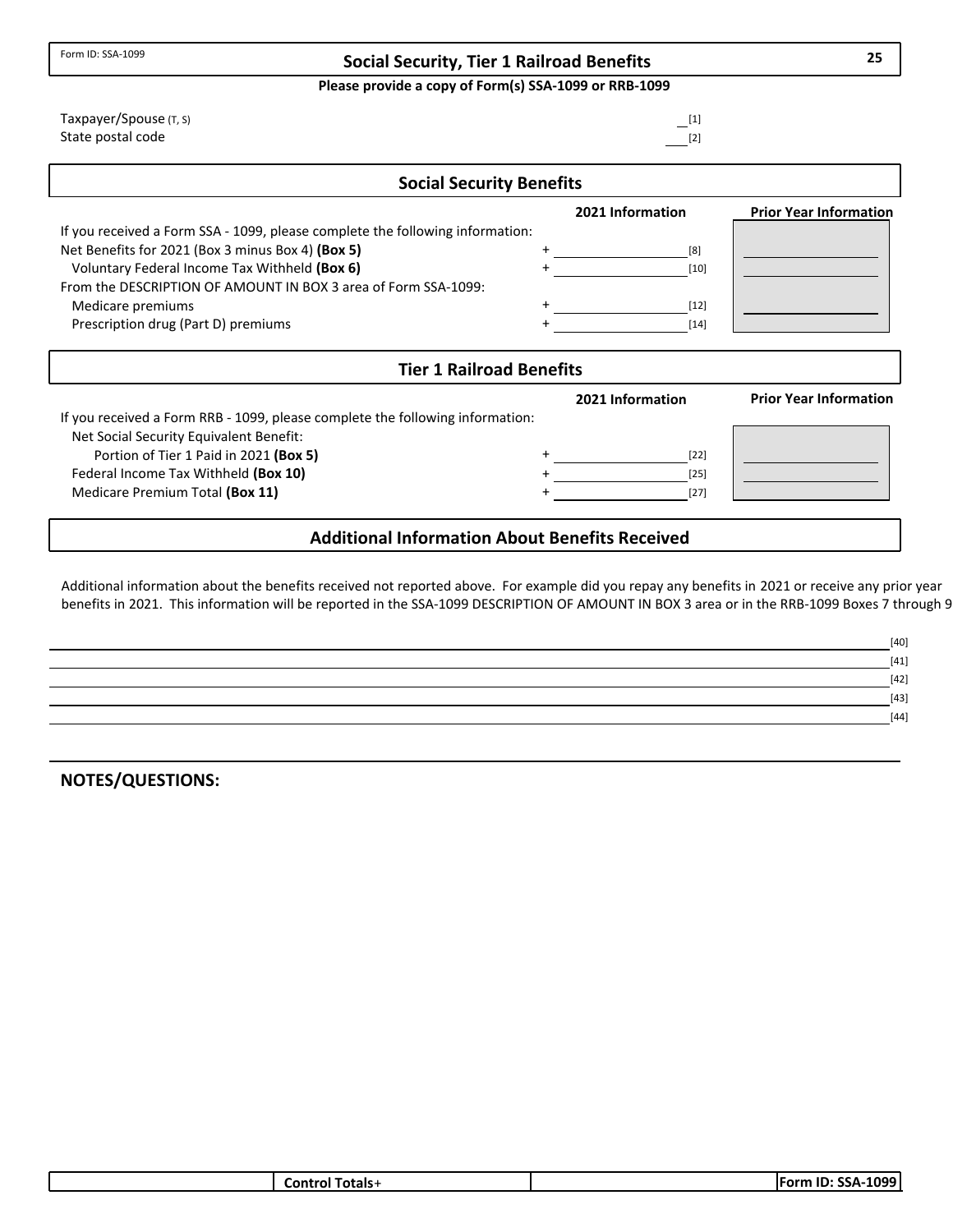Form ID: C-1

### **Schedule C ‐ General Information**

| Preparer use only                                                                                                                                 |                                           |                               |
|---------------------------------------------------------------------------------------------------------------------------------------------------|-------------------------------------------|-------------------------------|
|                                                                                                                                                   | 2021 Information                          | <b>Prior Year Information</b> |
| Taxpayer/Spouse/Joint (T, S, J)                                                                                                                   | $\boxed{2}$                               |                               |
| Employer identification number                                                                                                                    | $[3]$                                     |                               |
| <b>Business name</b>                                                                                                                              | $[5]$                                     |                               |
| Principal business/profession                                                                                                                     | [6]                                       |                               |
| <b>Business code</b>                                                                                                                              | $[12]$                                    |                               |
| Business address, if different from home address on Organizer Form ID: 1040                                                                       |                                           |                               |
| <b>Address</b>                                                                                                                                    | $[15]$                                    |                               |
| City/State/Zip<br>$[16]$<br><u> 1980 - John Stein, september 1980 - Stein Stein Stein Stein Stein Stein Stein Stein Stein Stein Stein Stein S</u> | [17]<br>$[18]$                            |                               |
| Accounting method $(1 = Cash, 2 = Accrual, 3 = Other)$                                                                                            | $\boxed{19}$                              |                               |
| If other:                                                                                                                                         | $[21]$                                    |                               |
| Inventory method $(1 = Cost, 2 = LCM, 3 = Other)$                                                                                                 | $\sqrt{22}$                               |                               |
| If other enter explanation:                                                                                                                       |                                           |                               |
| <u> 1989 - Johann Stoff, deutscher Stoff, der Stoff, der Stoff, der Stoff, der Stoff, der Stoff, der Stoff, der S</u>                             | $[24]$                                    |                               |
|                                                                                                                                                   |                                           |                               |
| Enter an explanation if there was a change in determining your inventory:                                                                         |                                           |                               |
| <u> 1989 - Johann Barbara, martin amerikan basar dan berasal dalam basa dalam basar dalam basar dalam basar dala</u>                              | $[25]$                                    |                               |
|                                                                                                                                                   |                                           |                               |
| Did you "materially participate" in this business? (Y, N)                                                                                         | $\Box$ [26]                               |                               |
| If not, number of hours you did significantly participate                                                                                         | $[28]$                                    |                               |
| Mark if you began or acquired this business in 2021                                                                                               | $[30]$                                    |                               |
| Did you make any payments in 2021 that require you to file Form(s) 1099? (Y, N)                                                                   | $\begin{array}{c} \boxed{31} \end{array}$ |                               |
| If "Yes", did you or will you file all required Forms 1099? (Y, N)                                                                                | $\boxed{[33]}$                            |                               |
| Mark if this business is considered related to qualified services as a minister or religious worker                                               | $\boxed{[35]}$                            |                               |
| Did you receive wages as a statutory employee or as a minister? (1 = Statutory employee, 2 = Minister)                                            | $\frac{1}{2}$                             |                               |
| Medical insurance premiums paid by this activity                                                                                                  | $[40]$                                    |                               |
| Long-term care premiums paid by this activity                                                                                                     | $[44]$                                    |                               |
| Amount of wages received as a statutory employee                                                                                                  | $[47]$                                    |                               |
| <b>Business Income</b>                                                                                                                            |                                           |                               |
|                                                                                                                                                   | 2021 Information                          | <b>Prior Year Information</b> |
| Gross receipts and sales                                                                                                                          |                                           |                               |
|                                                                                                                                                   | $[52]$                                    |                               |
|                                                                                                                                                   |                                           |                               |
|                                                                                                                                                   |                                           |                               |
|                                                                                                                                                   |                                           |                               |
| Returns and allowances                                                                                                                            | $[55]$                                    |                               |
| Other income:                                                                                                                                     |                                           |                               |
|                                                                                                                                                   | $[57]$                                    |                               |
|                                                                                                                                                   |                                           |                               |
|                                                                                                                                                   |                                           |                               |
|                                                                                                                                                   |                                           |                               |
| <b>Cost of Goods Sold</b>                                                                                                                         |                                           |                               |
|                                                                                                                                                   | 2021 Information                          | <b>Prior Year Information</b> |
| Beginning inventory                                                                                                                               | $[59]$                                    |                               |
| Purchases                                                                                                                                         | $[61]$                                    |                               |
| Labor:                                                                                                                                            |                                           |                               |
|                                                                                                                                                   | $[63]$                                    |                               |
|                                                                                                                                                   |                                           |                               |

| <b>Materials</b> |  |
|------------------|--|
| Other costs      |  |

| י טיייים של הייייים של<br>Purchases |           | $[61]$ |              |
|-------------------------------------|-----------|--------|--------------|
| Labor:                              |           |        |              |
|                                     | $\ddot{}$ | $[63]$ |              |
|                                     |           |        |              |
| Materials                           |           | $[65]$ |              |
| Other costs:                        |           |        |              |
|                                     | $+$       | $[67]$ |              |
|                                     |           |        |              |
|                                     |           |        |              |
|                                     |           |        |              |
| <b>Ending inventory</b>             |           | $[69]$ |              |
| <b>Control Totals+</b>              |           |        | Form ID: C-1 |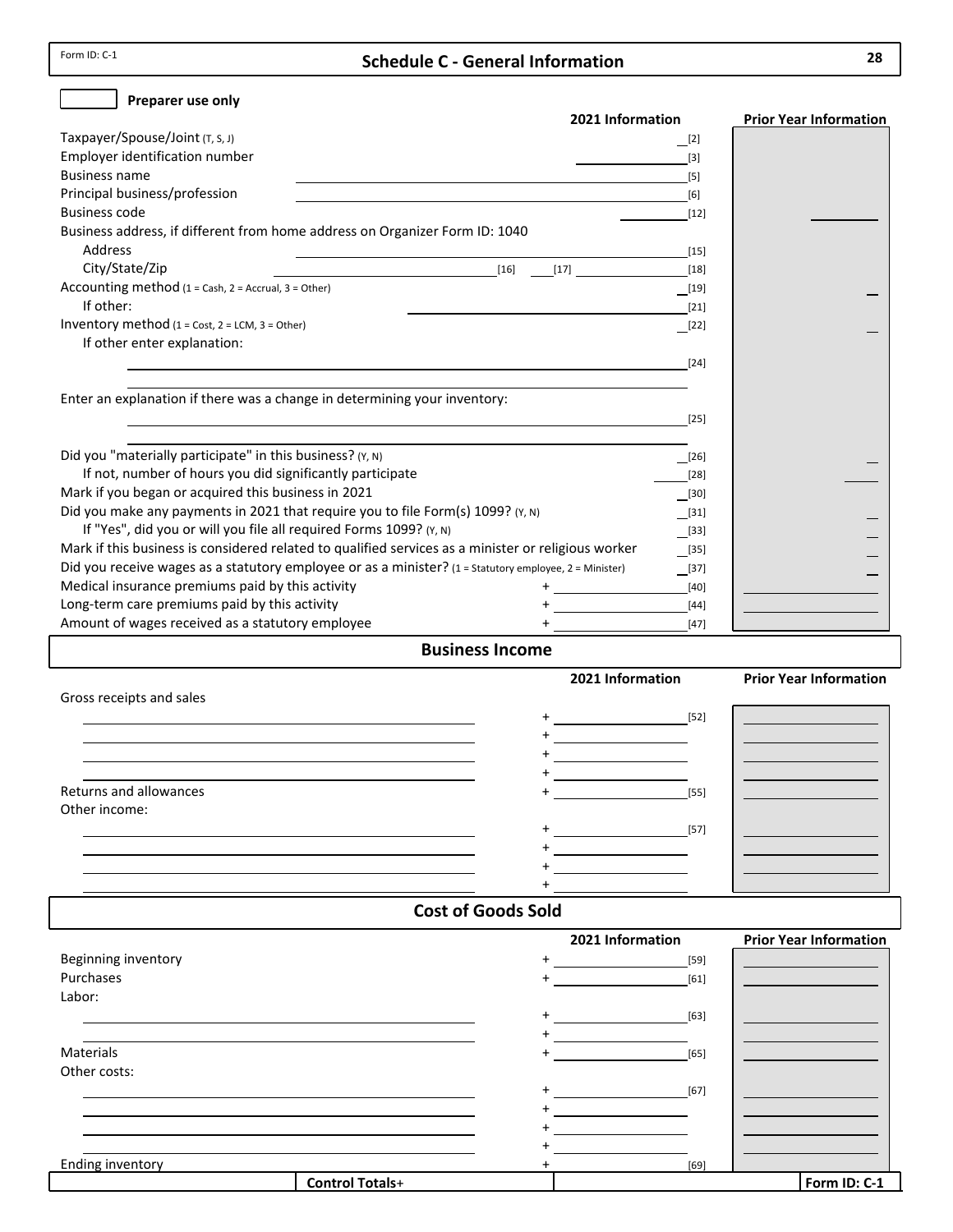|--|

## **Schedule C ‐ Expenses 29**

## **Preparer use only**

| Advertising<br>$+$<br>$[6]$<br>Car and truck expenses<br>Commissions and fees<br>$[10]$<br>Contract labor<br>$[12]$<br>Depletion<br>$[14]$<br>Depreciation<br>$[16]$<br>Employee benefit programs (Include Small Employer Health Ins Premiums credit):<br>$[18]$<br><u> 1990 - Jan Alexandria (</u><br>$^{+}$<br>Insurance (Other than health):<br>$+$ [20]<br>$+$ $   -$<br>Interest:<br>Mortgage (Paid to banks, etc.)<br>$+\underline{\hspace{1.5cm}} \hspace{1.5cm} [22]$<br><u> 1980 - Johann Barn, mars ann an t-Amhainn an t-Amhainn an t-Amhainn an t-Amhainn an t-Amhainn an t-Amhainn an</u><br>$+\underline{\hspace{1cm}}$<br>Other:<br>$+$ $[24]$<br>$\begin{picture}(20,20)(-0,0) \put(0,0){\line(1,0){10}} \put(15,0){\line(1,0){10}} \put(15,0){\line(1,0){10}} \put(15,0){\line(1,0){10}} \put(15,0){\line(1,0){10}} \put(15,0){\line(1,0){10}} \put(15,0){\line(1,0){10}} \put(15,0){\line(1,0){10}} \put(15,0){\line(1,0){10}} \put(15,0){\line(1,0){10}} \put(15,0){\line(1,0){10}} \put(15,0$<br>Legal and professional services<br>$+$ <u>____________________</u><br>$[26]$<br>Office expense<br>$+$ $   -$<br>$[29]$<br>Pension and profit sharing:<br>$+$ $  -$<br>Rent or lease:<br>Vehicles, machinery, and equipment<br>$[33]$<br>Other business property<br>$[35]$<br>Repairs and maintenance<br>$[37]$<br>Supplies<br>$[39]$<br>Taxes and licenses:<br>$+$ (41)<br>$\begin{picture}(20,20)(-0,0) \put(0,0){\vector(1,0){10}} \put(15,0){\vector(1,0){10}} \put(15,0){\vector(1,0){10}} \put(15,0){\vector(1,0){10}} \put(15,0){\vector(1,0){10}} \put(15,0){\vector(1,0){10}} \put(15,0){\vector(1,0){10}} \put(15,0){\vector(1,0){10}} \put(15,0){\vector(1,0){10}} \put(15,0){\vector(1,0){10}} \put(15,0){\vector(1,0){10}} \put(15,0$<br>Travel and meals:<br>Travel<br>$[43]$<br>Meals (Enter 100% subject to 50% limitation)<br>$[45]$<br>Meals (Enter 100% subject to DOT 80% limit)<br>$[47] \label{eq:47}$<br>$\ddot{}$<br>Meals (Fully deductible)<br>$[49]$<br><b>Utilities</b><br>$[51]$<br>Wages (Less employment credit):<br>$+$ [53]<br>Other expenses:<br>$+$<br>$\sim$ [55]<br>$\begin{picture}(20,20)(-0,0) \put(0,0){\vector(1,0){10}} \put(15,0){\vector(1,0){10}} \put(15,0){\vector(1,0){10}} \put(15,0){\vector(1,0){10}} \put(15,0){\vector(1,0){10}} \put(15,0){\vector(1,0){10}} \put(15,0){\vector(1,0){10}} \put(15,0){\vector(1,0){10}} \put(15,0){\vector(1,0){10}} \put(15,0){\vector(1,0){10}} \put(15,0){\vector(1,0){10}} \put(15,0$<br>$\ddot{}$<br>+<br>$\overline{\phantom{a}}$<br>+<br>$\ddot{}$ | Principal business or profession |                        |                  |                               |
|---------------------------------------------------------------------------------------------------------------------------------------------------------------------------------------------------------------------------------------------------------------------------------------------------------------------------------------------------------------------------------------------------------------------------------------------------------------------------------------------------------------------------------------------------------------------------------------------------------------------------------------------------------------------------------------------------------------------------------------------------------------------------------------------------------------------------------------------------------------------------------------------------------------------------------------------------------------------------------------------------------------------------------------------------------------------------------------------------------------------------------------------------------------------------------------------------------------------------------------------------------------------------------------------------------------------------------------------------------------------------------------------------------------------------------------------------------------------------------------------------------------------------------------------------------------------------------------------------------------------------------------------------------------------------------------------------------------------------------------------------------------------------------------------------------------------------------------------------------------------------------------------------------------------------------------------------------------------------------------------------------------------------------------------------------------------------------------------------------------------------------------------------------------------------------------------------------------------------------------------------------------------------------------------------------------------------------------------------------------------------------------------------------------------------------------------------------------------------------------------------------------------------------------------------------------------|----------------------------------|------------------------|------------------|-------------------------------|
|                                                                                                                                                                                                                                                                                                                                                                                                                                                                                                                                                                                                                                                                                                                                                                                                                                                                                                                                                                                                                                                                                                                                                                                                                                                                                                                                                                                                                                                                                                                                                                                                                                                                                                                                                                                                                                                                                                                                                                                                                                                                                                                                                                                                                                                                                                                                                                                                                                                                                                                                                                     |                                  |                        | 2021 Information | <b>Prior Year Information</b> |
|                                                                                                                                                                                                                                                                                                                                                                                                                                                                                                                                                                                                                                                                                                                                                                                                                                                                                                                                                                                                                                                                                                                                                                                                                                                                                                                                                                                                                                                                                                                                                                                                                                                                                                                                                                                                                                                                                                                                                                                                                                                                                                                                                                                                                                                                                                                                                                                                                                                                                                                                                                     |                                  |                        |                  |                               |
|                                                                                                                                                                                                                                                                                                                                                                                                                                                                                                                                                                                                                                                                                                                                                                                                                                                                                                                                                                                                                                                                                                                                                                                                                                                                                                                                                                                                                                                                                                                                                                                                                                                                                                                                                                                                                                                                                                                                                                                                                                                                                                                                                                                                                                                                                                                                                                                                                                                                                                                                                                     |                                  |                        |                  |                               |
|                                                                                                                                                                                                                                                                                                                                                                                                                                                                                                                                                                                                                                                                                                                                                                                                                                                                                                                                                                                                                                                                                                                                                                                                                                                                                                                                                                                                                                                                                                                                                                                                                                                                                                                                                                                                                                                                                                                                                                                                                                                                                                                                                                                                                                                                                                                                                                                                                                                                                                                                                                     |                                  |                        |                  |                               |
|                                                                                                                                                                                                                                                                                                                                                                                                                                                                                                                                                                                                                                                                                                                                                                                                                                                                                                                                                                                                                                                                                                                                                                                                                                                                                                                                                                                                                                                                                                                                                                                                                                                                                                                                                                                                                                                                                                                                                                                                                                                                                                                                                                                                                                                                                                                                                                                                                                                                                                                                                                     |                                  |                        |                  |                               |
|                                                                                                                                                                                                                                                                                                                                                                                                                                                                                                                                                                                                                                                                                                                                                                                                                                                                                                                                                                                                                                                                                                                                                                                                                                                                                                                                                                                                                                                                                                                                                                                                                                                                                                                                                                                                                                                                                                                                                                                                                                                                                                                                                                                                                                                                                                                                                                                                                                                                                                                                                                     |                                  |                        |                  |                               |
|                                                                                                                                                                                                                                                                                                                                                                                                                                                                                                                                                                                                                                                                                                                                                                                                                                                                                                                                                                                                                                                                                                                                                                                                                                                                                                                                                                                                                                                                                                                                                                                                                                                                                                                                                                                                                                                                                                                                                                                                                                                                                                                                                                                                                                                                                                                                                                                                                                                                                                                                                                     |                                  |                        |                  |                               |
|                                                                                                                                                                                                                                                                                                                                                                                                                                                                                                                                                                                                                                                                                                                                                                                                                                                                                                                                                                                                                                                                                                                                                                                                                                                                                                                                                                                                                                                                                                                                                                                                                                                                                                                                                                                                                                                                                                                                                                                                                                                                                                                                                                                                                                                                                                                                                                                                                                                                                                                                                                     |                                  |                        |                  |                               |
|                                                                                                                                                                                                                                                                                                                                                                                                                                                                                                                                                                                                                                                                                                                                                                                                                                                                                                                                                                                                                                                                                                                                                                                                                                                                                                                                                                                                                                                                                                                                                                                                                                                                                                                                                                                                                                                                                                                                                                                                                                                                                                                                                                                                                                                                                                                                                                                                                                                                                                                                                                     |                                  |                        |                  |                               |
|                                                                                                                                                                                                                                                                                                                                                                                                                                                                                                                                                                                                                                                                                                                                                                                                                                                                                                                                                                                                                                                                                                                                                                                                                                                                                                                                                                                                                                                                                                                                                                                                                                                                                                                                                                                                                                                                                                                                                                                                                                                                                                                                                                                                                                                                                                                                                                                                                                                                                                                                                                     |                                  |                        |                  |                               |
|                                                                                                                                                                                                                                                                                                                                                                                                                                                                                                                                                                                                                                                                                                                                                                                                                                                                                                                                                                                                                                                                                                                                                                                                                                                                                                                                                                                                                                                                                                                                                                                                                                                                                                                                                                                                                                                                                                                                                                                                                                                                                                                                                                                                                                                                                                                                                                                                                                                                                                                                                                     |                                  |                        |                  |                               |
|                                                                                                                                                                                                                                                                                                                                                                                                                                                                                                                                                                                                                                                                                                                                                                                                                                                                                                                                                                                                                                                                                                                                                                                                                                                                                                                                                                                                                                                                                                                                                                                                                                                                                                                                                                                                                                                                                                                                                                                                                                                                                                                                                                                                                                                                                                                                                                                                                                                                                                                                                                     |                                  |                        |                  |                               |
|                                                                                                                                                                                                                                                                                                                                                                                                                                                                                                                                                                                                                                                                                                                                                                                                                                                                                                                                                                                                                                                                                                                                                                                                                                                                                                                                                                                                                                                                                                                                                                                                                                                                                                                                                                                                                                                                                                                                                                                                                                                                                                                                                                                                                                                                                                                                                                                                                                                                                                                                                                     |                                  |                        |                  |                               |
|                                                                                                                                                                                                                                                                                                                                                                                                                                                                                                                                                                                                                                                                                                                                                                                                                                                                                                                                                                                                                                                                                                                                                                                                                                                                                                                                                                                                                                                                                                                                                                                                                                                                                                                                                                                                                                                                                                                                                                                                                                                                                                                                                                                                                                                                                                                                                                                                                                                                                                                                                                     |                                  |                        |                  |                               |
|                                                                                                                                                                                                                                                                                                                                                                                                                                                                                                                                                                                                                                                                                                                                                                                                                                                                                                                                                                                                                                                                                                                                                                                                                                                                                                                                                                                                                                                                                                                                                                                                                                                                                                                                                                                                                                                                                                                                                                                                                                                                                                                                                                                                                                                                                                                                                                                                                                                                                                                                                                     |                                  |                        |                  |                               |
|                                                                                                                                                                                                                                                                                                                                                                                                                                                                                                                                                                                                                                                                                                                                                                                                                                                                                                                                                                                                                                                                                                                                                                                                                                                                                                                                                                                                                                                                                                                                                                                                                                                                                                                                                                                                                                                                                                                                                                                                                                                                                                                                                                                                                                                                                                                                                                                                                                                                                                                                                                     |                                  |                        |                  |                               |
|                                                                                                                                                                                                                                                                                                                                                                                                                                                                                                                                                                                                                                                                                                                                                                                                                                                                                                                                                                                                                                                                                                                                                                                                                                                                                                                                                                                                                                                                                                                                                                                                                                                                                                                                                                                                                                                                                                                                                                                                                                                                                                                                                                                                                                                                                                                                                                                                                                                                                                                                                                     |                                  |                        |                  |                               |
|                                                                                                                                                                                                                                                                                                                                                                                                                                                                                                                                                                                                                                                                                                                                                                                                                                                                                                                                                                                                                                                                                                                                                                                                                                                                                                                                                                                                                                                                                                                                                                                                                                                                                                                                                                                                                                                                                                                                                                                                                                                                                                                                                                                                                                                                                                                                                                                                                                                                                                                                                                     |                                  |                        |                  |                               |
|                                                                                                                                                                                                                                                                                                                                                                                                                                                                                                                                                                                                                                                                                                                                                                                                                                                                                                                                                                                                                                                                                                                                                                                                                                                                                                                                                                                                                                                                                                                                                                                                                                                                                                                                                                                                                                                                                                                                                                                                                                                                                                                                                                                                                                                                                                                                                                                                                                                                                                                                                                     |                                  |                        |                  |                               |
|                                                                                                                                                                                                                                                                                                                                                                                                                                                                                                                                                                                                                                                                                                                                                                                                                                                                                                                                                                                                                                                                                                                                                                                                                                                                                                                                                                                                                                                                                                                                                                                                                                                                                                                                                                                                                                                                                                                                                                                                                                                                                                                                                                                                                                                                                                                                                                                                                                                                                                                                                                     |                                  |                        |                  |                               |
|                                                                                                                                                                                                                                                                                                                                                                                                                                                                                                                                                                                                                                                                                                                                                                                                                                                                                                                                                                                                                                                                                                                                                                                                                                                                                                                                                                                                                                                                                                                                                                                                                                                                                                                                                                                                                                                                                                                                                                                                                                                                                                                                                                                                                                                                                                                                                                                                                                                                                                                                                                     |                                  |                        |                  |                               |
|                                                                                                                                                                                                                                                                                                                                                                                                                                                                                                                                                                                                                                                                                                                                                                                                                                                                                                                                                                                                                                                                                                                                                                                                                                                                                                                                                                                                                                                                                                                                                                                                                                                                                                                                                                                                                                                                                                                                                                                                                                                                                                                                                                                                                                                                                                                                                                                                                                                                                                                                                                     |                                  |                        |                  |                               |
|                                                                                                                                                                                                                                                                                                                                                                                                                                                                                                                                                                                                                                                                                                                                                                                                                                                                                                                                                                                                                                                                                                                                                                                                                                                                                                                                                                                                                                                                                                                                                                                                                                                                                                                                                                                                                                                                                                                                                                                                                                                                                                                                                                                                                                                                                                                                                                                                                                                                                                                                                                     |                                  |                        |                  |                               |
|                                                                                                                                                                                                                                                                                                                                                                                                                                                                                                                                                                                                                                                                                                                                                                                                                                                                                                                                                                                                                                                                                                                                                                                                                                                                                                                                                                                                                                                                                                                                                                                                                                                                                                                                                                                                                                                                                                                                                                                                                                                                                                                                                                                                                                                                                                                                                                                                                                                                                                                                                                     |                                  |                        |                  |                               |
|                                                                                                                                                                                                                                                                                                                                                                                                                                                                                                                                                                                                                                                                                                                                                                                                                                                                                                                                                                                                                                                                                                                                                                                                                                                                                                                                                                                                                                                                                                                                                                                                                                                                                                                                                                                                                                                                                                                                                                                                                                                                                                                                                                                                                                                                                                                                                                                                                                                                                                                                                                     |                                  |                        |                  |                               |
|                                                                                                                                                                                                                                                                                                                                                                                                                                                                                                                                                                                                                                                                                                                                                                                                                                                                                                                                                                                                                                                                                                                                                                                                                                                                                                                                                                                                                                                                                                                                                                                                                                                                                                                                                                                                                                                                                                                                                                                                                                                                                                                                                                                                                                                                                                                                                                                                                                                                                                                                                                     |                                  |                        |                  |                               |
|                                                                                                                                                                                                                                                                                                                                                                                                                                                                                                                                                                                                                                                                                                                                                                                                                                                                                                                                                                                                                                                                                                                                                                                                                                                                                                                                                                                                                                                                                                                                                                                                                                                                                                                                                                                                                                                                                                                                                                                                                                                                                                                                                                                                                                                                                                                                                                                                                                                                                                                                                                     |                                  |                        |                  |                               |
|                                                                                                                                                                                                                                                                                                                                                                                                                                                                                                                                                                                                                                                                                                                                                                                                                                                                                                                                                                                                                                                                                                                                                                                                                                                                                                                                                                                                                                                                                                                                                                                                                                                                                                                                                                                                                                                                                                                                                                                                                                                                                                                                                                                                                                                                                                                                                                                                                                                                                                                                                                     |                                  |                        |                  |                               |
|                                                                                                                                                                                                                                                                                                                                                                                                                                                                                                                                                                                                                                                                                                                                                                                                                                                                                                                                                                                                                                                                                                                                                                                                                                                                                                                                                                                                                                                                                                                                                                                                                                                                                                                                                                                                                                                                                                                                                                                                                                                                                                                                                                                                                                                                                                                                                                                                                                                                                                                                                                     |                                  |                        |                  |                               |
|                                                                                                                                                                                                                                                                                                                                                                                                                                                                                                                                                                                                                                                                                                                                                                                                                                                                                                                                                                                                                                                                                                                                                                                                                                                                                                                                                                                                                                                                                                                                                                                                                                                                                                                                                                                                                                                                                                                                                                                                                                                                                                                                                                                                                                                                                                                                                                                                                                                                                                                                                                     |                                  |                        |                  |                               |
|                                                                                                                                                                                                                                                                                                                                                                                                                                                                                                                                                                                                                                                                                                                                                                                                                                                                                                                                                                                                                                                                                                                                                                                                                                                                                                                                                                                                                                                                                                                                                                                                                                                                                                                                                                                                                                                                                                                                                                                                                                                                                                                                                                                                                                                                                                                                                                                                                                                                                                                                                                     |                                  |                        |                  |                               |
|                                                                                                                                                                                                                                                                                                                                                                                                                                                                                                                                                                                                                                                                                                                                                                                                                                                                                                                                                                                                                                                                                                                                                                                                                                                                                                                                                                                                                                                                                                                                                                                                                                                                                                                                                                                                                                                                                                                                                                                                                                                                                                                                                                                                                                                                                                                                                                                                                                                                                                                                                                     |                                  |                        |                  |                               |
|                                                                                                                                                                                                                                                                                                                                                                                                                                                                                                                                                                                                                                                                                                                                                                                                                                                                                                                                                                                                                                                                                                                                                                                                                                                                                                                                                                                                                                                                                                                                                                                                                                                                                                                                                                                                                                                                                                                                                                                                                                                                                                                                                                                                                                                                                                                                                                                                                                                                                                                                                                     |                                  |                        |                  |                               |
|                                                                                                                                                                                                                                                                                                                                                                                                                                                                                                                                                                                                                                                                                                                                                                                                                                                                                                                                                                                                                                                                                                                                                                                                                                                                                                                                                                                                                                                                                                                                                                                                                                                                                                                                                                                                                                                                                                                                                                                                                                                                                                                                                                                                                                                                                                                                                                                                                                                                                                                                                                     |                                  |                        |                  |                               |
|                                                                                                                                                                                                                                                                                                                                                                                                                                                                                                                                                                                                                                                                                                                                                                                                                                                                                                                                                                                                                                                                                                                                                                                                                                                                                                                                                                                                                                                                                                                                                                                                                                                                                                                                                                                                                                                                                                                                                                                                                                                                                                                                                                                                                                                                                                                                                                                                                                                                                                                                                                     |                                  |                        |                  |                               |
|                                                                                                                                                                                                                                                                                                                                                                                                                                                                                                                                                                                                                                                                                                                                                                                                                                                                                                                                                                                                                                                                                                                                                                                                                                                                                                                                                                                                                                                                                                                                                                                                                                                                                                                                                                                                                                                                                                                                                                                                                                                                                                                                                                                                                                                                                                                                                                                                                                                                                                                                                                     |                                  |                        |                  |                               |
|                                                                                                                                                                                                                                                                                                                                                                                                                                                                                                                                                                                                                                                                                                                                                                                                                                                                                                                                                                                                                                                                                                                                                                                                                                                                                                                                                                                                                                                                                                                                                                                                                                                                                                                                                                                                                                                                                                                                                                                                                                                                                                                                                                                                                                                                                                                                                                                                                                                                                                                                                                     |                                  |                        |                  |                               |
|                                                                                                                                                                                                                                                                                                                                                                                                                                                                                                                                                                                                                                                                                                                                                                                                                                                                                                                                                                                                                                                                                                                                                                                                                                                                                                                                                                                                                                                                                                                                                                                                                                                                                                                                                                                                                                                                                                                                                                                                                                                                                                                                                                                                                                                                                                                                                                                                                                                                                                                                                                     |                                  |                        |                  |                               |
|                                                                                                                                                                                                                                                                                                                                                                                                                                                                                                                                                                                                                                                                                                                                                                                                                                                                                                                                                                                                                                                                                                                                                                                                                                                                                                                                                                                                                                                                                                                                                                                                                                                                                                                                                                                                                                                                                                                                                                                                                                                                                                                                                                                                                                                                                                                                                                                                                                                                                                                                                                     |                                  |                        |                  |                               |
|                                                                                                                                                                                                                                                                                                                                                                                                                                                                                                                                                                                                                                                                                                                                                                                                                                                                                                                                                                                                                                                                                                                                                                                                                                                                                                                                                                                                                                                                                                                                                                                                                                                                                                                                                                                                                                                                                                                                                                                                                                                                                                                                                                                                                                                                                                                                                                                                                                                                                                                                                                     |                                  |                        |                  |                               |
|                                                                                                                                                                                                                                                                                                                                                                                                                                                                                                                                                                                                                                                                                                                                                                                                                                                                                                                                                                                                                                                                                                                                                                                                                                                                                                                                                                                                                                                                                                                                                                                                                                                                                                                                                                                                                                                                                                                                                                                                                                                                                                                                                                                                                                                                                                                                                                                                                                                                                                                                                                     |                                  |                        |                  |                               |
|                                                                                                                                                                                                                                                                                                                                                                                                                                                                                                                                                                                                                                                                                                                                                                                                                                                                                                                                                                                                                                                                                                                                                                                                                                                                                                                                                                                                                                                                                                                                                                                                                                                                                                                                                                                                                                                                                                                                                                                                                                                                                                                                                                                                                                                                                                                                                                                                                                                                                                                                                                     |                                  |                        |                  |                               |
|                                                                                                                                                                                                                                                                                                                                                                                                                                                                                                                                                                                                                                                                                                                                                                                                                                                                                                                                                                                                                                                                                                                                                                                                                                                                                                                                                                                                                                                                                                                                                                                                                                                                                                                                                                                                                                                                                                                                                                                                                                                                                                                                                                                                                                                                                                                                                                                                                                                                                                                                                                     |                                  |                        |                  |                               |
|                                                                                                                                                                                                                                                                                                                                                                                                                                                                                                                                                                                                                                                                                                                                                                                                                                                                                                                                                                                                                                                                                                                                                                                                                                                                                                                                                                                                                                                                                                                                                                                                                                                                                                                                                                                                                                                                                                                                                                                                                                                                                                                                                                                                                                                                                                                                                                                                                                                                                                                                                                     |                                  |                        |                  |                               |
|                                                                                                                                                                                                                                                                                                                                                                                                                                                                                                                                                                                                                                                                                                                                                                                                                                                                                                                                                                                                                                                                                                                                                                                                                                                                                                                                                                                                                                                                                                                                                                                                                                                                                                                                                                                                                                                                                                                                                                                                                                                                                                                                                                                                                                                                                                                                                                                                                                                                                                                                                                     |                                  |                        |                  |                               |
|                                                                                                                                                                                                                                                                                                                                                                                                                                                                                                                                                                                                                                                                                                                                                                                                                                                                                                                                                                                                                                                                                                                                                                                                                                                                                                                                                                                                                                                                                                                                                                                                                                                                                                                                                                                                                                                                                                                                                                                                                                                                                                                                                                                                                                                                                                                                                                                                                                                                                                                                                                     |                                  |                        |                  |                               |
|                                                                                                                                                                                                                                                                                                                                                                                                                                                                                                                                                                                                                                                                                                                                                                                                                                                                                                                                                                                                                                                                                                                                                                                                                                                                                                                                                                                                                                                                                                                                                                                                                                                                                                                                                                                                                                                                                                                                                                                                                                                                                                                                                                                                                                                                                                                                                                                                                                                                                                                                                                     |                                  |                        |                  |                               |
|                                                                                                                                                                                                                                                                                                                                                                                                                                                                                                                                                                                                                                                                                                                                                                                                                                                                                                                                                                                                                                                                                                                                                                                                                                                                                                                                                                                                                                                                                                                                                                                                                                                                                                                                                                                                                                                                                                                                                                                                                                                                                                                                                                                                                                                                                                                                                                                                                                                                                                                                                                     |                                  |                        |                  |                               |
|                                                                                                                                                                                                                                                                                                                                                                                                                                                                                                                                                                                                                                                                                                                                                                                                                                                                                                                                                                                                                                                                                                                                                                                                                                                                                                                                                                                                                                                                                                                                                                                                                                                                                                                                                                                                                                                                                                                                                                                                                                                                                                                                                                                                                                                                                                                                                                                                                                                                                                                                                                     |                                  |                        |                  |                               |
|                                                                                                                                                                                                                                                                                                                                                                                                                                                                                                                                                                                                                                                                                                                                                                                                                                                                                                                                                                                                                                                                                                                                                                                                                                                                                                                                                                                                                                                                                                                                                                                                                                                                                                                                                                                                                                                                                                                                                                                                                                                                                                                                                                                                                                                                                                                                                                                                                                                                                                                                                                     |                                  |                        |                  |                               |
|                                                                                                                                                                                                                                                                                                                                                                                                                                                                                                                                                                                                                                                                                                                                                                                                                                                                                                                                                                                                                                                                                                                                                                                                                                                                                                                                                                                                                                                                                                                                                                                                                                                                                                                                                                                                                                                                                                                                                                                                                                                                                                                                                                                                                                                                                                                                                                                                                                                                                                                                                                     |                                  |                        |                  |                               |
|                                                                                                                                                                                                                                                                                                                                                                                                                                                                                                                                                                                                                                                                                                                                                                                                                                                                                                                                                                                                                                                                                                                                                                                                                                                                                                                                                                                                                                                                                                                                                                                                                                                                                                                                                                                                                                                                                                                                                                                                                                                                                                                                                                                                                                                                                                                                                                                                                                                                                                                                                                     |                                  |                        |                  |                               |
|                                                                                                                                                                                                                                                                                                                                                                                                                                                                                                                                                                                                                                                                                                                                                                                                                                                                                                                                                                                                                                                                                                                                                                                                                                                                                                                                                                                                                                                                                                                                                                                                                                                                                                                                                                                                                                                                                                                                                                                                                                                                                                                                                                                                                                                                                                                                                                                                                                                                                                                                                                     |                                  |                        |                  |                               |
|                                                                                                                                                                                                                                                                                                                                                                                                                                                                                                                                                                                                                                                                                                                                                                                                                                                                                                                                                                                                                                                                                                                                                                                                                                                                                                                                                                                                                                                                                                                                                                                                                                                                                                                                                                                                                                                                                                                                                                                                                                                                                                                                                                                                                                                                                                                                                                                                                                                                                                                                                                     |                                  |                        |                  |                               |
|                                                                                                                                                                                                                                                                                                                                                                                                                                                                                                                                                                                                                                                                                                                                                                                                                                                                                                                                                                                                                                                                                                                                                                                                                                                                                                                                                                                                                                                                                                                                                                                                                                                                                                                                                                                                                                                                                                                                                                                                                                                                                                                                                                                                                                                                                                                                                                                                                                                                                                                                                                     |                                  |                        |                  |                               |
|                                                                                                                                                                                                                                                                                                                                                                                                                                                                                                                                                                                                                                                                                                                                                                                                                                                                                                                                                                                                                                                                                                                                                                                                                                                                                                                                                                                                                                                                                                                                                                                                                                                                                                                                                                                                                                                                                                                                                                                                                                                                                                                                                                                                                                                                                                                                                                                                                                                                                                                                                                     |                                  |                        |                  |                               |
|                                                                                                                                                                                                                                                                                                                                                                                                                                                                                                                                                                                                                                                                                                                                                                                                                                                                                                                                                                                                                                                                                                                                                                                                                                                                                                                                                                                                                                                                                                                                                                                                                                                                                                                                                                                                                                                                                                                                                                                                                                                                                                                                                                                                                                                                                                                                                                                                                                                                                                                                                                     |                                  |                        |                  |                               |
|                                                                                                                                                                                                                                                                                                                                                                                                                                                                                                                                                                                                                                                                                                                                                                                                                                                                                                                                                                                                                                                                                                                                                                                                                                                                                                                                                                                                                                                                                                                                                                                                                                                                                                                                                                                                                                                                                                                                                                                                                                                                                                                                                                                                                                                                                                                                                                                                                                                                                                                                                                     |                                  |                        |                  |                               |
|                                                                                                                                                                                                                                                                                                                                                                                                                                                                                                                                                                                                                                                                                                                                                                                                                                                                                                                                                                                                                                                                                                                                                                                                                                                                                                                                                                                                                                                                                                                                                                                                                                                                                                                                                                                                                                                                                                                                                                                                                                                                                                                                                                                                                                                                                                                                                                                                                                                                                                                                                                     |                                  | <b>Control Totals+</b> |                  | Form ID: C-2                  |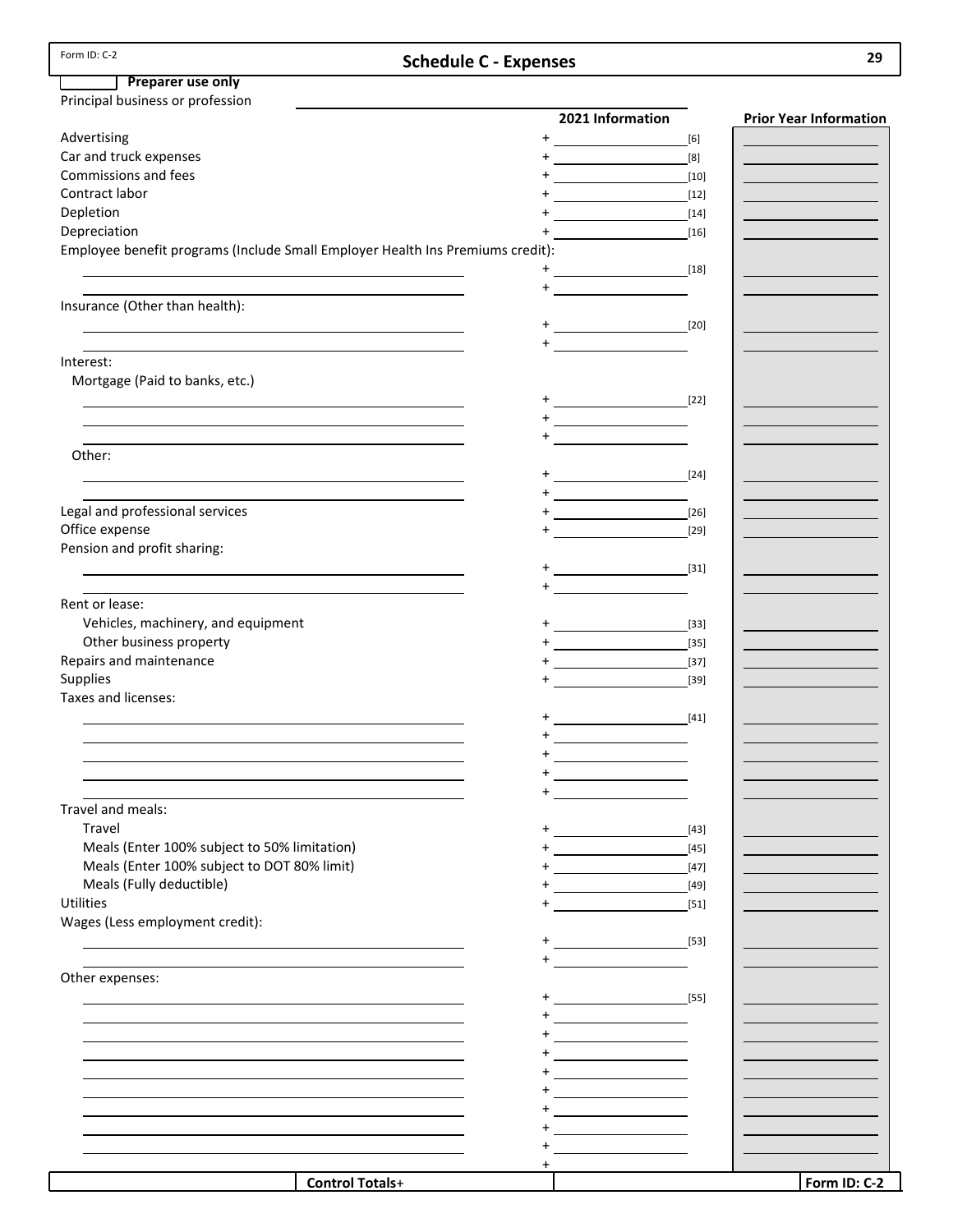| Form ID: Rent |  |  |  |
|---------------|--|--|--|
|---------------|--|--|--|

### **Rent and Royalty Property ‐ General Information**

#### **Preparer use only**

#### **2021 Information Prior Year Information**

| Description                                                                                                                                  |     |                   | $[2]$  |
|----------------------------------------------------------------------------------------------------------------------------------------------|-----|-------------------|--------|
| Taxpayer/Spouse/Joint (T, S, J) [3]                                                                                                          |     | State postal code | $[5]$  |
| Physical address: Street                                                                                                                     |     |                   | [6]    |
| City, state, zip code                                                                                                                        | [7] | [8]               | [9]    |
| Foreign country                                                                                                                              |     |                   | $[11]$ |
| Foreign province/county                                                                                                                      |     |                   | $[12]$ |
| Foreign postal code                                                                                                                          |     |                   | $[13]$ |
| Type (1=Single-family, 2=Multi-family, 3=Vacation/short-term, 4=Commercial, 5=Land, 6=Royalty, 7=Self-rental, 8=Other, 9=Personal ppty) [14] |     |                   |        |
| Description of other type (Type code #8)                                                                                                     |     |                   | $[15]$ |
| Did you make any payments in 2021 that require you to file Form(s) 1099? (Y,N)                                                               |     |                   | [16]   |
| If "Yes", did you or will you file all required Forms 1099? (Y, N)                                                                           |     |                   | [18]   |
| Fair rental days (If not full year) (For types 1, 2, 4, 5, 7 and 8 only) (Use Rent-2 for type 3)                                             |     |                   | $[20]$ |
| Percentage of ownership if not 100%                                                                                                          |     |                   | $[22]$ |
| Business use percentage, if not 100% (Not vacation home percentage)                                                                          |     |                   | $[24]$ |

#### **Rent and Royalty Income 2021 Information Prior Year Information Rents and royalties** + [33]

|                                                  |                        | <b>Rent and Royalty Expenses</b>                    |              |        |                               |
|--------------------------------------------------|------------------------|-----------------------------------------------------|--------------|--------|-------------------------------|
|                                                  |                        | 2021 Information Percent if not 100%                |              |        | <b>Prior Year Information</b> |
| Advertising                                      |                        |                                                     | $[35]$       | $[36]$ |                               |
| Auto                                             |                        |                                                     | $[38]$       | $[39]$ |                               |
| Travel                                           |                        |                                                     | $[41]$       | $[42]$ |                               |
| Cleaning and maintenance                         |                        |                                                     | $[44]$       | [45]   |                               |
| Commissions:                                     |                        |                                                     |              |        |                               |
|                                                  |                        |                                                     | [47]         | [49]   |                               |
|                                                  |                        |                                                     |              |        |                               |
| Insurance:                                       |                        |                                                     |              |        |                               |
|                                                  |                        |                                                     | [50]         | [52]   |                               |
|                                                  |                        |                                                     |              |        |                               |
| Legal and professional fees                      |                        |                                                     | $[54]$       | $[55]$ |                               |
| Management fees:                                 |                        |                                                     |              |        |                               |
|                                                  |                        |                                                     | [57]<br>[59] |        |                               |
|                                                  |                        |                                                     |              |        |                               |
| Mortgage interest paid to banks, etc (Form 1098) |                        |                                                     |              |        |                               |
|                                                  |                        |                                                     | [60]         | [62]   |                               |
|                                                  |                        |                                                     |              |        |                               |
| Other mortgage interest                          |                        |                                                     | $[63]$       | $[65]$ |                               |
| Qualified mortgage insurance premiums            |                        |                                                     | $[66]$       | $[67]$ |                               |
| Other interest:                                  |                        |                                                     |              |        |                               |
|                                                  |                        |                                                     | $[69]$       | $[71]$ |                               |
|                                                  |                        | <u> 1989 - Johann Barbara, martin a</u>             |              |        |                               |
| Repairs                                          |                        | [72]                                                |              | $[73]$ |                               |
| Supplies                                         |                        |                                                     | $[75]$       | $[76]$ |                               |
| Taxes:                                           |                        |                                                     |              |        |                               |
|                                                  | $^{+}$                 |                                                     | [78]         | [80]   |                               |
|                                                  |                        |                                                     |              |        |                               |
| <b>Utilities</b>                                 |                        | <u> 1989 - Andrea Station Barbara, amerikan per</u> | [81]         | [82]   |                               |
| Depreciation                                     |                        |                                                     | $[84]$       | $[85]$ |                               |
| Depletion                                        |                        |                                                     | $[87]$       | [88]   |                               |
| Other expenses:                                  |                        |                                                     |              |        |                               |
|                                                  |                        |                                                     | [90]         |        |                               |
|                                                  |                        |                                                     |              |        |                               |
|                                                  |                        |                                                     |              |        |                               |
|                                                  | $\pm$                  |                                                     |              |        |                               |
|                                                  | <b>Control Totals+</b> |                                                     |              |        | Form ID: Rent                 |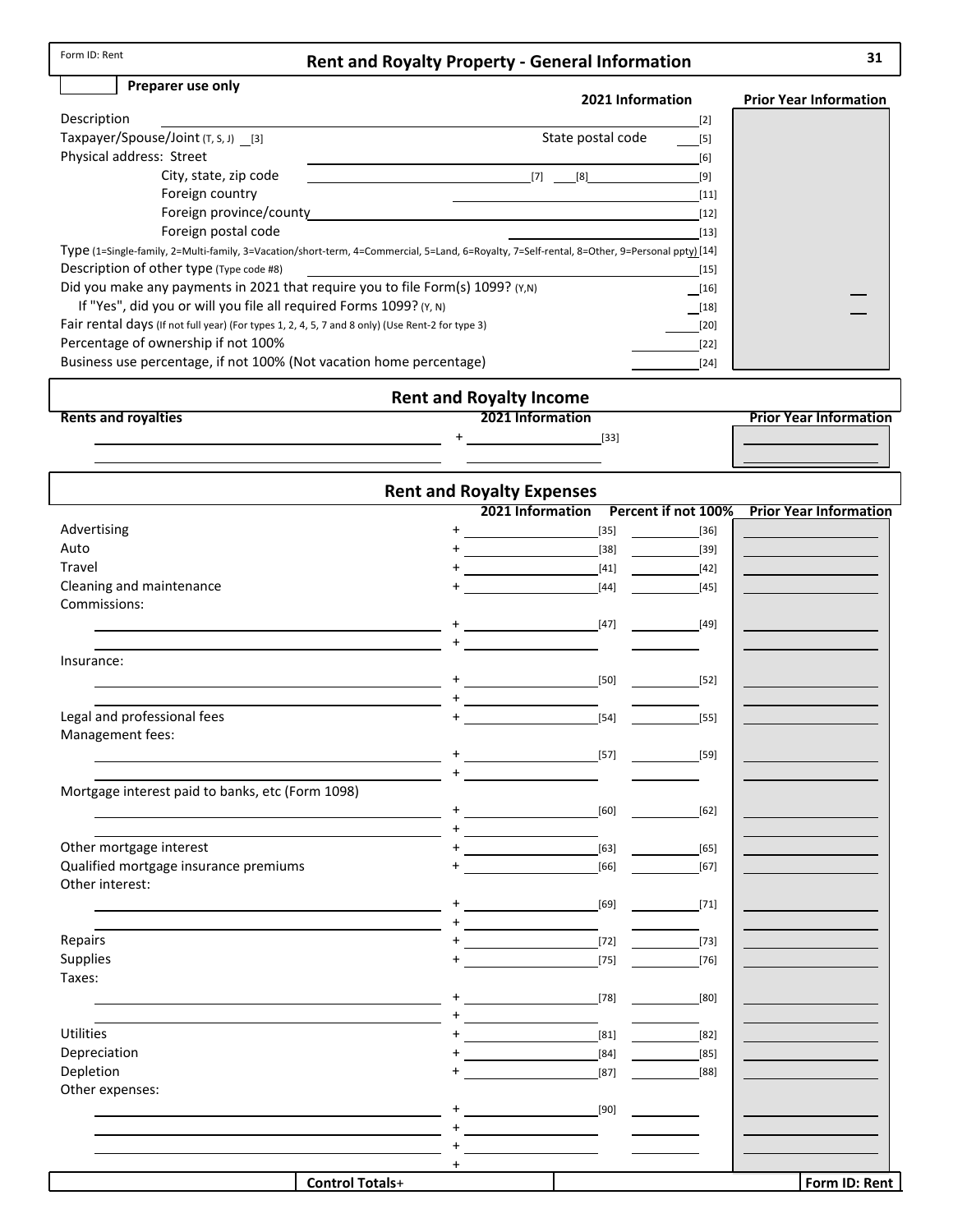**Rent and Royalty Properties ‐ Refinancing Points, Vacation Home, Passive Information 32** Form ID: Rent‐2

#### **Preparer use only**

Description

#### **Refinancing Points**

**Preparer ‐ Enter on Screen Rent**

|                                                           | 2021 Information | <b>Prior Year Information</b> |
|-----------------------------------------------------------|------------------|-------------------------------|
| Refinancing points paid -                                 |                  |                               |
| Recipient's/Lender's name                                 | $[92]$           |                               |
| Date of refinance                                         |                  |                               |
| Total # Payments                                          |                  |                               |
| Reported on 1098 in 2021                                  |                  |                               |
| Total points paid                                         |                  |                               |
| Points deemed as paid in current year (Preparer use only) |                  |                               |
| <b>Refinancing points paid -</b>                          |                  |                               |
| Recipient's/Lender's name                                 |                  |                               |
| Date of refinance                                         |                  |                               |
| Total # Payments                                          |                  |                               |
| Reported on 1098 in 2021                                  |                  |                               |
| Total points paid                                         |                  |                               |
| Points deemed as paid in current year (Preparer use only) |                  |                               |
| <b>Refinancing points paid -</b>                          |                  |                               |
| Recipient's/Lender's name                                 |                  |                               |
| Date of refinance                                         |                  |                               |
| Total # Payments                                          |                  |                               |
| Reported on 1098 in 2021                                  |                  |                               |
| Total points paid                                         |                  |                               |
| Points deemed as paid in current year (Preparer use only) |                  |                               |

#### **Vacation Home Information**

**Preparer ‐ Enter on Screen Rent‐3**

|                                                         | 2021 Information | <b>Prior Year Information</b> |
|---------------------------------------------------------|------------------|-------------------------------|
| Number of days home was used personally                 | ſ5'              |                               |
| Number of days home was rented                          |                  |                               |
| Number of day home owned, if not 365                    |                  |                               |
| Carryover of disallowed operating expenses into 2021    | $[21]$           |                               |
| Carryover of disallowed depreciation expenses into 2021 | [22]             |                               |

#### **Passive and Other Information**

#### **Preparer ‐ Enter on Screen Rent‐2**

| - Preparer use only          |                        |               |            |
|------------------------------|------------------------|---------------|------------|
| <b>Carryovers</b>            | <b>Non-QBI and Tax</b> | For QBI & Tax | <b>AMT</b> |
| Operating                    | $[25]$                 | $[26]$        | $[27]$     |
| Short-term capital           |                        | $[28]$        | $[29]$     |
| Long-term capital            |                        | $[30]$        | $[31]$     |
| 28% rate capital             |                        | $[32]$        | $[33]$     |
| Section 1231 loss            | [34]                   | $[35]$        | $[36]$     |
| Ordinary business gain/loss+ | [37]                   | $[38]$        | $[39]$     |
| Section 179                  | $[40]$                 | $[41]$        | $[42]$     |

| $\sim$<br><b>Form</b><br>∟ontr⊆<br>Totals-<br>Pon |
|---------------------------------------------------|
|---------------------------------------------------|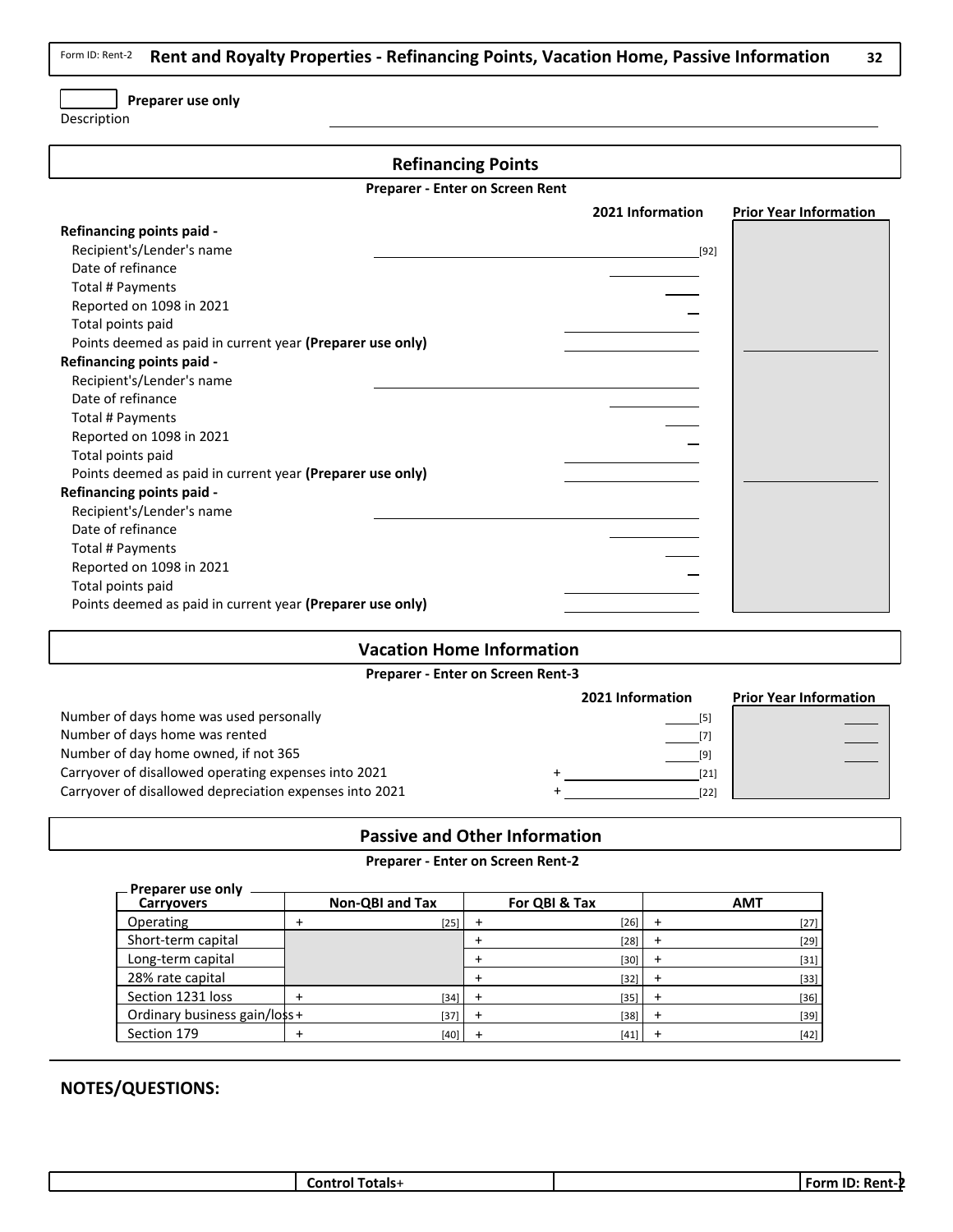$\overline{1}$ 

## **Farm Income ‐ General Information 33**

#### **Please provide all Forms 1099‐K**

**Preparer use only**

|                                                                                      | 2021 Information  | <b>Prior Year Information</b> |
|--------------------------------------------------------------------------------------|-------------------|-------------------------------|
| Taxpayer/Spouse/Joint (T, S, J)                                                      | [2]               |                               |
| Employer identification number                                                       | $\lceil 3 \rceil$ |                               |
| Description                                                                          | [4]               |                               |
| <b>Principal Product</b>                                                             | [5]               |                               |
| State postal code                                                                    | [6]               |                               |
| Accounting method $(1 = Cash, 2 = Accrual)$                                          | $\Box$ [7]        |                               |
| Agricultural activity code                                                           | [9]               |                               |
| Did you "materially participate" in this business? (Y, N)                            | $\Box$ [12]       |                               |
| Did you make any payments in 2021 that require you to file Form(s) 1099? (Y, N)      | $\Box$ [14]       |                               |
| If "Yes", did you or will you file all required Forms 1099? (Y, N)                   |                   |                               |
| Mark if Schedule F net income or loss should be excluded from self-employment income | $^{[18]}$         |                               |
| Medical insurance premiums paid by this activity                                     | $[21]$            |                               |
| Long-term care premiums paid by this activity                                        | $[25]$            |                               |

| <b>Schedule F Income</b>      |                                                                                                                                           |                                             |                       |     |                                                                                                                                                                                                                                     |                                           |                               |
|-------------------------------|-------------------------------------------------------------------------------------------------------------------------------------------|---------------------------------------------|-----------------------|-----|-------------------------------------------------------------------------------------------------------------------------------------------------------------------------------------------------------------------------------------|-------------------------------------------|-------------------------------|
| Sales Code**                  |                                                                                                                                           |                                             |                       |     | 2021 Information                                                                                                                                                                                                                    |                                           | <b>Prior Year Information</b> |
|                               |                                                                                                                                           | Income description                          |                       |     |                                                                                                                                                                                                                                     |                                           |                               |
|                               |                                                                                                                                           |                                             |                       |     |                                                                                                                                                                                                                                     |                                           |                               |
|                               |                                                                                                                                           |                                             |                       |     | <u> 1990 - John Barn Barn, amerikansk politiker</u>                                                                                                                                                                                 |                                           |                               |
|                               |                                                                                                                                           |                                             |                       |     |                                                                                                                                                                                                                                     |                                           |                               |
|                               |                                                                                                                                           |                                             |                       |     |                                                                                                                                                                                                                                     |                                           |                               |
|                               |                                                                                                                                           |                                             |                       |     |                                                                                                                                                                                                                                     |                                           |                               |
|                               |                                                                                                                                           |                                             | <b>** Sales Codes</b> |     |                                                                                                                                                                                                                                     |                                           |                               |
|                               |                                                                                                                                           | $1 =$ Cash sales of items bought for resale |                       |     | 4 = Custom hire (machine work)                                                                                                                                                                                                      |                                           |                               |
|                               | $3 =$ Accrual sales                                                                                                                       | 2 = Cash sales of items raised              |                       |     | 5 = Other income                                                                                                                                                                                                                    |                                           |                               |
|                               |                                                                                                                                           |                                             |                       |     |                                                                                                                                                                                                                                     |                                           |                               |
|                               |                                                                                                                                           |                                             |                       |     | 2021 Information                                                                                                                                                                                                                    |                                           | <b>Prior Year Information</b> |
|                               | Cost or other basis of livestock and other items you bought for resale (Cash method)                                                      |                                             |                       |     |                                                                                                                                                                                                                                     | [37]                                      |                               |
|                               | Beginning inventory of livestock and other items (Accrual method)                                                                         |                                             |                       |     |                                                                                                                                                                                                                                     | $[39]$                                    |                               |
|                               | Accrual cost of livestock, produce, grains, and other products purchased                                                                  |                                             |                       |     |                                                                                                                                                                                                                                     | $[41]$                                    |                               |
|                               | Ending Inventory of livestock and other items (Accrual method)                                                                            |                                             |                       |     |                                                                                                                                                                                                                                     | $[43]$                                    |                               |
|                               | Total cooperative distributions you received                                                                                              |                                             |                       |     |                                                                                                                                                                                                                                     | $[45]$                                    |                               |
|                               | Taxable cooperative distributions you received                                                                                            |                                             |                       |     | 2021 Taxable                                                                                                                                                                                                                        | $[47]$                                    | <b>Prior Year Information</b> |
|                               |                                                                                                                                           |                                             | 2021 Total            |     |                                                                                                                                                                                                                                     |                                           |                               |
| Agricultural program payments |                                                                                                                                           |                                             |                       |     |                                                                                                                                                                                                                                     |                                           |                               |
|                               |                                                                                                                                           |                                             |                       |     | $+\underline{\hspace{1.5cm}} \hspace{1.5cm} [50]$                                                                                                                                                                                   |                                           |                               |
|                               |                                                                                                                                           |                                             |                       |     | $+$ <u>. The contract of the contract of the contract of the contract of the contract of the contract of the contract of the contract of the contract of the contract of the contract of the contract of the contract of the co</u> |                                           |                               |
|                               |                                                                                                                                           |                                             |                       |     | 2021 Information                                                                                                                                                                                                                    |                                           | <b>Prior Year Information</b> |
|                               |                                                                                                                                           |                                             |                       |     |                                                                                                                                                                                                                                     |                                           |                               |
|                               | CRP payments received while enrolled to receive social security or disability benefits<br>Commodity credit loans reported under election: |                                             |                       |     |                                                                                                                                                                                                                                     | $[52]$                                    |                               |
|                               |                                                                                                                                           |                                             |                       |     |                                                                                                                                                                                                                                     | $[54]$                                    |                               |
|                               |                                                                                                                                           |                                             |                       |     |                                                                                                                                                                                                                                     |                                           |                               |
|                               | Total commodity credit loans forfeited                                                                                                    |                                             |                       |     |                                                                                                                                                                                                                                     | $[56]$                                    |                               |
|                               | Taxable commodity credit loans forfeited                                                                                                  |                                             |                       |     |                                                                                                                                                                                                                                     | $[58]$                                    |                               |
|                               |                                                                                                                                           |                                             | 2021 Total            |     | 2021 Taxable                                                                                                                                                                                                                        |                                           | <b>Prior Year Information</b> |
|                               | Total crop insurance proceeds you received in 2021                                                                                        |                                             |                       |     |                                                                                                                                                                                                                                     |                                           |                               |
|                               |                                                                                                                                           |                                             |                       |     |                                                                                                                                                                                                                                     | [61]                                      |                               |
|                               |                                                                                                                                           |                                             |                       |     |                                                                                                                                                                                                                                     |                                           |                               |
|                               |                                                                                                                                           |                                             |                       |     |                                                                                                                                                                                                                                     |                                           |                               |
|                               | Mark if electing to defer crop insurance proceeds to 2022                                                                                 |                                             |                       |     |                                                                                                                                                                                                                                     | $\begin{array}{c} \boxed{63} \end{array}$ |                               |
|                               | Crop insurance proceeds deferred from 2020                                                                                                |                                             |                       | $+$ |                                                                                                                                                                                                                                     | [65]                                      |                               |
|                               |                                                                                                                                           | <b>Control Totals+</b>                      |                       |     |                                                                                                                                                                                                                                     |                                           | Form ID: F-1                  |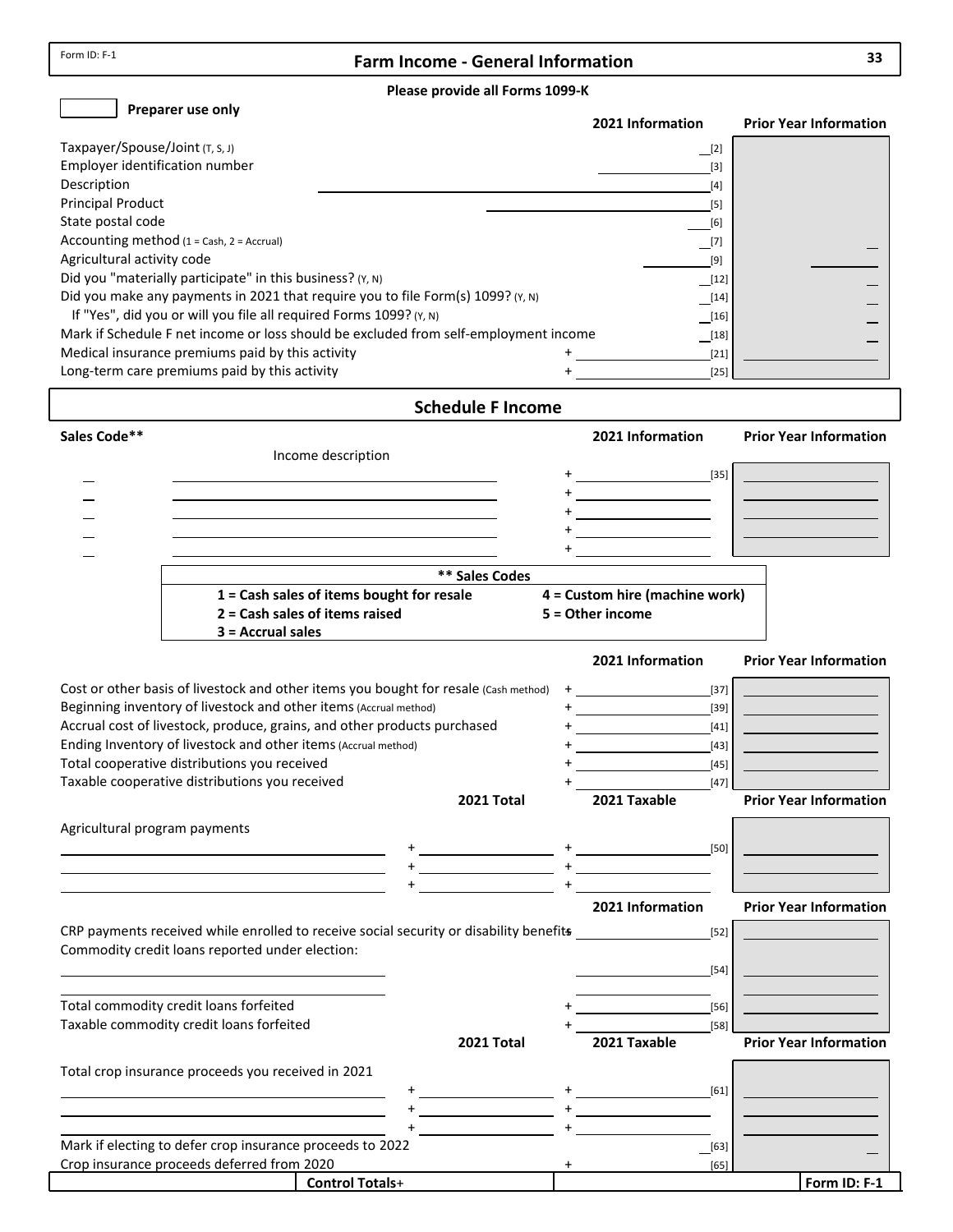### **Preparer use only**

Description

|                                                                                                                                                                                                                               | 2021 Information                                                                                                                                                                                                                                                                                                                                                                                                                                                                            | <b>Prior Year Information</b> |
|-------------------------------------------------------------------------------------------------------------------------------------------------------------------------------------------------------------------------------|---------------------------------------------------------------------------------------------------------------------------------------------------------------------------------------------------------------------------------------------------------------------------------------------------------------------------------------------------------------------------------------------------------------------------------------------------------------------------------------------|-------------------------------|
| Car and truck expenses                                                                                                                                                                                                        | $^+$<br>$[5]$<br><u> 1980 - John Barn Barn, mars a</u>                                                                                                                                                                                                                                                                                                                                                                                                                                      |                               |
| Chemicals                                                                                                                                                                                                                     | $[7]$                                                                                                                                                                                                                                                                                                                                                                                                                                                                                       |                               |
| Conservation expenses                                                                                                                                                                                                         | <u> 1989 - Jan Stein Stein Stein Stein Stein Stein Stein Stein Stein Stein Stein Stein Stein Stein Stein Stein S</u><br>$[9]$                                                                                                                                                                                                                                                                                                                                                               |                               |
| Carryover from prior years                                                                                                                                                                                                    | $[11]$                                                                                                                                                                                                                                                                                                                                                                                                                                                                                      |                               |
| Custom hire (machine work)                                                                                                                                                                                                    | $[13]$<br><u> 1989 - Johann Barn, mars and de Branch Barn, mars and de Branch Barn, mars and de Branch Barn, mars and de Br</u>                                                                                                                                                                                                                                                                                                                                                             |                               |
| Depreciation                                                                                                                                                                                                                  | $[15]$                                                                                                                                                                                                                                                                                                                                                                                                                                                                                      |                               |
| Employee benefit programs (Include Small Employer Health Ins Premiums credit) +                                                                                                                                               | $[17]$                                                                                                                                                                                                                                                                                                                                                                                                                                                                                      |                               |
| Feed purchased                                                                                                                                                                                                                | $[19] % \includegraphics[width=0.9\columnwidth]{figures/fig_0a.pdf} \caption{The 100 of the estimators in the left and right. The left is the same time, the right is the same time.} \label{fig:1}$                                                                                                                                                                                                                                                                                        |                               |
| Fertilizers and lime                                                                                                                                                                                                          | $+$ [21]                                                                                                                                                                                                                                                                                                                                                                                                                                                                                    |                               |
| Freight and trucking                                                                                                                                                                                                          | $+$ [23]                                                                                                                                                                                                                                                                                                                                                                                                                                                                                    |                               |
| Gasoline, fuel, and oil                                                                                                                                                                                                       | $[25]$                                                                                                                                                                                                                                                                                                                                                                                                                                                                                      |                               |
| Insurance (Other than health)                                                                                                                                                                                                 |                                                                                                                                                                                                                                                                                                                                                                                                                                                                                             |                               |
|                                                                                                                                                                                                                               | $+$ [28]                                                                                                                                                                                                                                                                                                                                                                                                                                                                                    |                               |
|                                                                                                                                                                                                                               | $+\underbrace{\hspace{2.5cm}}$                                                                                                                                                                                                                                                                                                                                                                                                                                                              |                               |
| the control of the control of the control of the control of the control of the control of the control of the control of the control of the control of the control of the control of the control of the control of the control |                                                                                                                                                                                                                                                                                                                                                                                                                                                                                             |                               |
| Mortgage interest (Paid to banks, etc.)                                                                                                                                                                                       |                                                                                                                                                                                                                                                                                                                                                                                                                                                                                             |                               |
|                                                                                                                                                                                                                               | $+$ [30]                                                                                                                                                                                                                                                                                                                                                                                                                                                                                    |                               |
|                                                                                                                                                                                                                               |                                                                                                                                                                                                                                                                                                                                                                                                                                                                                             |                               |
|                                                                                                                                                                                                                               | $+$ $      -$                                                                                                                                                                                                                                                                                                                                                                                                                                                                               |                               |
| Other interest                                                                                                                                                                                                                | $\begin{picture}(20,20)(-0,0) \put(0,0){\line(1,0){10}} \put(15,0){\line(1,0){10}} \put(15,0){\line(1,0){10}} \put(15,0){\line(1,0){10}} \put(15,0){\line(1,0){10}} \put(15,0){\line(1,0){10}} \put(15,0){\line(1,0){10}} \put(15,0){\line(1,0){10}} \put(15,0){\line(1,0){10}} \put(15,0){\line(1,0){10}} \put(15,0){\line(1,0){10}} \put(15,0$<br>$[32]$                                                                                                                                  |                               |
| Labor hired (Less employment credit)                                                                                                                                                                                          |                                                                                                                                                                                                                                                                                                                                                                                                                                                                                             |                               |
| Pension and profit sharing                                                                                                                                                                                                    | $[34]$                                                                                                                                                                                                                                                                                                                                                                                                                                                                                      |                               |
| Rent - vehicles, machinery, and equipment                                                                                                                                                                                     | $[36]$                                                                                                                                                                                                                                                                                                                                                                                                                                                                                      |                               |
|                                                                                                                                                                                                                               | $[38]$                                                                                                                                                                                                                                                                                                                                                                                                                                                                                      |                               |
| Rent - other                                                                                                                                                                                                                  | $[40]$                                                                                                                                                                                                                                                                                                                                                                                                                                                                                      |                               |
| Repairs and maintenance                                                                                                                                                                                                       | $+$ [42]                                                                                                                                                                                                                                                                                                                                                                                                                                                                                    |                               |
| Seed and plants purchased                                                                                                                                                                                                     | $+$ $[44]$                                                                                                                                                                                                                                                                                                                                                                                                                                                                                  |                               |
| Storage and warehousing                                                                                                                                                                                                       | [46]                                                                                                                                                                                                                                                                                                                                                                                                                                                                                        |                               |
| Supplies purchased                                                                                                                                                                                                            | [48]                                                                                                                                                                                                                                                                                                                                                                                                                                                                                        |                               |
| Taxes:                                                                                                                                                                                                                        |                                                                                                                                                                                                                                                                                                                                                                                                                                                                                             |                               |
|                                                                                                                                                                                                                               | $+$ [50]                                                                                                                                                                                                                                                                                                                                                                                                                                                                                    |                               |
|                                                                                                                                                                                                                               | $\overline{\phantom{a}}$ . The contract of $\overline{\phantom{a}}$                                                                                                                                                                                                                                                                                                                                                                                                                         |                               |
|                                                                                                                                                                                                                               | $\begin{picture}(20,20)(-0,0) \put(0,0){\line(1,0){10}} \put(15,0){\line(1,0){10}} \put(15,0){\line(1,0){10}} \put(15,0){\line(1,0){10}} \put(15,0){\line(1,0){10}} \put(15,0){\line(1,0){10}} \put(15,0){\line(1,0){10}} \put(15,0){\line(1,0){10}} \put(15,0){\line(1,0){10}} \put(15,0){\line(1,0){10}} \put(15,0){\line(1,0){10}} \put(15,0$                                                                                                                                            |                               |
|                                                                                                                                                                                                                               | $\begin{tabular}{c} \multicolumn{2}{c} {\textbf{1}}\\ \multicolumn{2}{c} {\textbf{2}}\\ \multicolumn{2}{c} {\textbf{3}}\\ \multicolumn{2}{c} {\textbf{4}}\\ \multicolumn{2}{c} {\textbf{5}}\\ \multicolumn{2}{c} {\textbf{6}}\\ \multicolumn{2}{c} {\textbf{6}}\\ \multicolumn{2}{c} {\textbf{6}}\\ \multicolumn{2}{c} {\textbf{7}}\\ \multicolumn{2}{c} {\textbf{8}}\\ \multicolumn{2}{c} {\textbf{9}}\\ \multicolumn{2}{c} {\textbf{1}}\\ \multicolumn{2}{c} {\textbf{1}}\\ \multicolumn$ |                               |
|                                                                                                                                                                                                                               |                                                                                                                                                                                                                                                                                                                                                                                                                                                                                             |                               |
| Utilities                                                                                                                                                                                                                     | $[52]$                                                                                                                                                                                                                                                                                                                                                                                                                                                                                      |                               |
| Veterinary, breeding, and medicine                                                                                                                                                                                            | $\ddot{}$<br>$[54]$                                                                                                                                                                                                                                                                                                                                                                                                                                                                         |                               |
| Other expenses:                                                                                                                                                                                                               |                                                                                                                                                                                                                                                                                                                                                                                                                                                                                             |                               |
|                                                                                                                                                                                                                               | $[56]$                                                                                                                                                                                                                                                                                                                                                                                                                                                                                      |                               |
|                                                                                                                                                                                                                               | <u>+_______________</u>                                                                                                                                                                                                                                                                                                                                                                                                                                                                     |                               |
|                                                                                                                                                                                                                               |                                                                                                                                                                                                                                                                                                                                                                                                                                                                                             |                               |
|                                                                                                                                                                                                                               | $\begin{picture}(20,20)(-0,0) \put(0,0){\line(1,0){10}} \put(15,0){\line(1,0){10}} \put(15,0){\line(1,0){10}} \put(15,0){\line(1,0){10}} \put(15,0){\line(1,0){10}} \put(15,0){\line(1,0){10}} \put(15,0){\line(1,0){10}} \put(15,0){\line(1,0){10}} \put(15,0){\line(1,0){10}} \put(15,0){\line(1,0){10}} \put(15,0){\line(1,0){10}} \put(15,0$                                                                                                                                            |                               |
|                                                                                                                                                                                                                               |                                                                                                                                                                                                                                                                                                                                                                                                                                                                                             |                               |
|                                                                                                                                                                                                                               |                                                                                                                                                                                                                                                                                                                                                                                                                                                                                             |                               |
|                                                                                                                                                                                                                               |                                                                                                                                                                                                                                                                                                                                                                                                                                                                                             |                               |
|                                                                                                                                                                                                                               |                                                                                                                                                                                                                                                                                                                                                                                                                                                                                             |                               |
|                                                                                                                                                                                                                               |                                                                                                                                                                                                                                                                                                                                                                                                                                                                                             |                               |
|                                                                                                                                                                                                                               |                                                                                                                                                                                                                                                                                                                                                                                                                                                                                             |                               |
|                                                                                                                                                                                                                               |                                                                                                                                                                                                                                                                                                                                                                                                                                                                                             |                               |
|                                                                                                                                                                                                                               |                                                                                                                                                                                                                                                                                                                                                                                                                                                                                             |                               |
|                                                                                                                                                                                                                               |                                                                                                                                                                                                                                                                                                                                                                                                                                                                                             |                               |
|                                                                                                                                                                                                                               |                                                                                                                                                                                                                                                                                                                                                                                                                                                                                             |                               |
|                                                                                                                                                                                                                               | <u> 1999 - Jan Barnett, politik e</u> ta p                                                                                                                                                                                                                                                                                                                                                                                                                                                  |                               |
| Preproductive period expenses                                                                                                                                                                                                 | $[58]$                                                                                                                                                                                                                                                                                                                                                                                                                                                                                      |                               |
|                                                                                                                                                                                                                               |                                                                                                                                                                                                                                                                                                                                                                                                                                                                                             |                               |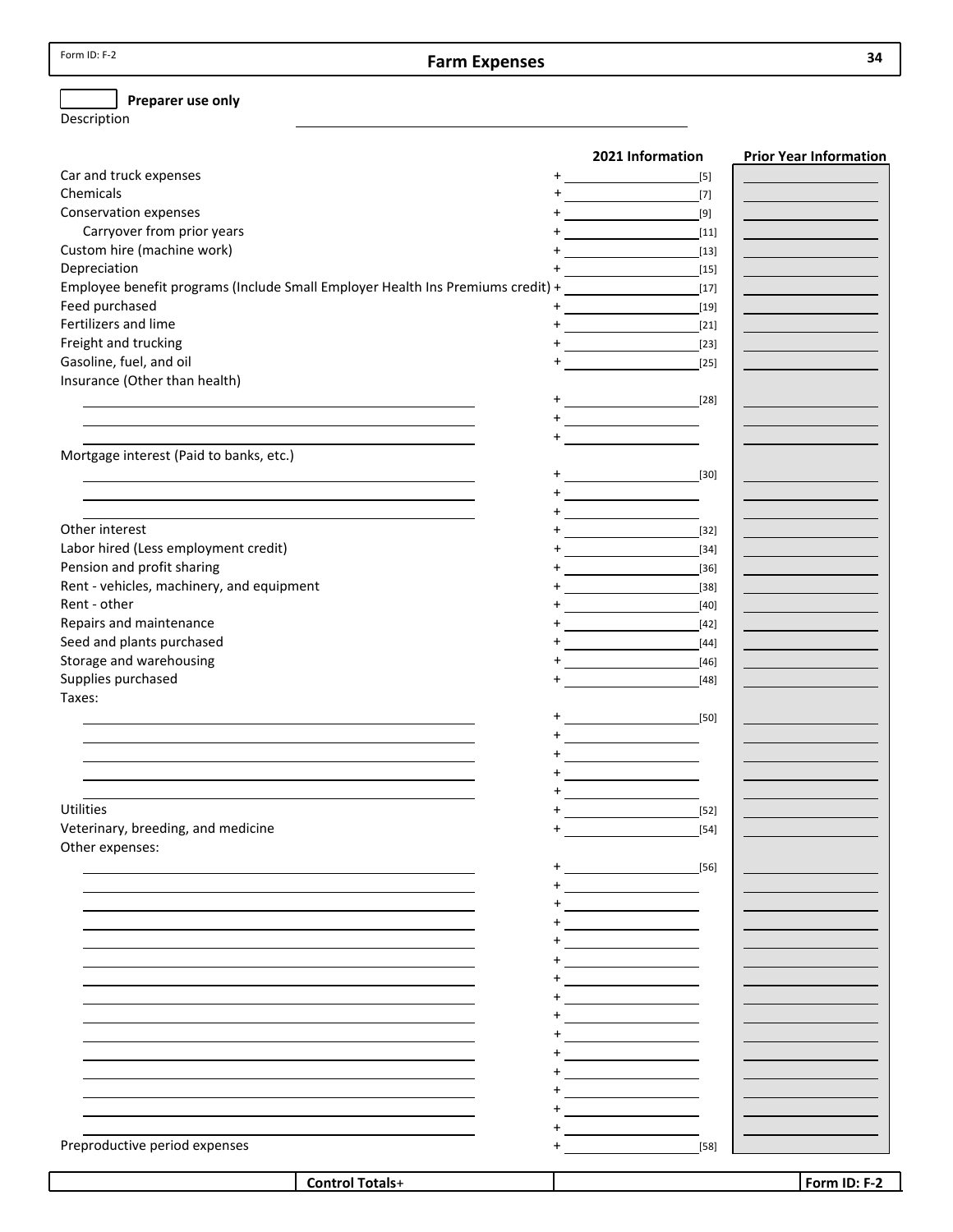## **Partnerships and S Corporations 38**

#### **Please provide copies of Schedules K‐1 showing income from partnerships and S‐corporations.**

| Тахрауеr/Spouse/Joint (т, s, J)                                                                               | [2"          |
|---------------------------------------------------------------------------------------------------------------|--------------|
| Employer identification number                                                                                | <sup>6</sup> |
| Name of entity                                                                                                | 13           |
| State postal code                                                                                             |              |
| Type of entity (1 = Partnership, 2 = S Corporation, 3 = Foreign partnership, 4 = Publicly traded partnership) | $[17$        |

|              | Preparer use only           |               |               |            |
|--------------|-----------------------------|---------------|---------------|------------|
|              | <b>Carryovers</b>           | Non-QBI & Tax | For QBI & Tax | <b>AMT</b> |
| <b>Enter</b> | Operating                   | $[16]$        | $[17]$        | $[18]$     |
| on K1-7      | Short-term capital          |               | $[19]$        | $[20]$     |
|              | Long-term capital           |               | $[21]$        | $[22]$     |
|              | 28% rate capital            |               | $[23]$        | $[24]$     |
|              | Section 1231 loss           | $[25]$        | $[26]$        | $[27]$     |
|              | Ordinary business gain/loss | $[28]$        | $[29]$        | $[30]$     |
|              | Other losses - 1040 Sch 1   | $[31]$        | $[32]$        | $[33]$     |
|              | Section 179                 | $[34]$        | $[35]$        | $[36]$     |

| Taxpayer/Spouse/Joint $(T, S, J)$                                                                             | $[2]$       |
|---------------------------------------------------------------------------------------------------------------|-------------|
| Employer identification number                                                                                | [6]         |
| Name of entity                                                                                                | $[13]$      |
| State postal code                                                                                             | $[14]$      |
| Type of entity (1 = Partnership, 2 = S Corporation, 3 = Foreign partnership, 4 = Publicly traded partnership) | $\Box$ [17] |

|              | Preparer use only           |               |               |            |
|--------------|-----------------------------|---------------|---------------|------------|
|              | <b>Carryovers</b>           | Non-QBI & Tax | For QBI & Tax | <b>AMT</b> |
| <b>Enter</b> | Operating                   | $[16]$        | $[17]$        | $[18]$     |
| on K1-7      | Short-term capital          |               | $[19]$        | $[20]$     |
|              | Long-term capital           |               | $[21]$        | $[22]$     |
|              | 28% rate capital            |               | $[23]$        | $[24]$     |
|              | Section 1231 loss           | $[25]$        | $[26]$        | $[27]$     |
|              | Ordinary business gain/loss | $[28]$        | $[29]$        | $[30]$     |
|              | Other losses - 1040 Sch 1   | $[31]$        | $[32]$        | $[33]$     |
|              | Section 179                 | $[34]$        | $[35]$        | $[36]$     |

| Taxpayer/Spouse/Joint $(T, S, J)$                                                                             | $[2]$  |
|---------------------------------------------------------------------------------------------------------------|--------|
| Employer identification number                                                                                | [6]    |
| Name of entity                                                                                                | $[13]$ |
| State postal code                                                                                             | $[14]$ |
| Type of entity (1 = Partnership, 2 = S Corporation, 3 = Foreign partnership, 4 = Publicly traded partnership) | $[17]$ |

|              | Preparer use only           |               |               |            |
|--------------|-----------------------------|---------------|---------------|------------|
|              | <b>Carryovers</b>           | Non-QBI & Tax | For QBI & Tax | <b>AMT</b> |
| <b>Enter</b> | Operating                   | $[16]$        | $[17]$        | $[18]$     |
| on K1-7      | Short-term capital          |               | $[19]$        | $[20]$     |
|              | Long-term capital           |               | $[21]$        | $[22]$     |
|              | 28% rate capital            |               | $[23]$        | $[24]$     |
|              | Section 1231 loss           | $[25]$        | $[26]$        | $[27]$     |
|              | Ordinary business gain/loss | $[28]$        | $[29]$        | $[30]$     |
|              | Other losses - 1040 Sch 1   | $[31]$        | $[32]$        | $[33]$     |
|              | Section 179                 | $[34]$        | $[35]$        | $[36]$     |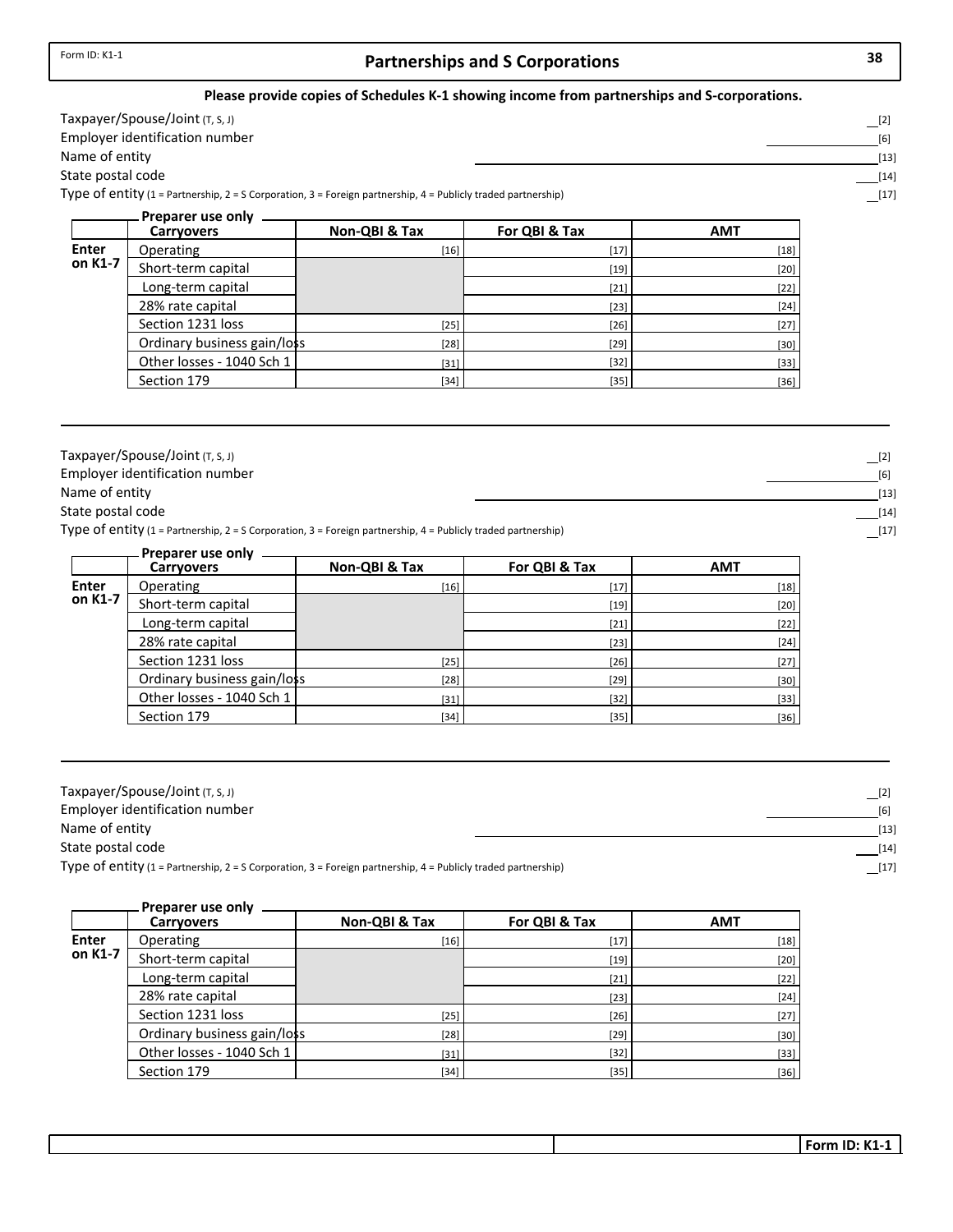|                                       | Taxpayer/Spouse/Joint (T, S, J)                                   |               |               |            | $\boxed{[2]}$                                                                                                                                                                                                                                                                                                                                                                                                                                                                                                                                                                                                                                                                                                                                                                                                                                                                                                                                                                                                                                                                                                                                                                                                                                                                                                                                                                                                                                                                                                                                                                                                                                                                                                                                                                                                                                                                                             |
|---------------------------------------|-------------------------------------------------------------------|---------------|---------------|------------|-----------------------------------------------------------------------------------------------------------------------------------------------------------------------------------------------------------------------------------------------------------------------------------------------------------------------------------------------------------------------------------------------------------------------------------------------------------------------------------------------------------------------------------------------------------------------------------------------------------------------------------------------------------------------------------------------------------------------------------------------------------------------------------------------------------------------------------------------------------------------------------------------------------------------------------------------------------------------------------------------------------------------------------------------------------------------------------------------------------------------------------------------------------------------------------------------------------------------------------------------------------------------------------------------------------------------------------------------------------------------------------------------------------------------------------------------------------------------------------------------------------------------------------------------------------------------------------------------------------------------------------------------------------------------------------------------------------------------------------------------------------------------------------------------------------------------------------------------------------------------------------------------------------|
|                                       | Employer identification number                                    |               |               |            | $[3]$                                                                                                                                                                                                                                                                                                                                                                                                                                                                                                                                                                                                                                                                                                                                                                                                                                                                                                                                                                                                                                                                                                                                                                                                                                                                                                                                                                                                                                                                                                                                                                                                                                                                                                                                                                                                                                                                                                     |
| Name of activity                      |                                                                   |               |               |            | $[4] % \includegraphics[width=0.9\columnwidth]{figures/fig_4} \caption{A graph shows a function of the number of times, and the number of times, in the right, the number of times, in the right, the number of times, in the right, the number of times, in the right, the number of times, in the right, the number of times, in the right, the number of times, in the right, the number of times, in the right, the number of times, in the right, the number of times, in the right, the number of times, in the right, the number of times, in the right, the number of times, in the right, the number of times, in the right, the number of times, in the right, the number of times, in the right, the number of times, in the right, the number of times, in the right, the number of times, in the right, the number of times, in the right, the number$                                                                                                                                                                                                                                                                                                                                                                                                                                                                                                                                                                                                                                                                                                                                                                                                                                                                                                                                                                                                                                       |
| State postal code                     |                                                                   |               |               |            | $[5]$                                                                                                                                                                                                                                                                                                                                                                                                                                                                                                                                                                                                                                                                                                                                                                                                                                                                                                                                                                                                                                                                                                                                                                                                                                                                                                                                                                                                                                                                                                                                                                                                                                                                                                                                                                                                                                                                                                     |
|                                       | Preparer use only                                                 |               |               |            |                                                                                                                                                                                                                                                                                                                                                                                                                                                                                                                                                                                                                                                                                                                                                                                                                                                                                                                                                                                                                                                                                                                                                                                                                                                                                                                                                                                                                                                                                                                                                                                                                                                                                                                                                                                                                                                                                                           |
|                                       | Carryovers                                                        | Non-QBI & Tax | For QBI & Tax | <b>AMT</b> |                                                                                                                                                                                                                                                                                                                                                                                                                                                                                                                                                                                                                                                                                                                                                                                                                                                                                                                                                                                                                                                                                                                                                                                                                                                                                                                                                                                                                                                                                                                                                                                                                                                                                                                                                                                                                                                                                                           |
| <b>Enter</b><br>on K1T-3              | Operating                                                         | $[15]$        | $[16]$        | $[17]$     |                                                                                                                                                                                                                                                                                                                                                                                                                                                                                                                                                                                                                                                                                                                                                                                                                                                                                                                                                                                                                                                                                                                                                                                                                                                                                                                                                                                                                                                                                                                                                                                                                                                                                                                                                                                                                                                                                                           |
|                                       | Short-term capital                                                |               | $[18]$        | $[19]$     |                                                                                                                                                                                                                                                                                                                                                                                                                                                                                                                                                                                                                                                                                                                                                                                                                                                                                                                                                                                                                                                                                                                                                                                                                                                                                                                                                                                                                                                                                                                                                                                                                                                                                                                                                                                                                                                                                                           |
|                                       | Long-term capital                                                 |               | $[20]$        | $[21]$     |                                                                                                                                                                                                                                                                                                                                                                                                                                                                                                                                                                                                                                                                                                                                                                                                                                                                                                                                                                                                                                                                                                                                                                                                                                                                                                                                                                                                                                                                                                                                                                                                                                                                                                                                                                                                                                                                                                           |
|                                       | 28% rate capital                                                  |               | $[22]$        | $[23]$     |                                                                                                                                                                                                                                                                                                                                                                                                                                                                                                                                                                                                                                                                                                                                                                                                                                                                                                                                                                                                                                                                                                                                                                                                                                                                                                                                                                                                                                                                                                                                                                                                                                                                                                                                                                                                                                                                                                           |
|                                       | Section 1231 loss                                                 | $[24]$        | $[25]$        | $[26]$     |                                                                                                                                                                                                                                                                                                                                                                                                                                                                                                                                                                                                                                                                                                                                                                                                                                                                                                                                                                                                                                                                                                                                                                                                                                                                                                                                                                                                                                                                                                                                                                                                                                                                                                                                                                                                                                                                                                           |
|                                       | Ordinary business gain/loss                                       | $[27]$        | $[28]$        | $[29]$     |                                                                                                                                                                                                                                                                                                                                                                                                                                                                                                                                                                                                                                                                                                                                                                                                                                                                                                                                                                                                                                                                                                                                                                                                                                                                                                                                                                                                                                                                                                                                                                                                                                                                                                                                                                                                                                                                                                           |
|                                       | Taxpayer/Spouse/Joint (T, S, J)                                   |               |               |            | $\lfloor 2 \rfloor$                                                                                                                                                                                                                                                                                                                                                                                                                                                                                                                                                                                                                                                                                                                                                                                                                                                                                                                                                                                                                                                                                                                                                                                                                                                                                                                                                                                                                                                                                                                                                                                                                                                                                                                                                                                                                                                                                       |
|                                       | Employer identification number                                    |               |               |            | $[3] % \begin{center} \includegraphics[width=\linewidth]{imagesSupplemental/Imit} \caption{The image shows the image shows a single number of times.} \label{fig:limal} \end{center}$                                                                                                                                                                                                                                                                                                                                                                                                                                                                                                                                                                                                                                                                                                                                                                                                                                                                                                                                                                                                                                                                                                                                                                                                                                                                                                                                                                                                                                                                                                                                                                                                                                                                                                                     |
| Name of activity                      |                                                                   |               |               |            | $[4] % \includegraphics[width=0.9\columnwidth]{figures/fig_4} \caption{A graph shows a function of the number of times, and the number of times, in the right, the number of times, in the right, the number of times, in the right, the number of times, in the right, the number of times, in the right, the number of times, in the right, the number of times, in the right, the number of times, in the right, the number of times, in the right, the number of times, in the right, the number of times, in the right, the number of times, in the right, the number of times, in the right, the number of times, in the right, the number of times, in the right, the number of times, in the right, the number of times, in the right, the number of times, in the right, the number of times, in the right, the number of times, in the right, the number$                                                                                                                                                                                                                                                                                                                                                                                                                                                                                                                                                                                                                                                                                                                                                                                                                                                                                                                                                                                                                                       |
| State postal code                     |                                                                   |               |               |            | $[5]$                                                                                                                                                                                                                                                                                                                                                                                                                                                                                                                                                                                                                                                                                                                                                                                                                                                                                                                                                                                                                                                                                                                                                                                                                                                                                                                                                                                                                                                                                                                                                                                                                                                                                                                                                                                                                                                                                                     |
|                                       |                                                                   |               |               |            |                                                                                                                                                                                                                                                                                                                                                                                                                                                                                                                                                                                                                                                                                                                                                                                                                                                                                                                                                                                                                                                                                                                                                                                                                                                                                                                                                                                                                                                                                                                                                                                                                                                                                                                                                                                                                                                                                                           |
|                                       | Preparer use only<br>Carryovers                                   | Non-QBI & Tax | For QBI & Tax | <b>AMT</b> |                                                                                                                                                                                                                                                                                                                                                                                                                                                                                                                                                                                                                                                                                                                                                                                                                                                                                                                                                                                                                                                                                                                                                                                                                                                                                                                                                                                                                                                                                                                                                                                                                                                                                                                                                                                                                                                                                                           |
| <b>Enter</b>                          | Operating                                                         | $[15]$        | $[16]$        | $[17]$     |                                                                                                                                                                                                                                                                                                                                                                                                                                                                                                                                                                                                                                                                                                                                                                                                                                                                                                                                                                                                                                                                                                                                                                                                                                                                                                                                                                                                                                                                                                                                                                                                                                                                                                                                                                                                                                                                                                           |
| on K1T-3                              | Short-term capital                                                |               | $[18]$        | $[19]$     |                                                                                                                                                                                                                                                                                                                                                                                                                                                                                                                                                                                                                                                                                                                                                                                                                                                                                                                                                                                                                                                                                                                                                                                                                                                                                                                                                                                                                                                                                                                                                                                                                                                                                                                                                                                                                                                                                                           |
|                                       | Long-term capital                                                 |               | $[20]$        | $[21]$     |                                                                                                                                                                                                                                                                                                                                                                                                                                                                                                                                                                                                                                                                                                                                                                                                                                                                                                                                                                                                                                                                                                                                                                                                                                                                                                                                                                                                                                                                                                                                                                                                                                                                                                                                                                                                                                                                                                           |
|                                       | 28% rate capital                                                  |               | $[22]$        | $[23]$     |                                                                                                                                                                                                                                                                                                                                                                                                                                                                                                                                                                                                                                                                                                                                                                                                                                                                                                                                                                                                                                                                                                                                                                                                                                                                                                                                                                                                                                                                                                                                                                                                                                                                                                                                                                                                                                                                                                           |
|                                       | Section 1231 loss                                                 | $[24]$        | $[25]$        | $[26]$     |                                                                                                                                                                                                                                                                                                                                                                                                                                                                                                                                                                                                                                                                                                                                                                                                                                                                                                                                                                                                                                                                                                                                                                                                                                                                                                                                                                                                                                                                                                                                                                                                                                                                                                                                                                                                                                                                                                           |
|                                       | Ordinary business gain/loss                                       | $[27]$        | $[28]$        | $[29]$     |                                                                                                                                                                                                                                                                                                                                                                                                                                                                                                                                                                                                                                                                                                                                                                                                                                                                                                                                                                                                                                                                                                                                                                                                                                                                                                                                                                                                                                                                                                                                                                                                                                                                                                                                                                                                                                                                                                           |
| Name of activity<br>State postal code | Taxpayer/Spouse/Joint (T, S, J)<br>Employer identification number |               |               |            | $\Box$ [2]<br>$[3] % \begin{center} \includegraphics[width=\linewidth]{imagesSupplemental/Imetad-Architecture.png} \end{center} % \vspace*{-1em} \caption{The image shows the number of parameters of the parameter $A$. The first two times the number of parameters of the parameter $A$. The first two times the number of parameters of the parameter $A$. The first two times the number of parameters of the parameter $A$. The first two times the number of parameters of the parameter $A$. The first two times the number of parameters of the parameter $A$. The first two times the number of parameters of the parameter $A$. The first two times the number of parameters of the parameter $A$. The first two times the number of parameters of the parameter $A$. The first two times the number of parameters of the parameter $A$. The first two times the number of parameters of the parameter $A$. The first two times the number of parameters of the parameter $A$. The first two times the number$<br>$[4] % \includegraphics[width=0.9\columnwidth]{figures/fig_4} \caption{A graph shows a function of the number of times, and the number of times, in the right, the number of times, in the right, the number of times, in the right, the number of times, in the right, the number of times, in the right, the number of times, in the right, the number of times, in the right, the number of times, in the right, the number of times, in the right, the number of times, in the right, the number of times, in the right, the number of times, in the right, the number of times, in the right, the number of times, in the right, the number of times, in the right, the number of times, in the right, the number of times, in the right, the number of times, in the right, the number of times, in the right, the number of times, in the right, the number$<br>$[5]$ |
|                                       | Preparer use only                                                 |               |               |            |                                                                                                                                                                                                                                                                                                                                                                                                                                                                                                                                                                                                                                                                                                                                                                                                                                                                                                                                                                                                                                                                                                                                                                                                                                                                                                                                                                                                                                                                                                                                                                                                                                                                                                                                                                                                                                                                                                           |
|                                       | Carryovers                                                        | Non-QBI & Tax | For QBI & Tax | <b>AMT</b> |                                                                                                                                                                                                                                                                                                                                                                                                                                                                                                                                                                                                                                                                                                                                                                                                                                                                                                                                                                                                                                                                                                                                                                                                                                                                                                                                                                                                                                                                                                                                                                                                                                                                                                                                                                                                                                                                                                           |
| <b>Enter</b><br>on K1T-3              | Operating                                                         | $[15]$        | $[16]$        | $[17]$     |                                                                                                                                                                                                                                                                                                                                                                                                                                                                                                                                                                                                                                                                                                                                                                                                                                                                                                                                                                                                                                                                                                                                                                                                                                                                                                                                                                                                                                                                                                                                                                                                                                                                                                                                                                                                                                                                                                           |
|                                       | Short-term capital                                                |               | $[18]$        | $[19]$     |                                                                                                                                                                                                                                                                                                                                                                                                                                                                                                                                                                                                                                                                                                                                                                                                                                                                                                                                                                                                                                                                                                                                                                                                                                                                                                                                                                                                                                                                                                                                                                                                                                                                                                                                                                                                                                                                                                           |
|                                       | Long-term capital                                                 |               | $[20]$        | $[21]$     |                                                                                                                                                                                                                                                                                                                                                                                                                                                                                                                                                                                                                                                                                                                                                                                                                                                                                                                                                                                                                                                                                                                                                                                                                                                                                                                                                                                                                                                                                                                                                                                                                                                                                                                                                                                                                                                                                                           |
|                                       | 28% rate capital                                                  |               | $[22]$        | $[23]$     |                                                                                                                                                                                                                                                                                                                                                                                                                                                                                                                                                                                                                                                                                                                                                                                                                                                                                                                                                                                                                                                                                                                                                                                                                                                                                                                                                                                                                                                                                                                                                                                                                                                                                                                                                                                                                                                                                                           |
|                                       | Section 1231 loss                                                 | $[24]$        | $[25]$        | $[26]$     |                                                                                                                                                                                                                                                                                                                                                                                                                                                                                                                                                                                                                                                                                                                                                                                                                                                                                                                                                                                                                                                                                                                                                                                                                                                                                                                                                                                                                                                                                                                                                                                                                                                                                                                                                                                                                                                                                                           |
|                                       | Ordinary business gain/loss                                       | $[27]$        | $[28]$        | $[29]$     |                                                                                                                                                                                                                                                                                                                                                                                                                                                                                                                                                                                                                                                                                                                                                                                                                                                                                                                                                                                                                                                                                                                                                                                                                                                                                                                                                                                                                                                                                                                                                                                                                                                                                                                                                                                                                                                                                                           |
| Name of activity<br>State postal code | Taxpayer/Spouse/Joint (T, S, J)<br>Employer identification number |               |               |            | $\lfloor 2 \rfloor$<br>$[3]$<br>$[4]$<br>$[5]$                                                                                                                                                                                                                                                                                                                                                                                                                                                                                                                                                                                                                                                                                                                                                                                                                                                                                                                                                                                                                                                                                                                                                                                                                                                                                                                                                                                                                                                                                                                                                                                                                                                                                                                                                                                                                                                            |
|                                       | Preparer use only                                                 |               |               |            |                                                                                                                                                                                                                                                                                                                                                                                                                                                                                                                                                                                                                                                                                                                                                                                                                                                                                                                                                                                                                                                                                                                                                                                                                                                                                                                                                                                                                                                                                                                                                                                                                                                                                                                                                                                                                                                                                                           |
|                                       | <b>Carryovers</b>                                                 | Non-QBI & Tax | For QBI & Tax | <b>AMT</b> |                                                                                                                                                                                                                                                                                                                                                                                                                                                                                                                                                                                                                                                                                                                                                                                                                                                                                                                                                                                                                                                                                                                                                                                                                                                                                                                                                                                                                                                                                                                                                                                                                                                                                                                                                                                                                                                                                                           |
| <b>Enter</b><br>on K1T-3              | Operating                                                         | $[15]$        | $[16]$        | $[17]$     |                                                                                                                                                                                                                                                                                                                                                                                                                                                                                                                                                                                                                                                                                                                                                                                                                                                                                                                                                                                                                                                                                                                                                                                                                                                                                                                                                                                                                                                                                                                                                                                                                                                                                                                                                                                                                                                                                                           |
|                                       | Short-term capital                                                |               | $[18]$        | $[19]$     |                                                                                                                                                                                                                                                                                                                                                                                                                                                                                                                                                                                                                                                                                                                                                                                                                                                                                                                                                                                                                                                                                                                                                                                                                                                                                                                                                                                                                                                                                                                                                                                                                                                                                                                                                                                                                                                                                                           |
|                                       | Long-term capital                                                 |               | $[20]$        | $[21]$     |                                                                                                                                                                                                                                                                                                                                                                                                                                                                                                                                                                                                                                                                                                                                                                                                                                                                                                                                                                                                                                                                                                                                                                                                                                                                                                                                                                                                                                                                                                                                                                                                                                                                                                                                                                                                                                                                                                           |
|                                       | 28% rate capital                                                  |               | $[22]$        | $[23]$     |                                                                                                                                                                                                                                                                                                                                                                                                                                                                                                                                                                                                                                                                                                                                                                                                                                                                                                                                                                                                                                                                                                                                                                                                                                                                                                                                                                                                                                                                                                                                                                                                                                                                                                                                                                                                                                                                                                           |
|                                       | Section 1231 loss                                                 | $[24]$        | $[25]$        | $[26]$     |                                                                                                                                                                                                                                                                                                                                                                                                                                                                                                                                                                                                                                                                                                                                                                                                                                                                                                                                                                                                                                                                                                                                                                                                                                                                                                                                                                                                                                                                                                                                                                                                                                                                                                                                                                                                                                                                                                           |
|                                       | Ordinary business gain/loss                                       | $[27]$        | $[28]$        | $[29]$     |                                                                                                                                                                                                                                                                                                                                                                                                                                                                                                                                                                                                                                                                                                                                                                                                                                                                                                                                                                                                                                                                                                                                                                                                                                                                                                                                                                                                                                                                                                                                                                                                                                                                                                                                                                                                                                                                                                           |

## **Please provide all copies of Schedules K‐1 showing income from estates and trusts.**

Form ID: K1T

# **Estates and Trusts 39**

 $[4]$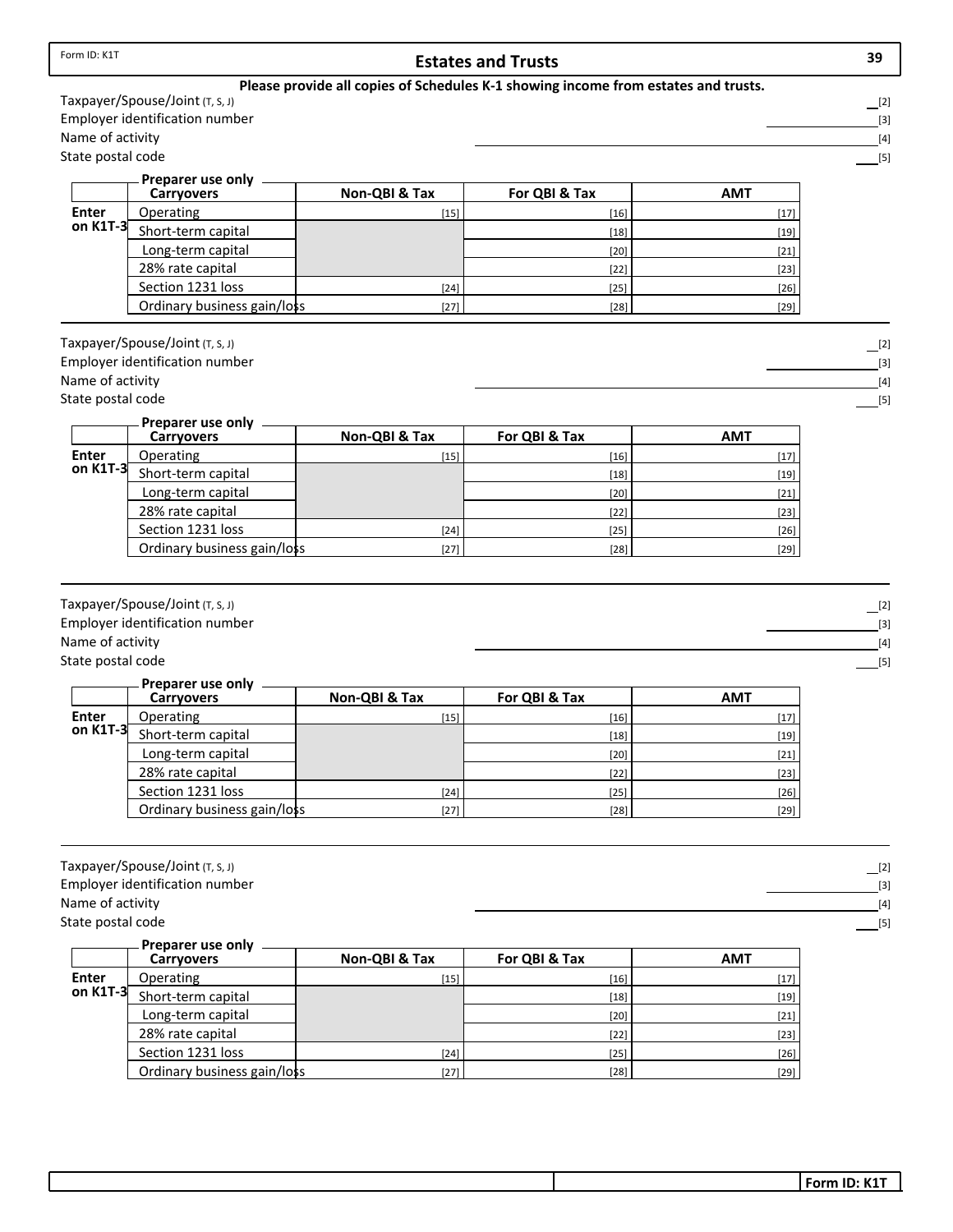## **Qualified Education Programs 55**

**Please provide all copies of Form 1099Q**

| Taxpayer/Spouse (T, S)                                                                                             | $[1] % \includegraphics[width=0.9\columnwidth]{figures/fig_1a} \caption{The figure shows the number of times, and the number of times, and the number of times, and the number of times, are indicated with the number of times, and the number of times, are indicated with the number of times, and the number of times, are indicated with the number of times, and the number of times, are indicated with the number of times, and the number of times, are indicated with the number of times, and the number of times, are indicated with the number of times, and the number of times, are indicated with the number of times, and the number of times, are indicated with the number of times.} \label{fig:time}$ |
|--------------------------------------------------------------------------------------------------------------------|----------------------------------------------------------------------------------------------------------------------------------------------------------------------------------------------------------------------------------------------------------------------------------------------------------------------------------------------------------------------------------------------------------------------------------------------------------------------------------------------------------------------------------------------------------------------------------------------------------------------------------------------------------------------------------------------------------------------------|
| Payer name                                                                                                         | $\lceil 3 \rceil$                                                                                                                                                                                                                                                                                                                                                                                                                                                                                                                                                                                                                                                                                                          |
| State postal code                                                                                                  | $[4]$                                                                                                                                                                                                                                                                                                                                                                                                                                                                                                                                                                                                                                                                                                                      |
| Type of account $(1=Private QTP, 2=State QTP, 3=ESA)$                                                              | [6]                                                                                                                                                                                                                                                                                                                                                                                                                                                                                                                                                                                                                                                                                                                        |
| Relationship to account $(1 = \text{Beneficiency}, 2 = \text{Account owner}, 3 = \text{Both}, 4 = \text{Neither})$ | $[7]$                                                                                                                                                                                                                                                                                                                                                                                                                                                                                                                                                                                                                                                                                                                      |
| Final distribution                                                                                                 | [8]                                                                                                                                                                                                                                                                                                                                                                                                                                                                                                                                                                                                                                                                                                                        |

#### **Contributions and Basis**

| Beneficiary's Information (if not taxpayer or spouse) |      |
|-------------------------------------------------------|------|
| Social security number                                | [11] |
| First name                                            | [12] |
| Last name                                             | [13] |

|                                                                                             | 2021 Information | <b>Prior Year Information</b> |
|---------------------------------------------------------------------------------------------|------------------|-------------------------------|
| Amount contributed in current year                                                          | [14]             |                               |
| Basis of this account at 12/31/20                                                           | [17]             |                               |
| Value of this account at 12/31/21                                                           | $[19]$           |                               |
| Distribution by beneficiary of previously taxed contributions (if not taxpayer or spouse) + | [24]             |                               |

## **Payments from Qualified Education Programs**

|                                                                  | 2021 Information | <b>Prior Year Information</b> |
|------------------------------------------------------------------|------------------|-------------------------------|
| Gross distribution (Box 1)                                       | $[30]$           |                               |
| Earnings (Box 2)                                                 | $[32]$           |                               |
| Basis (Box 3)                                                    | $[34]$           |                               |
| Trustee-to-trustee rollover (Box 4)                              | $[36]$           |                               |
| Trustee-to-trustee rollover amount if different than Box 1       | $[37]$           |                               |
| <b>Box 5 -</b>                                                   |                  |                               |
| Private OTP                                                      | $[39]$           |                               |
| State OTP                                                        | $[40]$           |                               |
| Coverdell ESA                                                    | $[41]$           |                               |
| Check if the recipient is not the designated beneficiary (Box 6) | $[42]$           |                               |
| Qualified education expenses                                     | $[43]$           |                               |
| Elementary and secondary education expenses                      | $[45]$           |                               |

| ⊺otals∙<br>Contro<br>nı | 1000 $\epsilon$<br>.<br>Form<br>フフし<br>LW. |
|-------------------------|--------------------------------------------|
|                         |                                            |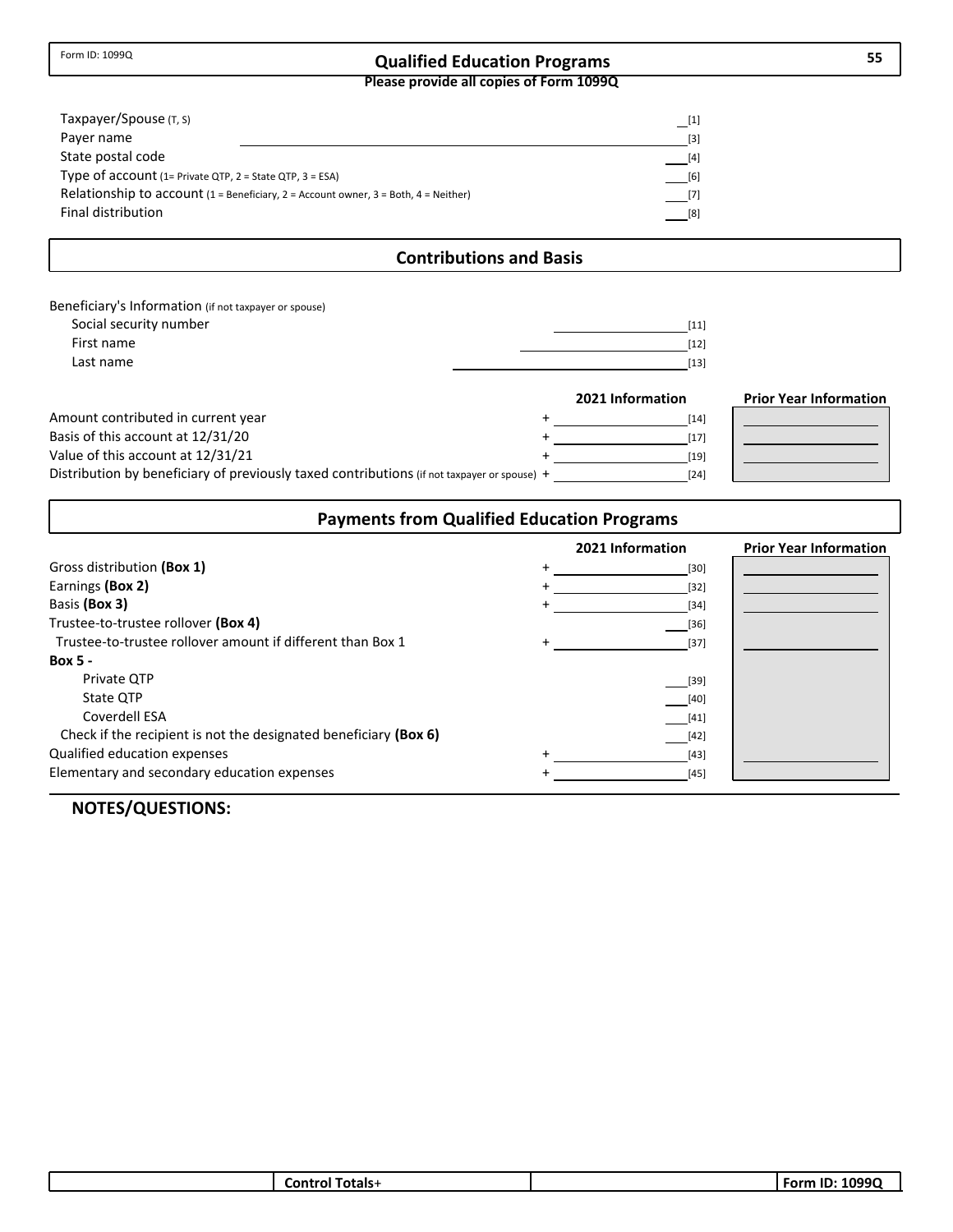## **Schedule A ‐ Medical and Dental Expenses**

| T/S/J                                                                                                                                                                                                                                | 2021 Information                                                                                                                                                                                                                                                               | <b>Prior Year Information</b> |
|--------------------------------------------------------------------------------------------------------------------------------------------------------------------------------------------------------------------------------------|--------------------------------------------------------------------------------------------------------------------------------------------------------------------------------------------------------------------------------------------------------------------------------|-------------------------------|
| Medical and dental expenses, such as: Doctors, Dentists, Hospital/nursing home fees, Lab/x-ray fees,<br>Medical supplies, Hearing aids, Eyeglasses/contact lenses, and Insurance reimbursements received                             |                                                                                                                                                                                                                                                                                |                               |
| [1]                                                                                                                                                                                                                                  |                                                                                                                                                                                                                                                                                |                               |
|                                                                                                                                                                                                                                      |                                                                                                                                                                                                                                                                                |                               |
|                                                                                                                                                                                                                                      |                                                                                                                                                                                                                                                                                |                               |
|                                                                                                                                                                                                                                      |                                                                                                                                                                                                                                                                                |                               |
|                                                                                                                                                                                                                                      |                                                                                                                                                                                                                                                                                |                               |
| Medical insurance premiums you paid:                                                                                                                                                                                                 |                                                                                                                                                                                                                                                                                |                               |
| Do not include pre-tax amounts paid by an employer-sponsored plan or amounts entered elsewhere, such as amounts paid for your<br>self-employed business (Sch C, Sch F, Sch K-1, etc.) or Medicare premiums entered on Form SSA-1099. |                                                                                                                                                                                                                                                                                |                               |
| [4]<br>and the control of the control of the control of the control of the control of the control of the control of the                                                                                                              | $\sim$ 1.0 $\sim$ 1.0 $\sim$ 1.0 $\sim$ 1.1 $\sim$ 1.1 $\sim$ 1.1 $\sim$ 1.1 $\sim$ 1.1 $\sim$ 1.1 $\sim$ 1.1 $\sim$ 1.1 $\sim$ 1.1 $\sim$ 1.1 $\sim$ 1.1 $\sim$ 1.1 $\sim$ 1.1 $\sim$ 1.1 $\sim$ 1.1 $\sim$ 1.1 $\sim$ 1.1 $\sim$ 1.1 $\sim$ 1.1 $\sim$ 1.1 $\sim$ 1.1 $\sim$ |                               |
|                                                                                                                                                                                                                                      |                                                                                                                                                                                                                                                                                |                               |
|                                                                                                                                                                                                                                      |                                                                                                                                                                                                                                                                                |                               |
| Long-term care premiums you paid:                                                                                                                                                                                                    |                                                                                                                                                                                                                                                                                |                               |
| Do not include pre-tax amounts paid by an employer-sponsored plan or amounts entered elsewhere, such as amounts paid for your<br>self-employed business (Sch C, Sch F, Sch K-1, etc.)                                                |                                                                                                                                                                                                                                                                                |                               |
| [7]                                                                                                                                                                                                                                  | [8]                                                                                                                                                                                                                                                                            |                               |
| Prescription medicines and drugs:                                                                                                                                                                                                    |                                                                                                                                                                                                                                                                                |                               |
| [10]                                                                                                                                                                                                                                 | $[11]$                                                                                                                                                                                                                                                                         |                               |
|                                                                                                                                                                                                                                      |                                                                                                                                                                                                                                                                                |                               |
|                                                                                                                                                                                                                                      |                                                                                                                                                                                                                                                                                |                               |
| [13] Miles driven for medical items                                                                                                                                                                                                  | $[14]$                                                                                                                                                                                                                                                                         |                               |

**Schedule A ‐ Tax Expenses**

| T/S/J                                                                                                                                                                                                                         | 2021 Information                                                 | <b>Prior Year Information</b> |
|-------------------------------------------------------------------------------------------------------------------------------------------------------------------------------------------------------------------------------|------------------------------------------------------------------|-------------------------------|
| State/local income taxes paid:                                                                                                                                                                                                |                                                                  |                               |
| $-$ [18]                                                                                                                                                                                                                      | $\begin{bmatrix} \begin{bmatrix} 19 \end{bmatrix} \end{bmatrix}$ |                               |
| <u> 1980 - Jan Samuel Barbara, martin de la populación de la propia de la propia de la propia de la propia de la</u>                                                                                                          |                                                                  |                               |
| the control of the control of the control of the control of the control of the control of the control of the control of the control of the control of the control of the control of the control of the control of the control |                                                                  |                               |
|                                                                                                                                                                                                                               |                                                                  |                               |
|                                                                                                                                                                                                                               |                                                                  |                               |
| 2020 state and local income taxes paid in 2021:                                                                                                                                                                               |                                                                  |                               |
| $[21]$                                                                                                                                                                                                                        | $\sim$ [22]                                                      |                               |
|                                                                                                                                                                                                                               | the control of the control of the                                |                               |
| Real estate taxes paid:                                                                                                                                                                                                       |                                                                  |                               |
| $[24]$                                                                                                                                                                                                                        |                                                                  |                               |
| <u> Alexandria de la contrada de la contrada de la contrada de la contrada de la contrada de la contrada de la c</u>                                                                                                          |                                                                  |                               |
|                                                                                                                                                                                                                               |                                                                  |                               |
| Personal property taxes:                                                                                                                                                                                                      |                                                                  |                               |
| $[27]$                                                                                                                                                                                                                        |                                                                  |                               |
|                                                                                                                                                                                                                               |                                                                  |                               |
| Other taxes, such as: foreign taxes and State disability taxes                                                                                                                                                                |                                                                  |                               |
| $[30]$<br><u> 1989 - Johann Stein, marwolaethau a bhann an t-Amhair an t-Amhair an t-Amhair an t-Amhair an t-Amhair an t-A</u>                                                                                                | [31]                                                             |                               |
| the control of the control of the control of the control of the control of the control of the control of the control of the control of the control of the control of the control of the control of the control of the control | <u> 1989 - Johann Barn, amerikansk politiker (</u>               |                               |
|                                                                                                                                                                                                                               |                                                                  |                               |
| Sales tax paid on major purchases:                                                                                                                                                                                            |                                                                  |                               |
| $[36]$                                                                                                                                                                                                                        | $+\underline{\hspace{1.5cm}} \hspace{1.5cm} [37]$                |                               |
|                                                                                                                                                                                                                               |                                                                  |                               |
| Sales tax paid on actual expenses:                                                                                                                                                                                            |                                                                  |                               |
| $[39]$<br><u> 1989 - Johann Stoff, deutscher Stoffen und der Stoffen und der Stoffen und der Stoffen und der Stoffen und der</u>                                                                                              | $[40]$                                                           |                               |
| and the control of the control of the control of the control of the control of the control of the control of the                                                                                                              |                                                                  |                               |
|                                                                                                                                                                                                                               |                                                                  |                               |
| <b>Control Totals+</b>                                                                                                                                                                                                        |                                                                  | Form ID: A-1                  |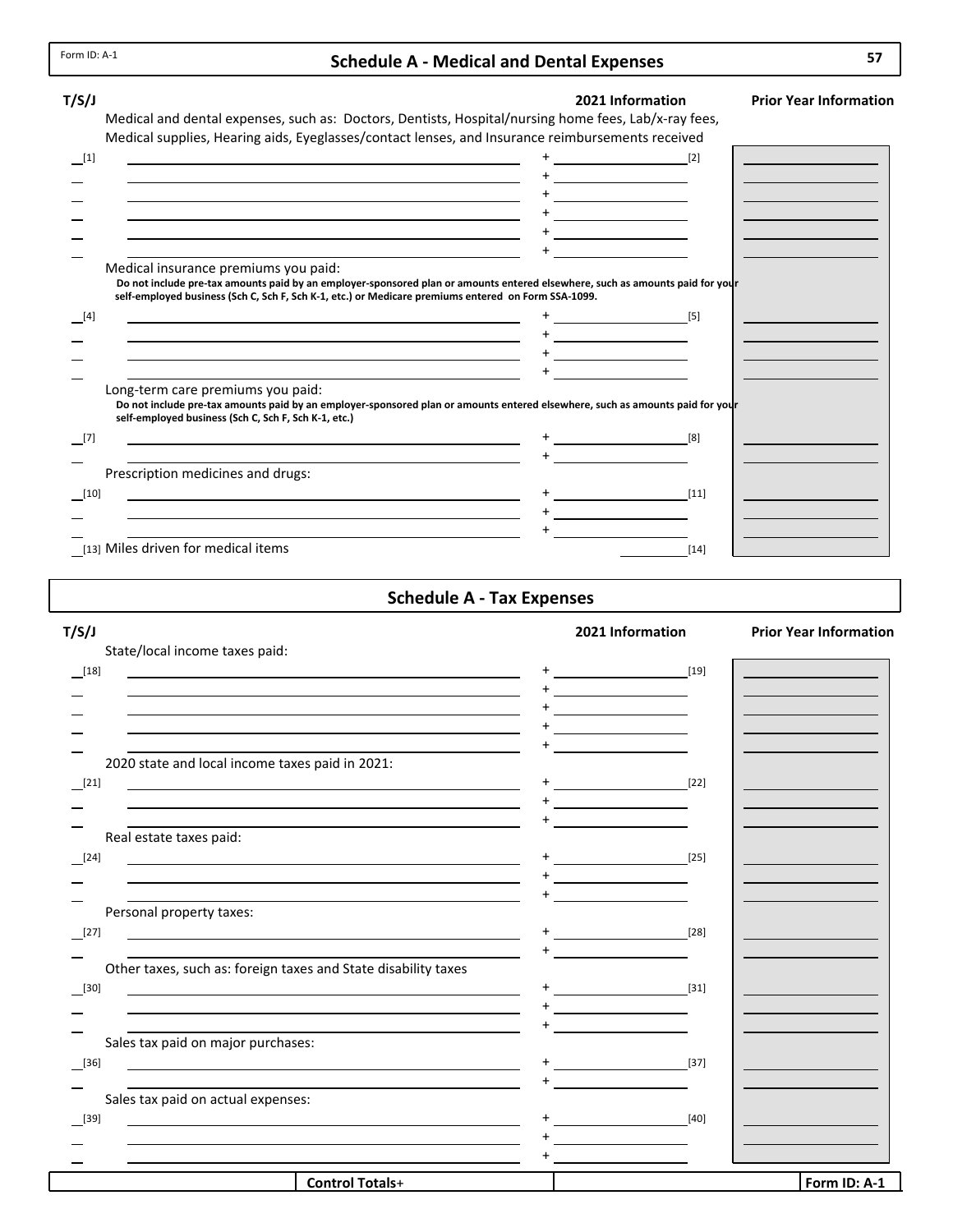| Form ID: A-2                                                                                                                                                                                                                                                             | <b>Interest Expenses</b>                                                                                              |          |                                                                                                                       | 58                                                     |
|--------------------------------------------------------------------------------------------------------------------------------------------------------------------------------------------------------------------------------------------------------------------------|-----------------------------------------------------------------------------------------------------------------------|----------|-----------------------------------------------------------------------------------------------------------------------|--------------------------------------------------------|
|                                                                                                                                                                                                                                                                          | 2021                                                                                                                  | 2021     | 2021                                                                                                                  |                                                        |
| T/S/J<br>Home mortgage interest: From Form 1098                                                                                                                                                                                                                          | Interest Paid2]                                                                                                       |          |                                                                                                                       | Points Paid Type* Mortgage Ins. Prior Year Information |
| $\boxed{1}$                                                                                                                                                                                                                                                              |                                                                                                                       |          |                                                                                                                       |                                                        |
|                                                                                                                                                                                                                                                                          |                                                                                                                       |          |                                                                                                                       |                                                        |
|                                                                                                                                                                                                                                                                          |                                                                                                                       | $+$ $ -$ |                                                                                                                       |                                                        |
|                                                                                                                                                                                                                                                                          |                                                                                                                       |          |                                                                                                                       |                                                        |
| <u> 1989 - Johann Barn, amerikan personal (</u>                                                                                                                                                                                                                          |                                                                                                                       |          |                                                                                                                       |                                                        |
|                                                                                                                                                                                                                                                                          | $+$                                                                                                                   |          |                                                                                                                       |                                                        |
|                                                                                                                                                                                                                                                                          | $+$                                                                                                                   |          |                                                                                                                       |                                                        |
| <u> 1980 - Johann Barn, amerikan personal (h. 1980).</u>                                                                                                                                                                                                                 | $+$                                                                                                                   |          |                                                                                                                       |                                                        |
|                                                                                                                                                                                                                                                                          |                                                                                                                       |          |                                                                                                                       |                                                        |
|                                                                                                                                                                                                                                                                          |                                                                                                                       |          |                                                                                                                       |                                                        |
| Blank = Used to buy, build or improve main/qualified second home 1 = Not used to buy, build, improve home or investment                                                                                                                                                  | *Mortgage Types                                                                                                       |          |                                                                                                                       |                                                        |
|                                                                                                                                                                                                                                                                          |                                                                                                                       |          |                                                                                                                       |                                                        |
| T/S/J<br><b>Payee's Name</b><br>Other, such as: Home mortgage interest paid to individuals                                                                                                                                                                               | <b>SSN or EIN</b>                                                                                                     |          | 2021 Information                                                                                                      | <b>Prior Year Information</b>                          |
| $[4]$                                                                                                                                                                                                                                                                    |                                                                                                                       | $+$      | $[5]$                                                                                                                 |                                                        |
| <b>Address</b>                                                                                                                                                                                                                                                           |                                                                                                                       |          |                                                                                                                       |                                                        |
| City, state and zip code                                                                                                                                                                                                                                                 |                                                                                                                       |          |                                                                                                                       |                                                        |
| <b>Address</b>                                                                                                                                                                                                                                                           |                                                                                                                       | $+$      |                                                                                                                       |                                                        |
|                                                                                                                                                                                                                                                                          |                                                                                                                       |          |                                                                                                                       |                                                        |
| City, state and zip code                                                                                                                                                                                                                                                 |                                                                                                                       |          |                                                                                                                       |                                                        |
| <b>Street Address</b><br>City/State/Zip code<br><b>Refinancing Points paid in 2021 -</b><br>Taxpayer/Spouse/Joint (T, S, J)<br>Recipient/Lender name<br>Total points paid at time of refinance<br>Points deemed as paid in 2021 (Preparer use only)<br>Date of refinance | <u> 1980 - Jan Jan Jawa Barat, pangangan pada 1991 - Pangangan Barat, pangangan pangangan pangangan pangangan pan</u> |          | $\boxed{11}$<br>$[12]$                                                                                                |                                                        |
| Term of new loan (in months)                                                                                                                                                                                                                                             |                                                                                                                       |          |                                                                                                                       |                                                        |
| Reported on Form 1098 in 2021                                                                                                                                                                                                                                            |                                                                                                                       |          |                                                                                                                       |                                                        |
|                                                                                                                                                                                                                                                                          |                                                                                                                       |          |                                                                                                                       |                                                        |
| Taxpayer/Spouse/Joint (T, S, J)                                                                                                                                                                                                                                          |                                                                                                                       |          |                                                                                                                       |                                                        |
| Recipient/Lender name                                                                                                                                                                                                                                                    |                                                                                                                       |          |                                                                                                                       |                                                        |
| Total points paid at time of refinance                                                                                                                                                                                                                                   |                                                                                                                       |          |                                                                                                                       |                                                        |
| Points deemed as paid in 2021 (Preparer use only)                                                                                                                                                                                                                        |                                                                                                                       |          |                                                                                                                       |                                                        |
|                                                                                                                                                                                                                                                                          |                                                                                                                       |          |                                                                                                                       |                                                        |
| Date of refinance                                                                                                                                                                                                                                                        |                                                                                                                       |          |                                                                                                                       |                                                        |
|                                                                                                                                                                                                                                                                          |                                                                                                                       |          |                                                                                                                       |                                                        |
| Term of new loan (in months)                                                                                                                                                                                                                                             |                                                                                                                       |          |                                                                                                                       |                                                        |
| Reported on Form 1098 in 2021                                                                                                                                                                                                                                            |                                                                                                                       |          |                                                                                                                       |                                                        |
|                                                                                                                                                                                                                                                                          |                                                                                                                       |          |                                                                                                                       |                                                        |
|                                                                                                                                                                                                                                                                          |                                                                                                                       |          | 2021 Information                                                                                                      |                                                        |
| Investment interest expense, other than on Schedule(s) K-1:                                                                                                                                                                                                              |                                                                                                                       |          |                                                                                                                       |                                                        |
|                                                                                                                                                                                                                                                                          |                                                                                                                       |          |                                                                                                                       |                                                        |
|                                                                                                                                                                                                                                                                          |                                                                                                                       |          |                                                                                                                       |                                                        |
|                                                                                                                                                                                                                                                                          |                                                                                                                       |          | <u> 1990 - Johann Barbara, martin a</u>                                                                               | <b>Prior Year Information</b>                          |
| T/S/J                                                                                                                                                                                                                                                                    |                                                                                                                       |          | <u> 1989 - Johann Barn, mars and de Branch Barn, mars and de Branch Barn, mars and de Branch Barn, mars and de Br</u> |                                                        |
|                                                                                                                                                                                                                                                                          |                                                                                                                       |          | <u> 1989 - Johann Barbara, martin a</u>                                                                               |                                                        |
|                                                                                                                                                                                                                                                                          |                                                                                                                       |          | <u> 1989 - Johann Barbara, martin a</u>                                                                               |                                                        |
|                                                                                                                                                                                                                                                                          |                                                                                                                       |          | <u> 1990 - Johann Barbara, martin a</u>                                                                               |                                                        |

| חו<br><b>FOLL</b><br>iotals<br>`ontro<br>71<br><br>. |  |  |
|------------------------------------------------------|--|--|
|                                                      |  |  |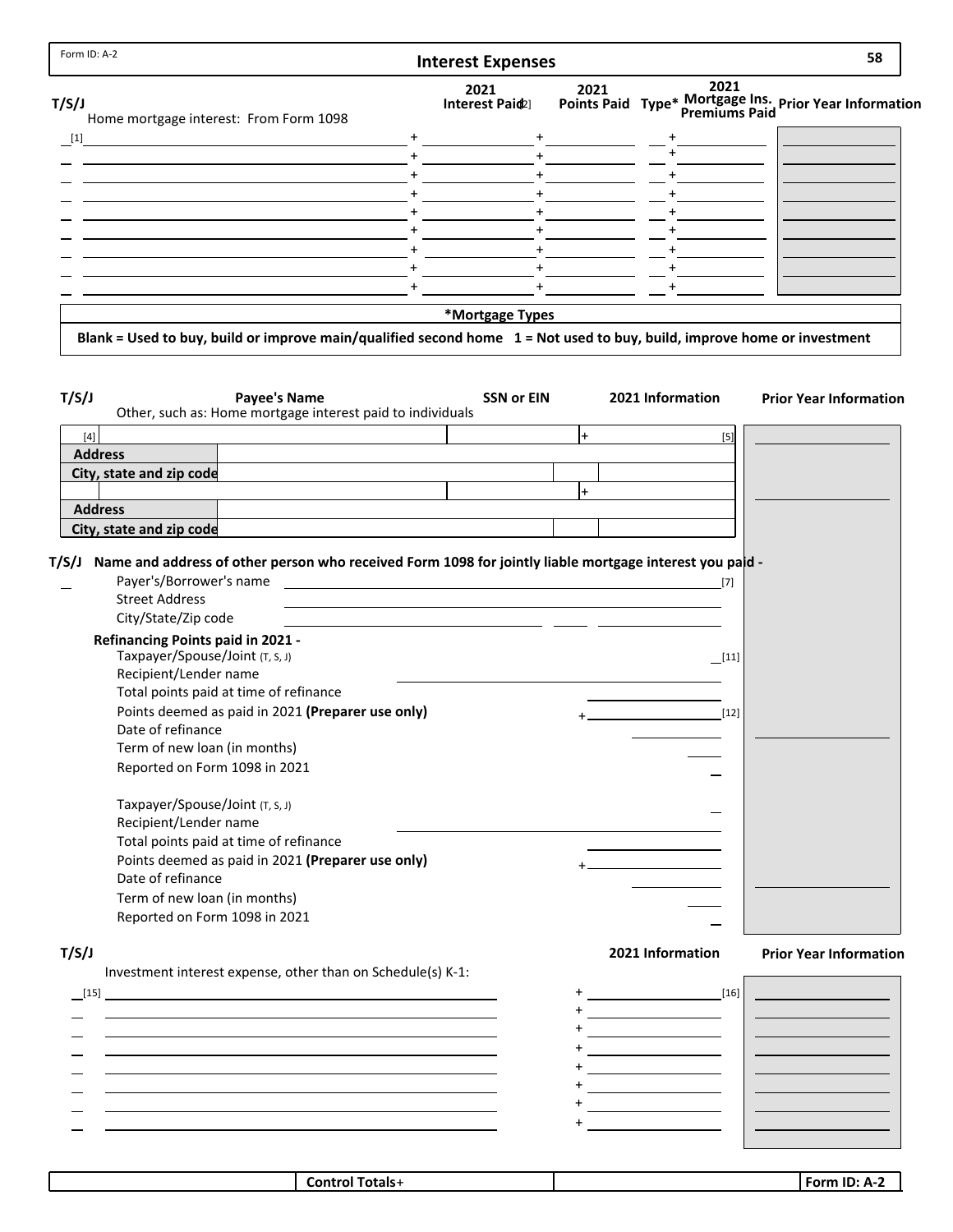## **Charitable Contributions 59**

**T/S/J 2021 Information Prior Year Information**

| Contributions made by cash or check (including out-of-pocket expenses)                                                                                    |  |
|-----------------------------------------------------------------------------------------------------------------------------------------------------------|--|
| Any contribution of cash, a check or other monetary gift requires a written record of the contribution in order to claim the contribution on your return. |  |
| Individual contributions of \$250 or more must be accompanied by a written acknowledgment from the charity to claim the contribution on your return.      |  |

| [2]                                                                      | $[3]$ |  |
|--------------------------------------------------------------------------|-------|--|
|                                                                          |       |  |
|                                                                          |       |  |
|                                                                          |       |  |
|                                                                          |       |  |
|                                                                          |       |  |
|                                                                          |       |  |
|                                                                          |       |  |
|                                                                          |       |  |
|                                                                          |       |  |
|                                                                          |       |  |
|                                                                          |       |  |
| Volunteer miles driven<br>$[5]$                                          | $[6]$ |  |
| Noncash items, such as: Goodwill/Salvation Army/clothing/household goods |       |  |
| $^{[8]}$                                                                 | [9]   |  |
|                                                                          |       |  |
|                                                                          |       |  |
|                                                                          |       |  |
|                                                                          |       |  |
|                                                                          |       |  |
|                                                                          |       |  |

## **Miscellaneous Deductions**

| T/S/J                                                     | 2021 Information | <b>Prior Year Information</b> |
|-----------------------------------------------------------|------------------|-------------------------------|
| Other expenses                                            |                  |                               |
| [12]                                                      | $[13]$<br>$+$    |                               |
|                                                           |                  |                               |
|                                                           |                  |                               |
|                                                           |                  |                               |
|                                                           |                  |                               |
|                                                           |                  |                               |
|                                                           |                  |                               |
| Gambling losses: (Enter only if you have gambling income) |                  |                               |
| $[15]$                                                    | $[16]$           |                               |
|                                                           |                  |                               |
|                                                           |                  |                               |
|                                                           |                  |                               |
|                                                           |                  |                               |

| nntr<br>. | .<br>$. For-$ |
|-----------|---------------|
|           |               |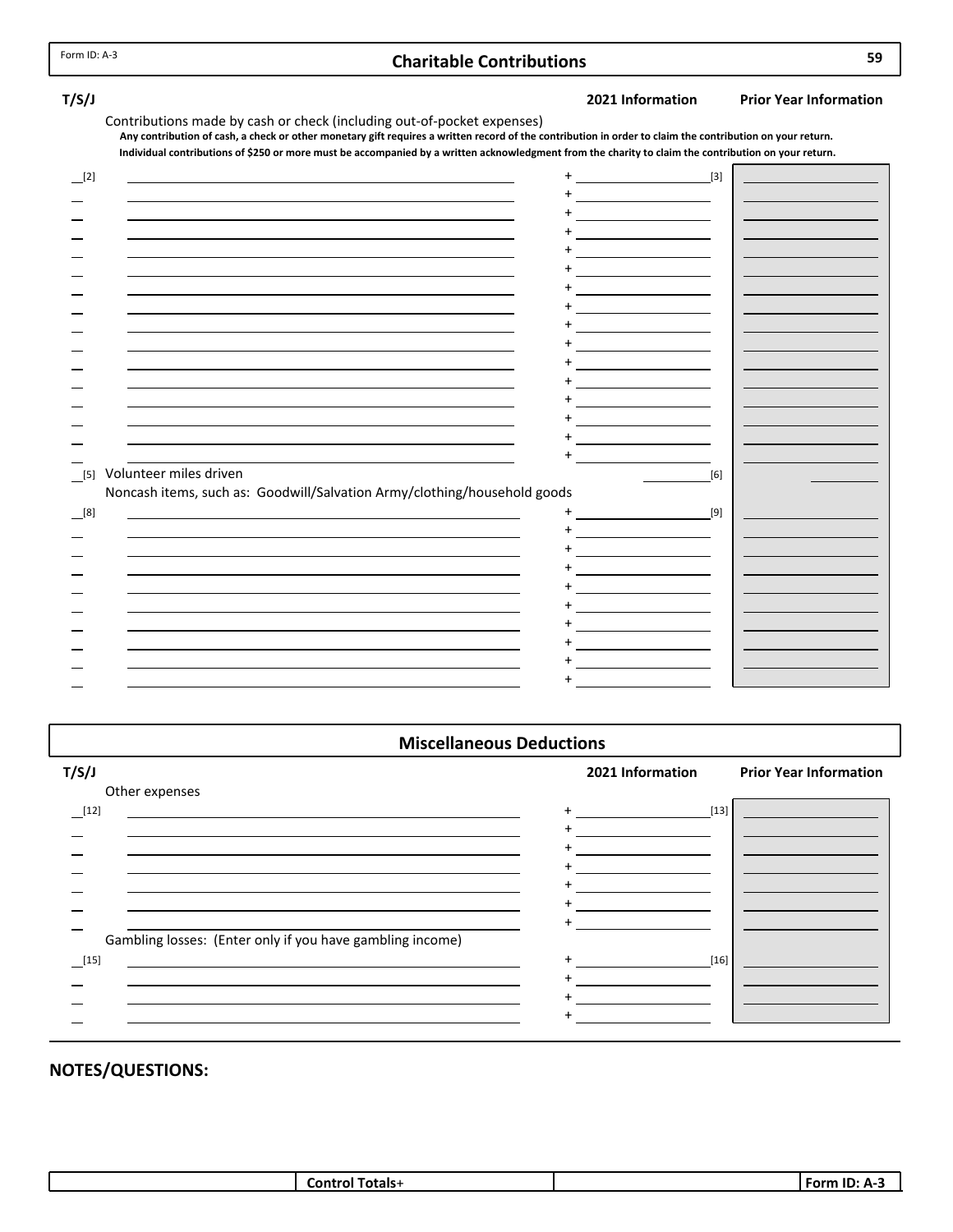#### **Miscellaneous Itemized Deductions (State Use Only) 59a** Form ID: <sup>A</sup>‐St

| T/S/J                                                                                                                | 2021 Information<br><b>Prior Year Information</b>                                                                    |
|----------------------------------------------------------------------------------------------------------------------|----------------------------------------------------------------------------------------------------------------------|
| Unreimbursed expenses, such as: Uniforms, Professional dues,                                                         |                                                                                                                      |
| Business publications, Job seeking expenses, Educational expenses                                                    |                                                                                                                      |
|                                                                                                                      | $[2]$                                                                                                                |
| <u> 1989 - Johann Barn, amerikansk politiker (d. 1989)</u>                                                           |                                                                                                                      |
|                                                                                                                      |                                                                                                                      |
|                                                                                                                      |                                                                                                                      |
|                                                                                                                      |                                                                                                                      |
| <u> 1989 - Johann Barbara, martin amerikan basar dan berasal dalam basa dan berasal dalam basa dalam basa dalam </u> | <u> 1989 - Johann Barnett, fransk konge</u>                                                                          |
| <u> 1989 - Johann Barn, amerikansk politiker (d. 1989)</u>                                                           |                                                                                                                      |
|                                                                                                                      |                                                                                                                      |
|                                                                                                                      |                                                                                                                      |
|                                                                                                                      |                                                                                                                      |
| Union dues, other than amounts reported on Form W-2:                                                                 |                                                                                                                      |
| <u> 1989 - Johann Barn, amerikansk politiker (d. 1989)</u>                                                           |                                                                                                                      |
|                                                                                                                      | <u> 1989 - Johann Barnett, fransk konge</u>                                                                          |
|                                                                                                                      |                                                                                                                      |
| [7] Tax preparation fees                                                                                             |                                                                                                                      |
| Other expenses, subject to 2% AGI limit, such as: Legal/accounting/custodial fees                                    | [8]                                                                                                                  |
|                                                                                                                      |                                                                                                                      |
| [10]                                                                                                                 |                                                                                                                      |
|                                                                                                                      |                                                                                                                      |
|                                                                                                                      | <u>+ ___________________</u>                                                                                         |
|                                                                                                                      |                                                                                                                      |
| <u> 1989 - Andrea Barbara, Amerikaansk politiker (d. 1989)</u>                                                       | <u> 1989 - Johann Barn, mars eta bainar eta idazlea (</u>                                                            |
|                                                                                                                      |                                                                                                                      |
|                                                                                                                      |                                                                                                                      |
|                                                                                                                      |                                                                                                                      |
| [13] Safe deposit box rental                                                                                         | $[14]$                                                                                                               |
| Investment expenses, other than on Schedule(s) K-1 or Form(s) 1099-DIV/INT:                                          |                                                                                                                      |
| $\boxed{16}$                                                                                                         | $\begin{bmatrix} 17 \end{bmatrix}$                                                                                   |
|                                                                                                                      |                                                                                                                      |
|                                                                                                                      |                                                                                                                      |
|                                                                                                                      | <u> 1980 - Johann Barn, mars ar breithinn ar breithinn ar breithinn ar breithinn ar breithinn ar breithinn ar br</u> |
| <u> 1989 - Johann Barn, amerikansk politiker (d. 1989)</u>                                                           |                                                                                                                      |
|                                                                                                                      | <u> 1990 - Johann Barbara, martin a</u>                                                                              |

## **NOTES/QUESTIONS:**

| $\sim$<br>⊺otals∙<br>:oni | $\sim$<br>$-0r$ $-$<br>m<br>. . |
|---------------------------|---------------------------------|
|                           |                                 |